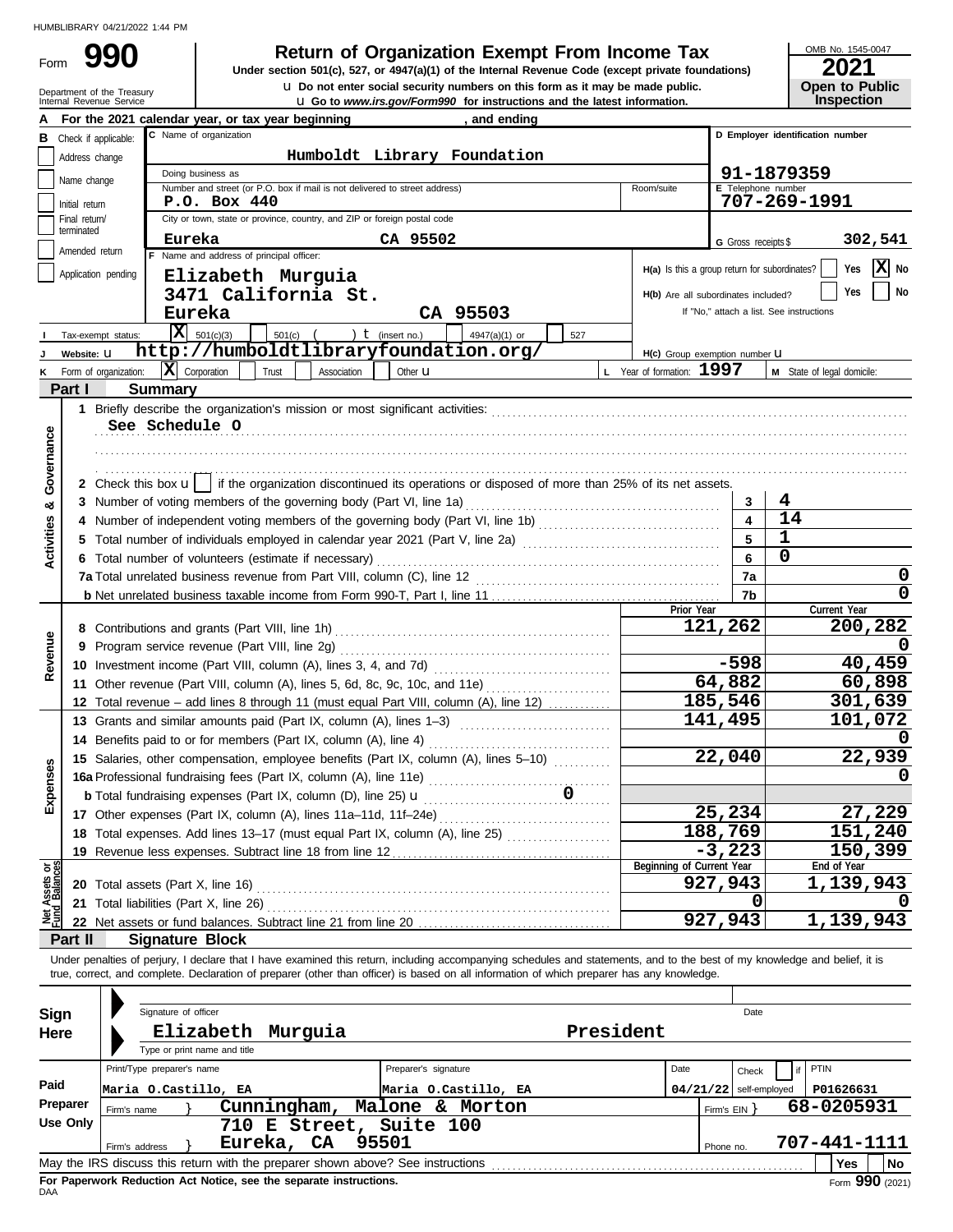|              | Form 990 (2021) Humboldt Library Foundation                                                                                    |                                   | 91-1879359  | Page 2                                            |
|--------------|--------------------------------------------------------------------------------------------------------------------------------|-----------------------------------|-------------|---------------------------------------------------|
|              | <b>Statement of Program Service Accomplishments</b><br>Part III                                                                |                                   |             |                                                   |
|              |                                                                                                                                |                                   |             | $\boxed{\mathbf{X}}$                              |
|              | 1 Briefly describe the organization's mission:                                                                                 |                                   |             |                                                   |
|              | See Schedule O                                                                                                                 |                                   |             |                                                   |
|              |                                                                                                                                |                                   |             |                                                   |
|              |                                                                                                                                |                                   |             |                                                   |
|              |                                                                                                                                |                                   |             |                                                   |
| $\mathbf{2}$ | Did the organization undertake any significant program services during the year which were not listed on the                   |                                   |             |                                                   |
|              |                                                                                                                                |                                   |             | $\vert$ $\vert$ Yes $\vert$ X $\vert$ No          |
|              | If "Yes," describe these new services on Schedule O.                                                                           |                                   |             |                                                   |
| 3            | Did the organization cease conducting, or make significant changes in how it conducts, any program                             |                                   |             |                                                   |
|              | services?<br>If "Yes," describe these changes on Schedule O.                                                                   |                                   |             | $\boxed{\phantom{1}}$ Yes $\boxed{\textbf{X}}$ No |
|              |                                                                                                                                |                                   |             |                                                   |
| 4            | Describe the organization's program service accomplishments for each of its three largest program services, as measured by     |                                   |             |                                                   |
|              | expenses. Section 501(c)(3) and 501(c)(4) organizations are required to report the amount of grants and allocations to others, |                                   |             |                                                   |
|              | the total expenses, and revenue, if any, for each program service reported.                                                    |                                   |             |                                                   |
|              |                                                                                                                                |                                   |             |                                                   |
|              | To Support the Humboldt County Public Library.                                                                                 |                                   |             |                                                   |
|              |                                                                                                                                |                                   |             |                                                   |
|              |                                                                                                                                |                                   |             |                                                   |
|              |                                                                                                                                |                                   |             |                                                   |
|              |                                                                                                                                |                                   |             |                                                   |
|              |                                                                                                                                |                                   |             |                                                   |
|              |                                                                                                                                |                                   |             |                                                   |
|              |                                                                                                                                |                                   |             |                                                   |
|              |                                                                                                                                |                                   |             |                                                   |
|              |                                                                                                                                |                                   |             |                                                   |
|              |                                                                                                                                |                                   |             |                                                   |
|              |                                                                                                                                |                                   |             |                                                   |
|              |                                                                                                                                |                                   |             |                                                   |
|              | N/A                                                                                                                            |                                   |             |                                                   |
|              |                                                                                                                                |                                   |             |                                                   |
|              |                                                                                                                                |                                   |             |                                                   |
|              |                                                                                                                                |                                   |             |                                                   |
|              |                                                                                                                                |                                   |             |                                                   |
|              |                                                                                                                                |                                   |             |                                                   |
|              |                                                                                                                                |                                   |             |                                                   |
|              |                                                                                                                                |                                   |             |                                                   |
|              |                                                                                                                                |                                   |             |                                                   |
|              |                                                                                                                                |                                   |             |                                                   |
|              |                                                                                                                                |                                   |             |                                                   |
|              |                                                                                                                                |                                   |             |                                                   |
|              | 4c (Code:<br>$\ldots$ , $\ldots$ ) (Expenses \$                                                                                |                                   |             |                                                   |
|              | N/A                                                                                                                            |                                   |             |                                                   |
|              |                                                                                                                                |                                   |             |                                                   |
|              |                                                                                                                                |                                   |             |                                                   |
|              |                                                                                                                                |                                   |             |                                                   |
|              |                                                                                                                                |                                   |             |                                                   |
|              |                                                                                                                                |                                   |             |                                                   |
|              |                                                                                                                                |                                   |             |                                                   |
|              |                                                                                                                                |                                   |             |                                                   |
|              |                                                                                                                                |                                   |             |                                                   |
|              |                                                                                                                                |                                   |             |                                                   |
|              |                                                                                                                                |                                   |             |                                                   |
|              |                                                                                                                                |                                   |             |                                                   |
|              | 4d Other program services (Describe on Schedule O.)<br>2,405                                                                   |                                   |             |                                                   |
|              | (Expenses \$<br>4e Total program service expenses u                                                                            | including grants of \$<br>151,240 | (Revenue \$ |                                                   |
|              |                                                                                                                                |                                   |             |                                                   |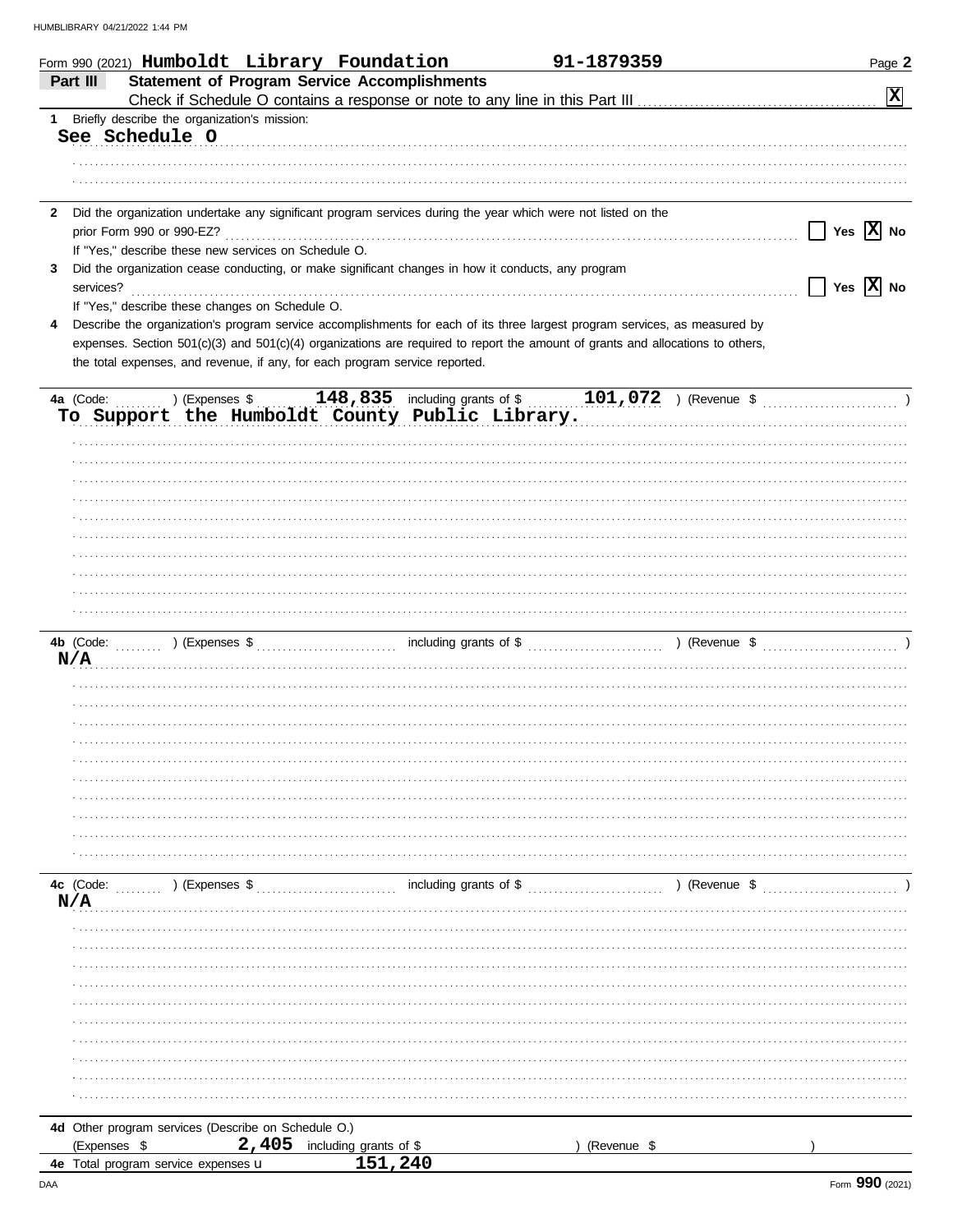# Form 990 (2021) Page **3 Humboldt Library Foundation 91-1879359**

**Part IV Checklist of Required Schedules**

|     |                                                                                                                                      |                 | Yes | No           |
|-----|--------------------------------------------------------------------------------------------------------------------------------------|-----------------|-----|--------------|
| 1   | Is the organization described in section 501(c)(3) or $4947(a)(1)$ (other than a private foundation)? If "Yes,"                      |                 |     |              |
|     |                                                                                                                                      | 1               | X   |              |
| 2   |                                                                                                                                      | $\mathbf{2}$    |     | X            |
| 3   | Did the organization engage in direct or indirect political campaign activities on behalf of or in opposition to                     |                 |     |              |
|     |                                                                                                                                      | 3               |     | x            |
| 4   | Section 501(c)(3) organizations. Did the organization engage in lobbying activities, or have a section 501(h)                        |                 |     |              |
|     |                                                                                                                                      | 4               |     | x            |
| 5   | Is the organization a section $501(c)(4)$ , $501(c)(5)$ , or $501(c)(6)$ organization that receives membership dues,                 |                 |     |              |
|     |                                                                                                                                      | 5               |     | x            |
| 6   | Did the organization maintain any donor advised funds or any similar funds or accounts for which donors                              |                 |     |              |
|     | have the right to provide advice on the distribution or investment of amounts in such funds or accounts? If                          |                 |     |              |
|     |                                                                                                                                      | 6               |     | x            |
| 7   | Did the organization receive or hold a conservation easement, including easements to preserve open space,                            |                 |     |              |
|     | the environment, historic land areas, or historic structures? If "Yes," complete Schedule D, Part II                                 | 7               |     | x            |
| 8   | Did the organization maintain collections of works of art, historical treasures, or other similar assets? If "Yes,"                  |                 |     |              |
|     |                                                                                                                                      | 8               |     | x            |
| 9   | Did the organization report an amount in Part X, line 21, for escrow or custodial account liability, serve as a                      |                 |     |              |
|     | custodian for amounts not listed in Part X; or provide credit counseling, debt management, credit repair, or                         |                 |     | x            |
|     |                                                                                                                                      | 9               |     |              |
| 10  | Did the organization, directly or through a related organization, hold assets in donor-restricted endowments                         | 10              |     | x            |
| 11  | If the organization's answer to any of the following questions is "Yes," then complete Schedule D, Parts VI,                         |                 |     |              |
|     | VII, VIII, IX, or X, as applicable.                                                                                                  |                 |     |              |
| a   | Did the organization report an amount for land, buildings, and equipment in Part X, line 10? If "Yes,"                               |                 |     |              |
|     |                                                                                                                                      | 11a             |     | x            |
|     | <b>b</b> Did the organization report an amount for investments—other securities in Part X, line 12, that is 5% or more               |                 |     |              |
|     |                                                                                                                                      | 11b             |     | x            |
| C   | Did the organization report an amount for investments—program related in Part X, line 13, that is 5% or more                         |                 |     |              |
|     |                                                                                                                                      | 11c             |     | x            |
| d   | Did the organization report an amount for other assets in Part X, line 15, that is 5% or more of its total assets                    |                 |     |              |
|     |                                                                                                                                      | 11d             |     | X            |
| е   |                                                                                                                                      | 11e             |     | X            |
| f   | Did the organization's separate or consolidated financial statements for the tax year include a footnote that addresses              |                 |     |              |
|     | the organization's liability for uncertain tax positions under FIN 48 (ASC 740)? If "Yes," complete Schedule D, Part X               | 11f             |     | x            |
| 12a | Did the organization obtain separate, independent audited financial statements for the tax year? If "Yes," complete                  |                 |     |              |
|     |                                                                                                                                      | 12a             |     | x            |
| b   | Was the organization included in consolidated, independent audited financial statements for the tax year? If                         |                 |     |              |
|     | "Yes," and if the organization answered "No" to line 12a, then completing Schedule D, Parts XI and XII is optional <i>commension</i> | 12 <sub>b</sub> |     | $\mathbf{x}$ |
| 13  |                                                                                                                                      | 13              |     | X            |
| 14a |                                                                                                                                      | 14a             |     | X            |
| b   | Did the organization have aggregate revenues or expenses of more than \$10,000 from grantmaking,                                     |                 |     |              |
|     | fundraising, business, investment, and program service activities outside the United States, or aggregate                            |                 |     |              |
|     |                                                                                                                                      | 14b             |     | X            |
| 15  | Did the organization report on Part IX, column (A), line 3, more than \$5,000 of grants or other assistance to or                    | 15              |     | X            |
| 16  | Did the organization report on Part IX, column (A), line 3, more than \$5,000 of aggregate grants or other                           |                 |     |              |
|     |                                                                                                                                      | 16              |     | X            |
| 17  | Did the organization report a total of more than \$15,000 of expenses for professional fundraising services on                       |                 |     |              |
|     |                                                                                                                                      | 17              |     | X            |
| 18  | Did the organization report more than \$15,000 total of fundraising event gross income and contributions on                          |                 |     |              |
|     |                                                                                                                                      | 18              | X   |              |
| 19  | Did the organization report more than \$15,000 of gross income from gaming activities on Part VIII, line 9a?                         |                 |     |              |
|     |                                                                                                                                      | 19              |     | X            |
| 20a |                                                                                                                                      | 20a             |     | X            |
| b   |                                                                                                                                      | 20 <sub>b</sub> |     |              |
| 21  | Did the organization report more than \$5,000 of grants or other assistance to any domestic organization or                          |                 |     |              |
|     |                                                                                                                                      | 21              | X   |              |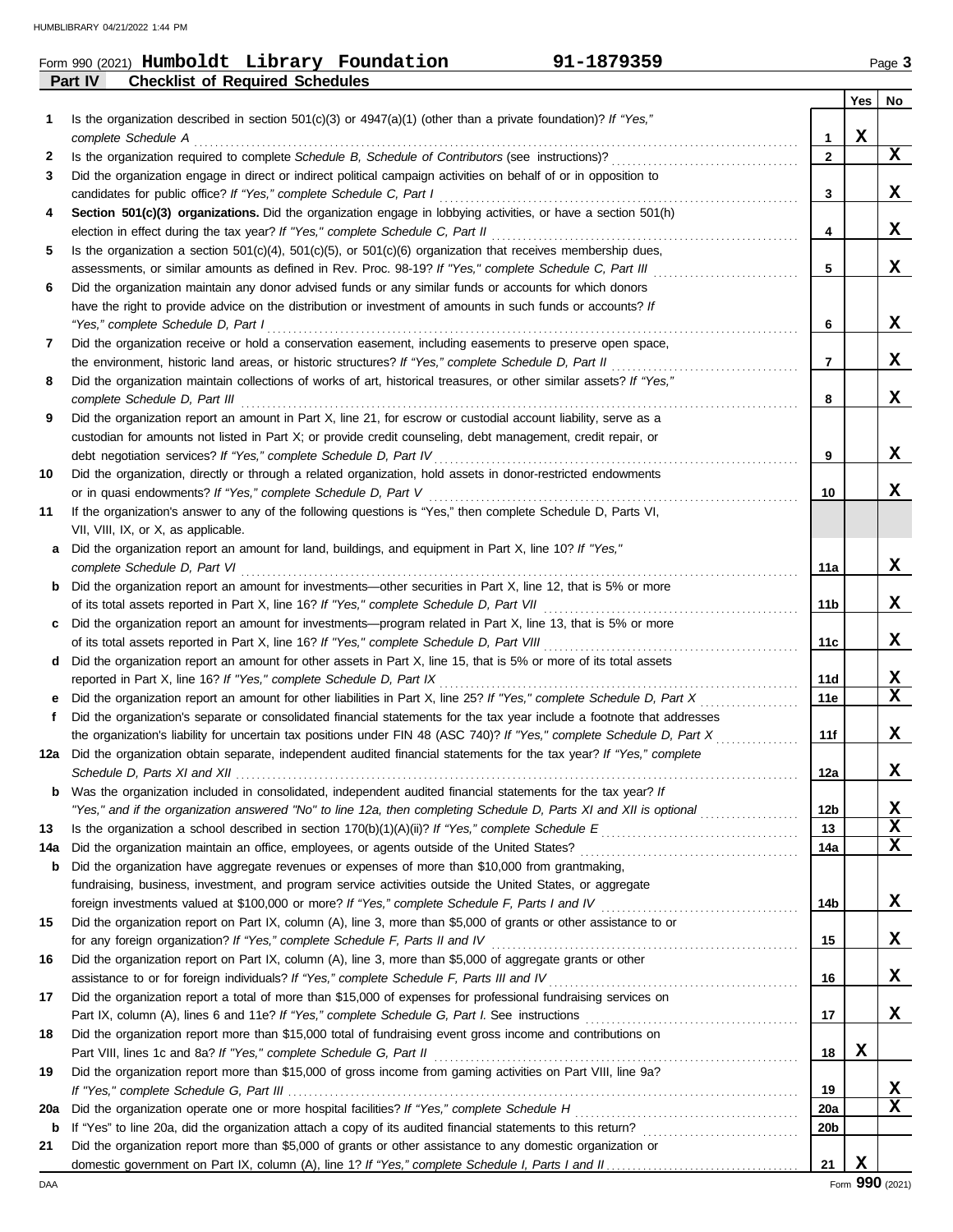|         | 91-1879359<br>Form 990 (2021) Humboldt Library Foundation                                                                                                                                                |                 |     | Page 4          |
|---------|----------------------------------------------------------------------------------------------------------------------------------------------------------------------------------------------------------|-----------------|-----|-----------------|
|         | <b>Checklist of Required Schedules (continued)</b><br>Part IV                                                                                                                                            |                 |     |                 |
| 22      | Did the organization report more than \$5,000 of grants or other assistance to or for domestic individuals on                                                                                            |                 | Yes | No              |
|         | Part IX, column (A), line 2? If "Yes," complete Schedule I, Parts I and III                                                                                                                              | 22              |     | x               |
| 23      | Did the organization answer "Yes" to Part VII, Section A, line 3, 4, or 5 about compensation of the                                                                                                      |                 |     |                 |
|         | organization's current and former officers, directors, trustees, key employees, and highest compensated                                                                                                  |                 |     |                 |
|         | employees? If "Yes," complete Schedule J                                                                                                                                                                 | 23              |     | X               |
|         | 24a Did the organization have a tax-exempt bond issue with an outstanding principal amount of more than                                                                                                  |                 |     |                 |
|         | \$100,000 as of the last day of the year, that was issued after December 31, 2002? If "Yes," answer lines 24b                                                                                            |                 |     |                 |
|         | through 24d and complete Schedule K. If "No," go to line 25a                                                                                                                                             | 24a             |     | X               |
| b       | Did the organization invest any proceeds of tax-exempt bonds beyond a temporary period exception?                                                                                                        | 24 <sub>b</sub> |     |                 |
| с       | Did the organization maintain an escrow account other than a refunding escrow at any time during the year                                                                                                |                 |     |                 |
| d       | to defease any tax-exempt bonds?<br>Did the organization act as an "on behalf of" issuer for bonds outstanding at any time during the year?                                                              | 24c<br>24d      |     |                 |
| 25а     | Section 501(c)(3), 501(c)(4), and 501(c)(29) organizations. Did the organization engage in an excess benefit                                                                                             |                 |     |                 |
|         | transaction with a disqualified person during the year? If "Yes," complete Schedule L, Part I                                                                                                            | 25a             |     | X               |
| b       | Is the organization aware that it engaged in an excess benefit transaction with a disqualified person in a prior                                                                                         |                 |     |                 |
|         | year, and that the transaction has not been reported on any of the organization's prior Forms 990 or 990-EZ?                                                                                             |                 |     |                 |
|         | If "Yes," complete Schedule L, Part I                                                                                                                                                                    | 25 <sub>b</sub> |     | x               |
| 26      | Did the organization report any amount on Part X, line 5 or 22, for receivables from or payables to any current                                                                                          |                 |     |                 |
|         | or former officer, director, trustee, key employee, creator or founder, substantial contributor, or 35%                                                                                                  |                 |     |                 |
|         | controlled entity or family member of any of these persons? If "Yes," complete Schedule L, Part II                                                                                                       | 26              |     | x               |
| 27      | Did the organization provide a grant or other assistance to any current or former officer, director, trustee, key                                                                                        |                 |     |                 |
|         | employee, creator or founder, substantial contributor or employee thereof, a grant selection committee                                                                                                   |                 |     |                 |
|         | member, or to a 35% controlled entity (including an employee thereof) or family member of any of these                                                                                                   |                 |     |                 |
|         | persons? If "Yes," complete Schedule L, Part III                                                                                                                                                         | 27              |     | X               |
| 28      | Was the organization a party to a business transaction with one of the following parties (see the Schedule L,                                                                                            |                 |     |                 |
|         | Part IV, instructions for applicable filing thresholds, conditions, and exceptions):<br>A current or former officer, director, trustee, key employee, creator or founder, or substantial contributor? If |                 |     |                 |
| а       | "Yes," complete Schedule L, Part IV                                                                                                                                                                      | 28a             |     | $\mathbf{x}$    |
| b       | A family member of any individual described in line 28a? If "Yes," complete Schedule L, Part IV                                                                                                          | 28 <sub>b</sub> |     | $\mathbf{x}$    |
| c       | A 35% controlled entity of one or more individuals and/or organizations described in line 28a or 28b? If                                                                                                 |                 |     |                 |
|         | "Yes," complete Schedule L, Part IV                                                                                                                                                                      | 28c             |     | $\mathbf{x}$    |
| 29      | Did the organization receive more than \$25,000 in non-cash contributions? If "Yes," complete Schedule M                                                                                                 | 29              |     | $\mathbf x$     |
| 30      | Did the organization receive contributions of art, historical treasures, or other similar assets, or qualified                                                                                           |                 |     |                 |
|         |                                                                                                                                                                                                          | 30              |     | X               |
| 31      | Did the organization liquidate, terminate, or dissolve and cease operations? If "Yes," complete Schedule N, Part I                                                                                       | 31              |     | $\mathbf x$     |
| 32      | Did the organization sell, exchange, dispose of, or transfer more than 25% of its net assets? If "Yes,"                                                                                                  |                 |     |                 |
|         | complete Schedule N, Part II                                                                                                                                                                             | 32              |     | X               |
| 33      | Did the organization own 100% of an entity disregarded as separate from the organization under Regulations                                                                                               |                 |     |                 |
|         | sections 301.7701-2 and 301.7701-3? If "Yes," complete Schedule R, Part I<br>Was the organization related to any tax-exempt or taxable entity? If "Yes," complete Schedule R, Part II, III,              | 33              |     | X               |
| 34      | or IV, and Part V, line 1                                                                                                                                                                                | 34              |     | $\mathbf{x}$    |
| 35a     |                                                                                                                                                                                                          | 35a             |     | X               |
| b       | If "Yes" to line 35a, did the organization receive any payment from or engage in any transaction with a                                                                                                  |                 |     |                 |
|         | controlled entity within the meaning of section 512(b)(13)? If "Yes," complete Schedule R, Part V, line 2                                                                                                | 35 <sub>b</sub> |     |                 |
| 36      | Section 501(c)(3) organizations. Did the organization make any transfers to an exempt non-charitable                                                                                                     |                 |     |                 |
|         | related organization? If "Yes," complete Schedule R, Part V, line 2                                                                                                                                      | 36              |     | X               |
| 37      | Did the organization conduct more than 5% of its activities through an entity that is not a related organization                                                                                         |                 |     |                 |
|         | and that is treated as a partnership for federal income tax purposes? If "Yes," complete Schedule R, Part VI                                                                                             | 37              |     | X               |
| 38      | Did the organization complete Schedule O and provide explanations on Schedule O for Part VI, lines 11b and                                                                                               |                 |     |                 |
|         | 19? Note: All Form 990 filers are required to complete Schedule O.                                                                                                                                       | 38              |     | X               |
|         | Statements Regarding Other IRS Filings and Tax Compliance<br>Part V                                                                                                                                      |                 |     |                 |
|         |                                                                                                                                                                                                          |                 |     |                 |
|         | $\mathbf 0$                                                                                                                                                                                              |                 | Yes | No              |
| 1а<br>b | 1a<br>Enter the number reported in box 3 of Form 1096. Enter -0- if not applicable<br>$\mathbf 0$<br>1 <sub>b</sub><br>Enter the number of Forms W-2G included on line 1a. Enter -0- if not applicable   |                 |     |                 |
| c       | Did the organization comply with backup withholding rules for reportable payments to vendors and                                                                                                         |                 |     |                 |
|         |                                                                                                                                                                                                          | 1c              |     | X               |
| DAA     |                                                                                                                                                                                                          |                 |     | Form 990 (2021) |

| (2021) Humboldt Library Fou |  |
|-----------------------------|--|
|                             |  |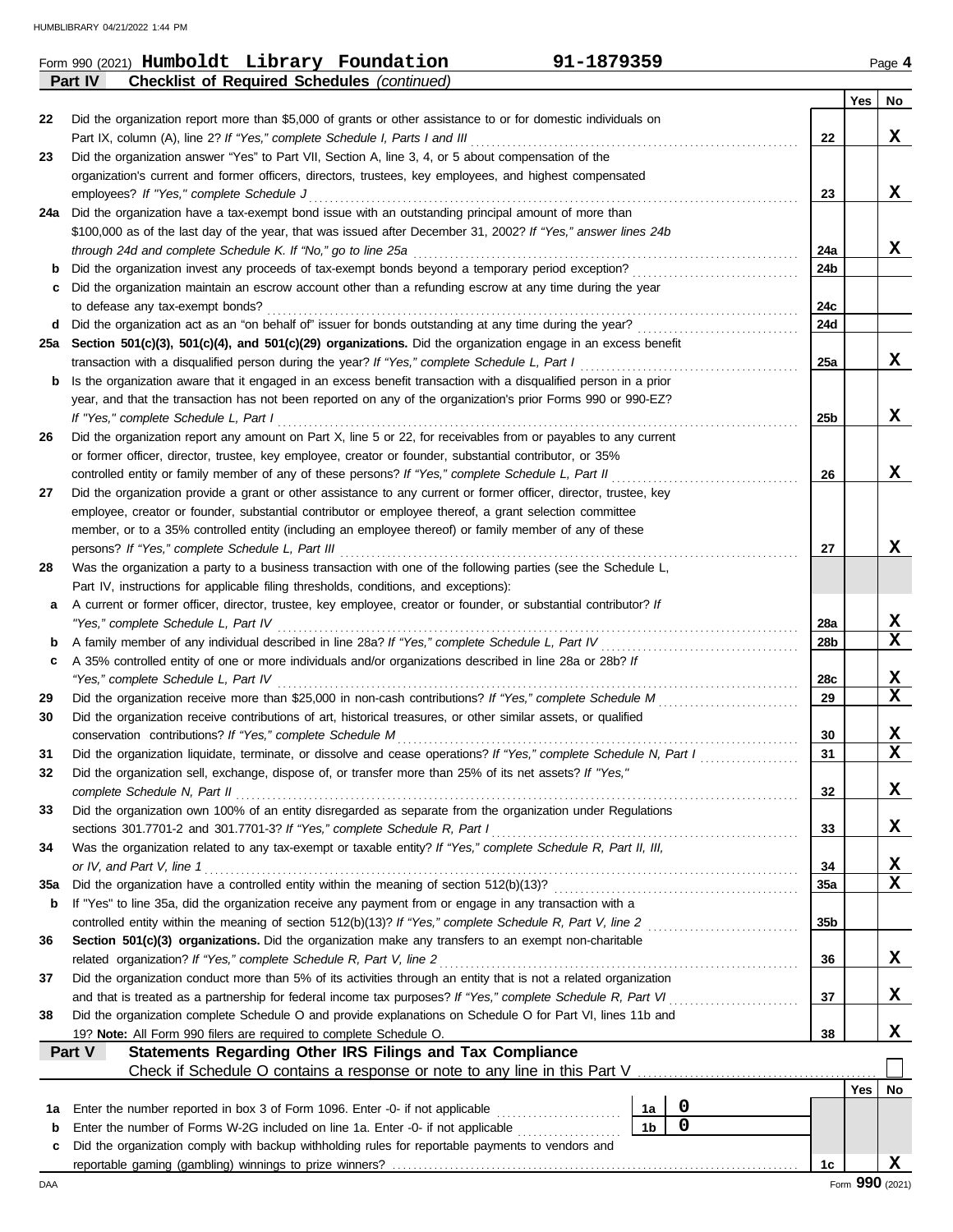|                   | Form 990 (2021) Humboldt Library Foundation<br>91-1879359                                                                                                    |                 |              |                      |        | Page 5                      |
|-------------------|--------------------------------------------------------------------------------------------------------------------------------------------------------------|-----------------|--------------|----------------------|--------|-----------------------------|
|                   | Statements Regarding Other IRS Filings and Tax Compliance (continued)<br>Part V                                                                              |                 |              |                      | Yes No |                             |
|                   | 2a Enter the number of employees reported on Form W-3, Transmittal of Wage and Tax                                                                           |                 |              |                      |        |                             |
|                   | Statements, filed for the calendar year ending with or within the year covered by this return                                                                | 2a              | $\mathbf{1}$ |                      |        |                             |
| b                 | If at least one is reported on line 2a, did the organization file all required federal employment tax returns?                                               |                 |              | 2 <sub>b</sub>       |        | X                           |
|                   | Note: If the sum of lines 1a and 2a is greater than 250, you may be required to e-file. See instructions.                                                    |                 |              |                      |        |                             |
| За                | Did the organization have unrelated business gross income of \$1,000 or more during the year?                                                                |                 |              | 3a                   |        | x                           |
| b                 |                                                                                                                                                              |                 |              | 3 <sub>b</sub>       |        |                             |
| 4a                | At any time during the calendar year, did the organization have an interest in, or a signature or other authority over,                                      |                 |              |                      |        |                             |
|                   | a financial account in a foreign country (such as a bank account, securities account, or other financial account)?                                           |                 |              | 4a                   |        | x                           |
| b                 |                                                                                                                                                              |                 |              |                      |        |                             |
|                   | See instructions for filing requirements for FinCEN Form 114, Report of Foreign Bank and Financial Accounts (FBAR).                                          |                 |              |                      |        |                             |
| 5а                |                                                                                                                                                              |                 |              | 5a<br>5 <sub>b</sub> |        | $\mathbf{x}$<br>$\mathbf x$ |
| b                 |                                                                                                                                                              |                 |              | 5c                   |        |                             |
| с<br>6а           | Does the organization have annual gross receipts that are normally greater than \$100,000, and did the                                                       |                 |              |                      |        |                             |
|                   |                                                                                                                                                              |                 |              | 6a                   |        | X                           |
| b                 | If "Yes," did the organization include with every solicitation an express statement that such contributions or                                               |                 |              |                      |        |                             |
|                   | gifts were not tax deductible?                                                                                                                               |                 |              | 6b                   |        |                             |
| 7                 | Organizations that may receive deductible contributions under section 170(c).                                                                                |                 |              |                      |        |                             |
| а                 | Did the organization receive a payment in excess of \$75 made partly as a contribution and partly for goods                                                  |                 |              |                      |        |                             |
|                   | and services provided to the payor?                                                                                                                          |                 |              | 7a                   |        |                             |
| b                 |                                                                                                                                                              |                 |              | 7b                   |        |                             |
| с                 | Did the organization sell, exchange, or otherwise dispose of tangible personal property for which it was                                                     |                 |              |                      |        |                             |
|                   |                                                                                                                                                              |                 |              | 7c                   |        |                             |
| d                 |                                                                                                                                                              | <b>7d</b>       |              |                      |        |                             |
| е                 |                                                                                                                                                              |                 |              | 7e                   |        |                             |
|                   |                                                                                                                                                              |                 |              | 7f                   |        |                             |
| g                 | If the organization received a contribution of qualified intellectual property, did the organization file Form 8899 as required?                             |                 |              | 7g                   |        |                             |
| h                 | If the organization received a contribution of cars, boats, airplanes, or other vehicles, did the organization file a Form 1098-C?                           |                 |              | 7h                   |        |                             |
| 8                 | Sponsoring organizations maintaining donor advised funds. Did a donor advised fund maintained by the                                                         |                 |              |                      |        |                             |
|                   |                                                                                                                                                              |                 |              | 8                    |        | X                           |
| 9                 | Sponsoring organizations maintaining donor advised funds.                                                                                                    |                 |              |                      |        |                             |
| а                 |                                                                                                                                                              |                 |              | 9a<br>9 <sub>b</sub> |        | $\mathbf x$<br>$\mathbf x$  |
| $\mathbf b$<br>10 | Section 501(c)(7) organizations. Enter:                                                                                                                      |                 |              |                      |        |                             |
| а                 | Initiation fees and capital contributions included on Part VIII, line 12 [11] [11] [12] [11] [12] [11] [12] [1                                               | 10a             |              |                      |        |                             |
| b                 | Gross receipts, included on Form 990, Part VIII, line 12, for public use of club facilities                                                                  | 10b             |              |                      |        |                             |
| 11                | Section 501(c)(12) organizations. Enter:                                                                                                                     |                 |              |                      |        |                             |
| а                 |                                                                                                                                                              | 11a             |              |                      |        |                             |
| b                 | Gross income from other sources. (Do not net amounts due or paid to other sources                                                                            |                 |              |                      |        |                             |
|                   | against amounts due or received from them.)                                                                                                                  | 11 <sub>b</sub> |              |                      |        |                             |
| 12a               | Section 4947(a)(1) non-exempt charitable trusts. Is the organization filing Form 990 in lieu of Form 1041?                                                   |                 |              | 12a                  |        |                             |
| b                 | If "Yes," enter the amount of tax-exempt interest received or accrued during the year                                                                        | 12b             |              |                      |        |                             |
| 13                | Section 501(c)(29) qualified nonprofit health insurance issuers.                                                                                             |                 |              |                      |        |                             |
| а                 |                                                                                                                                                              |                 |              | 13а                  |        |                             |
|                   | Note: See the instructions for additional information the organization must report on Schedule O.                                                            |                 |              |                      |        |                             |
| b                 | Enter the amount of reserves the organization is required to maintain by the states in which                                                                 |                 |              |                      |        |                             |
|                   |                                                                                                                                                              | 13 <sub>b</sub> |              |                      |        |                             |
| c                 | Enter the amount of reserves on hand                                                                                                                         | 13 <sub>c</sub> |              |                      |        |                             |
| 14a               |                                                                                                                                                              |                 |              | 14a                  |        | X                           |
| b                 |                                                                                                                                                              |                 |              | 14b                  |        |                             |
| 15                | Is the organization subject to the section 4960 tax on payment(s) of more than \$1,000,000 in remuneration or                                                |                 |              |                      |        |                             |
|                   | excess parachute payment(s) during the year?                                                                                                                 |                 |              | 15                   |        | x                           |
|                   | If "Yes," see instructions and file Form 4720, Schedule N.                                                                                                   |                 |              |                      |        | X                           |
| 16                | Is the organization an educational institution subject to the section 4968 excise tax on net investment income?<br>If "Yes," complete Form 4720, Schedule O. |                 |              | 16                   |        |                             |
| 17                | Section 501(c)(21) organizations. Did the trust, any disqualified person, or mine operator engage in                                                         |                 |              |                      |        |                             |
|                   |                                                                                                                                                              |                 |              | 17                   |        |                             |
|                   | If "Yes," complete Form 6069.                                                                                                                                |                 |              |                      |        |                             |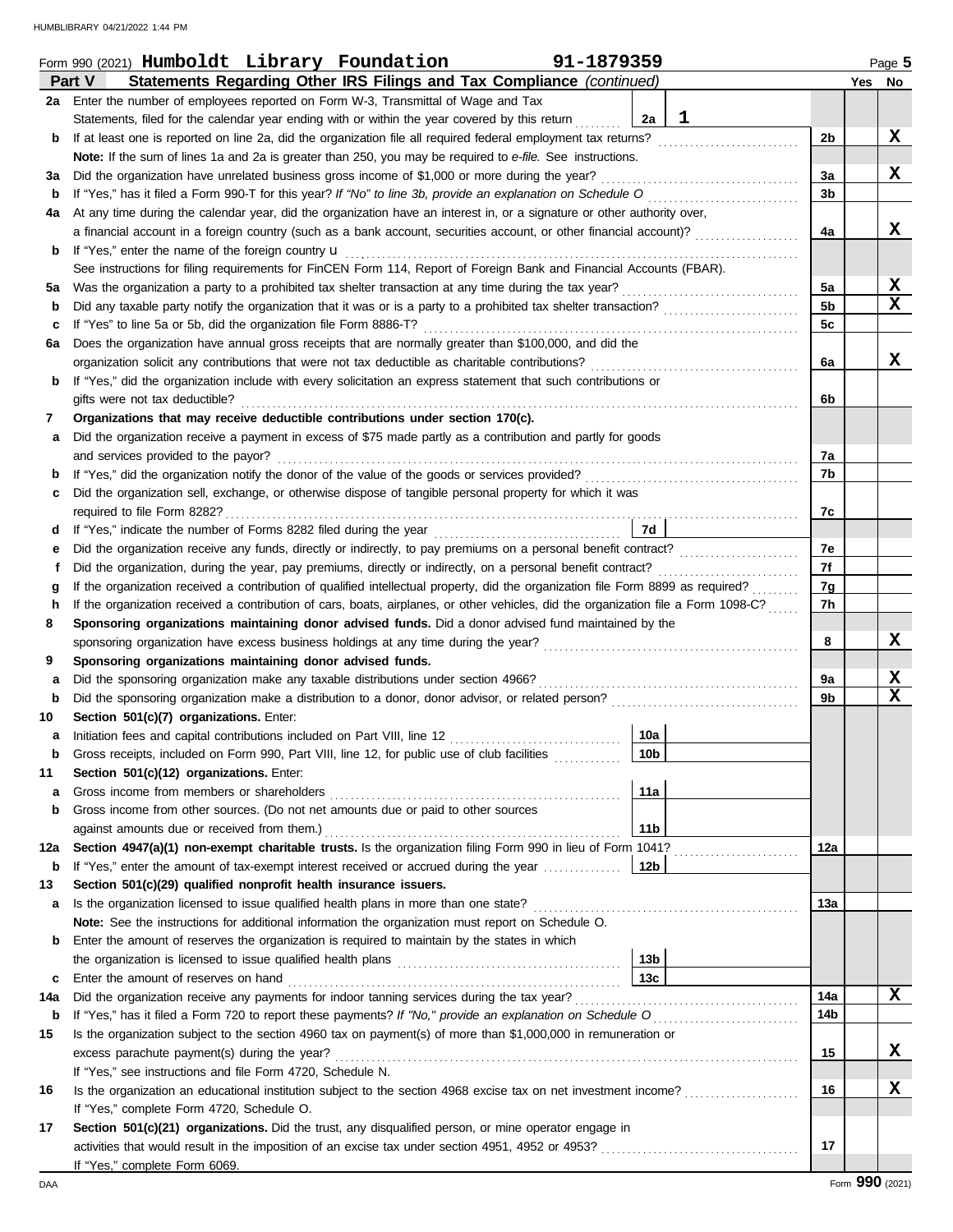|     | 91-1879359<br>Form 990 (2021) Humboldt Library Foundation                                                                           |                 |     | Page 6          |
|-----|-------------------------------------------------------------------------------------------------------------------------------------|-----------------|-----|-----------------|
|     | Part VI<br>Governance, Management, and Disclosure For each "Yes" response to lines 2 through 7b below, and for a "No"               |                 |     |                 |
|     | response to line 8a, 8b, or 10b below, describe the circumstances, processes, or changes on Schedule O. See instructions.           |                 |     |                 |
|     |                                                                                                                                     |                 |     | ΙXΙ             |
|     | Section A. Governing Body and Management                                                                                            |                 |     |                 |
|     |                                                                                                                                     |                 | Yes | No              |
| 1а  | 4<br>1a<br>Enter the number of voting members of the governing body at the end of the tax year                                      |                 |     |                 |
|     | If there are material differences in voting rights among members of the governing body, or                                          |                 |     |                 |
|     | if the governing body delegated broad authority to an executive committee or similar                                                |                 |     |                 |
|     | committee, explain on Schedule O.                                                                                                   |                 |     |                 |
| b   | 14<br>1 <sub>b</sub><br>Enter the number of voting members included on line 1a, above, who are independent                          |                 |     |                 |
| 2   | Did any officer, director, trustee, or key employee have a family relationship or a business relationship with                      |                 |     |                 |
|     | any other officer, director, trustee, or key employee?                                                                              | $\mathbf{2}$    |     | X               |
| 3   | Did the organization delegate control over management duties customarily performed by or under the direct                           |                 |     |                 |
|     | supervision of officers, directors, trustees, or key employees to a management company or other person?                             | 3               |     | X               |
| 4   | Did the organization make any significant changes to its governing documents since the prior Form 990 was filed?                    | 4               |     | $\mathbf x$     |
| 5   |                                                                                                                                     | 5               |     | X               |
| 6   | Did the organization have members or stockholders?                                                                                  | 6               |     | $\mathbf x$     |
| 7а  | Did the organization have members, stockholders, or other persons who had the power to elect or appoint                             |                 |     |                 |
|     | one or more members of the governing body?                                                                                          | 7a              |     | X               |
| b   | Are any governance decisions of the organization reserved to (or subject to approval by) members,                                   |                 |     |                 |
|     | stockholders, or persons other than the governing body?                                                                             | 7b              |     | x               |
| 8   | Did the organization contemporaneously document the meetings held or written actions undertaken during the year by the following:   |                 |     |                 |
| а   | The governing body?                                                                                                                 | 8а              | X   |                 |
| b   | Each committee with authority to act on behalf of the governing body?                                                               | 8b              | X   |                 |
| 9   | Is there any officer, director, trustee, or key employee listed in Part VII, Section A, who cannot be reached at                    |                 |     |                 |
|     | the organization's mailing address? If "Yes," provide the names and addresses on Schedule O                                         | 9               |     | x               |
|     | Section B. Policies (This Section B requests information about policies not required by the Internal Revenue Code.)                 |                 |     |                 |
|     |                                                                                                                                     |                 | Yes | No              |
| 10a | Did the organization have local chapters, branches, or affiliates?                                                                  | 10a             |     | X               |
| b   | If "Yes," did the organization have written policies and procedures governing the activities of such chapters,                      |                 |     |                 |
|     | affiliates, and branches to ensure their operations are consistent with the organization's exempt purposes?                         | 10b             |     |                 |
| 11a | Has the organization provided a complete copy of this Form 990 to all members of its governing body before filing the form?         | 11a             |     | X               |
| b   | Describe on Schedule O the process, if any, used by the organization to review this Form 990.                                       |                 |     |                 |
| 12a | Did the organization have a written conflict of interest policy? If "No," go to line 13                                             | 12a             |     | X               |
| b   | Were officers, directors, or trustees, and key employees required to disclose annually interests that could give rise to conflicts? | 12b             |     |                 |
| c   | Did the organization regularly and consistently monitor and enforce compliance with the policy? If "Yes,"                           |                 |     |                 |
|     | describe on Schedule O how this was done                                                                                            | 12c             |     |                 |
| 13  | Did the organization have a written whistleblower policy?                                                                           | 13              |     | $\mathbf x$     |
| 14  | Did the organization have a written document retention and destruction policy?                                                      | 14              |     | x               |
| 15  | Did the process for determining compensation of the following persons include a review and approval by                              |                 |     |                 |
|     | independent persons, comparability data, and contemporaneous substantiation of the deliberation and decision?                       |                 |     |                 |
| a   |                                                                                                                                     | 15a             |     | X               |
| b   | Other officers or key employees of the organization                                                                                 | 15b             |     | $\mathbf x$     |
|     | If "Yes" to line 15a or 15b, describe the process on Schedule O. See instructions.                                                  |                 |     |                 |
| 16a | Did the organization invest in, contribute assets to, or participate in a joint venture or similar arrangement                      |                 |     |                 |
|     | with a taxable entity during the year?                                                                                              | 16a             |     | X               |
|     | <b>b</b> If "Yes," did the organization follow a written policy or procedure requiring the organization to evaluate its             |                 |     |                 |
|     | participation in joint venture arrangements under applicable federal tax law, and take steps to safeguard the                       |                 |     |                 |
|     |                                                                                                                                     | 16 <sub>b</sub> |     |                 |
|     | <b>Section C. Disclosure</b>                                                                                                        |                 |     |                 |
| 17  | List the states with which a copy of this Form 990 is required to be filed $\mathbf{u}$ $\mathbf{CA}$                               |                 |     |                 |
| 18  | Section 6104 requires an organization to make its Forms 1023 (1024 or 1024-A, if applicable), 990, and 990-T (section 501(c)        |                 |     |                 |
|     | (3)s only) available for public inspection. Indicate how you made these available. Check all that apply.                            |                 |     |                 |
|     | Another's website $ \mathbf{X} $ Upon request<br>Own website<br>Other (explain on Schedule O)                                       |                 |     |                 |
| 19  | Describe on Schedule O whether (and if so, how) the organization made its governing documents, conflict of interest policy, and     |                 |     |                 |
|     | financial statements available to the public during the tax year.                                                                   |                 |     |                 |
| 20  | State the name, address, and telephone number of the person who possesses the organization's books and records u                    |                 |     |                 |
|     | 3471 California Street<br>Elizabeth Murgua                                                                                          |                 |     |                 |
|     | CA 95503<br>Eureka                                                                                                                  | 707-442-4143    |     |                 |
| DAA |                                                                                                                                     |                 |     | Form 990 (2021) |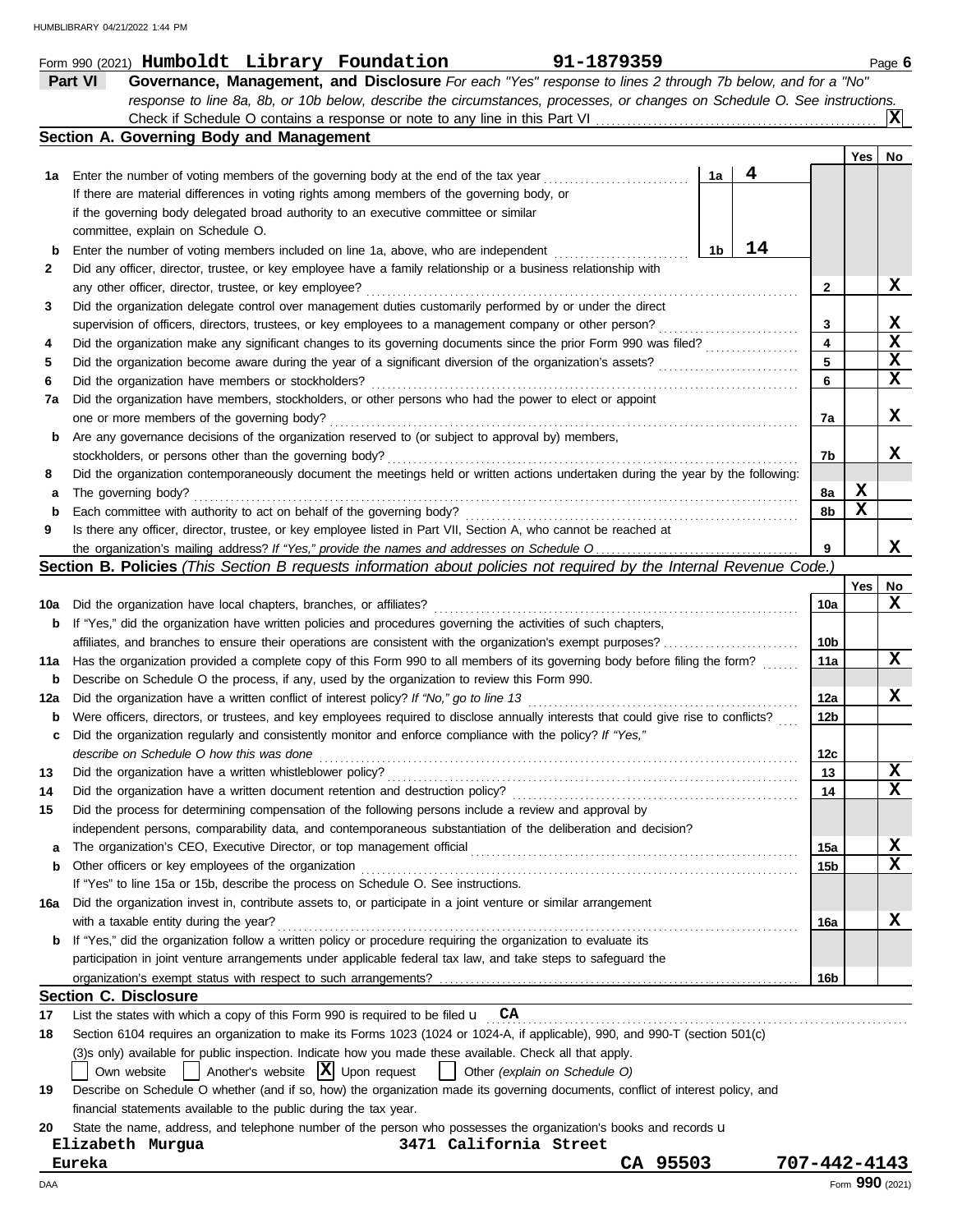|                          | Form 990 (2021) Humboldt Library Foundation                                                                                                                                                                                                                                                                                | 91-1879359 | Page 7 |
|--------------------------|----------------------------------------------------------------------------------------------------------------------------------------------------------------------------------------------------------------------------------------------------------------------------------------------------------------------------|------------|--------|
| Part VII                 | Compensation of Officers, Directors, Trustees, Key Employees, Highest Compensated Employees, and                                                                                                                                                                                                                           |            |        |
|                          | Independent Contractors                                                                                                                                                                                                                                                                                                    |            |        |
|                          | Check if Schedule O contains a response or note to any line in this Part VII                                                                                                                                                                                                                                               |            |        |
| Section A.               | Officers, Directors, Trustees, Key Employees, and Highest Compensated Employees                                                                                                                                                                                                                                            |            |        |
| organization's tax year. | 1a Complete this table for all persons required to be listed. Report compensation for the calendar year ending with or within the                                                                                                                                                                                          |            |        |
|                          | • List all of the organization's <b>current</b> officers, directors, trustees (whether individuals or organizations), regardless of amount of<br>compensation. Enter -0- in columns $(D)$ , $(E)$ , and $(F)$ if no compensation was paid.                                                                                 |            |        |
|                          | • List all of the organization's <b>current</b> key employees, if any. See instructions for definition of "key employee."                                                                                                                                                                                                  |            |        |
|                          | • List the organization's five current highest compensated employees (other than an officer, director, trustee, or key employee)<br>who received reportable compensation (box 5 of Form W-2, Form 1099-MISC, and/or box 1 of Form 1099-NEC) of more than<br>\$100,000 from the organization and any related organizations. |            |        |
|                          | List all of the organization's former officers, key employees, and highest compensated employees who received more than                                                                                                                                                                                                    |            |        |

• List all of the organization's **former** officers, key employees, and highest compensate \$100,000 of reportable compensation from the organization and any related organizations.

List all of the organization's **former directors or trustees** that received, in the capacity as a former director or trustee of the organization, more than \$10,000 of reportable compensation from the organization and any related organizations. See the instructions for the order in which to list the persons above. **•**

Check this box if neither the organization nor any related organization compensated any current officer, director, or trustee. **X**

| (A)<br>Name and title | (B)<br>Average<br>hours<br>per week                                         |                                   |                       |                | (C)<br>Position | (do not check more than one<br>box, unless person is both an<br>officer and a director/trustee) |        | (E)<br>Reportable<br>compensation<br>from related         | (F)<br>Estimated amount<br>of other<br>compensation |                                                       |
|-----------------------|-----------------------------------------------------------------------------|-----------------------------------|-----------------------|----------------|-----------------|-------------------------------------------------------------------------------------------------|--------|-----------------------------------------------------------|-----------------------------------------------------|-------------------------------------------------------|
|                       | (list any<br>hours for<br>related<br>organizations<br>below<br>dotted line) | Individual trustee<br>or director | Institutional trustee | <b>Officer</b> | Key employee    | Highest compensated<br>employee                                                                 | Former | from the<br>organization (W-2/<br>1099-MISC/<br>1099-NEC) | organizations (W-2/<br>1099-MISC/<br>1099-NEC)      | from the<br>organization and<br>related organizations |
| (1) Elizabeth Murguia | 75.00                                                                       |                                   |                       |                |                 |                                                                                                 |        |                                                           |                                                     |                                                       |
| President             | 0.00                                                                        | $\mathbf x$                       |                       |                |                 |                                                                                                 |        | $\mathbf 0$                                               | 0                                                   | 0                                                     |
| (2) Peter Lavallee    | 50.00                                                                       |                                   |                       |                |                 |                                                                                                 |        |                                                           |                                                     |                                                       |
| Secretary             | 0.00                                                                        |                                   |                       | $\mathbf x$    |                 |                                                                                                 |        | 0                                                         | 0                                                   | 0                                                     |
| (3) Susan O'Connor    |                                                                             |                                   |                       |                |                 |                                                                                                 |        |                                                           |                                                     |                                                       |
|                       | 50.00                                                                       |                                   |                       |                |                 |                                                                                                 |        |                                                           |                                                     |                                                       |
| Treasurer             | 0.00                                                                        |                                   |                       | $\mathbf x$    |                 |                                                                                                 |        | 0                                                         | 0                                                   | 0                                                     |
| (4) Alison Talbott    |                                                                             |                                   |                       |                |                 |                                                                                                 |        |                                                           |                                                     |                                                       |
|                       | 15.00                                                                       |                                   |                       |                |                 |                                                                                                 |        |                                                           |                                                     |                                                       |
| Vice President        | 0.00                                                                        |                                   |                       | $\mathbf x$    |                 |                                                                                                 |        | 0                                                         | 0                                                   | $\mathbf 0$                                           |
| (5)                   |                                                                             |                                   |                       |                |                 |                                                                                                 |        |                                                           |                                                     |                                                       |
|                       |                                                                             |                                   |                       |                |                 |                                                                                                 |        |                                                           |                                                     |                                                       |
| (6)                   |                                                                             |                                   |                       |                |                 |                                                                                                 |        |                                                           |                                                     |                                                       |
|                       |                                                                             |                                   |                       |                |                 |                                                                                                 |        |                                                           |                                                     |                                                       |
|                       |                                                                             |                                   |                       |                |                 |                                                                                                 |        |                                                           |                                                     |                                                       |
| (7)                   |                                                                             |                                   |                       |                |                 |                                                                                                 |        |                                                           |                                                     |                                                       |
|                       |                                                                             |                                   |                       |                |                 |                                                                                                 |        |                                                           |                                                     |                                                       |
|                       |                                                                             |                                   |                       |                |                 |                                                                                                 |        |                                                           |                                                     |                                                       |
| (8)                   |                                                                             |                                   |                       |                |                 |                                                                                                 |        |                                                           |                                                     |                                                       |
|                       |                                                                             |                                   |                       |                |                 |                                                                                                 |        |                                                           |                                                     |                                                       |
| (9)                   |                                                                             |                                   |                       |                |                 |                                                                                                 |        |                                                           |                                                     |                                                       |
|                       |                                                                             |                                   |                       |                |                 |                                                                                                 |        |                                                           |                                                     |                                                       |
|                       |                                                                             |                                   |                       |                |                 |                                                                                                 |        |                                                           |                                                     |                                                       |
| (10)                  |                                                                             |                                   |                       |                |                 |                                                                                                 |        |                                                           |                                                     |                                                       |
|                       |                                                                             |                                   |                       |                |                 |                                                                                                 |        |                                                           |                                                     |                                                       |
|                       |                                                                             |                                   |                       |                |                 |                                                                                                 |        |                                                           |                                                     |                                                       |
| (11)                  |                                                                             |                                   |                       |                |                 |                                                                                                 |        |                                                           |                                                     |                                                       |
|                       |                                                                             |                                   |                       |                |                 |                                                                                                 |        |                                                           |                                                     |                                                       |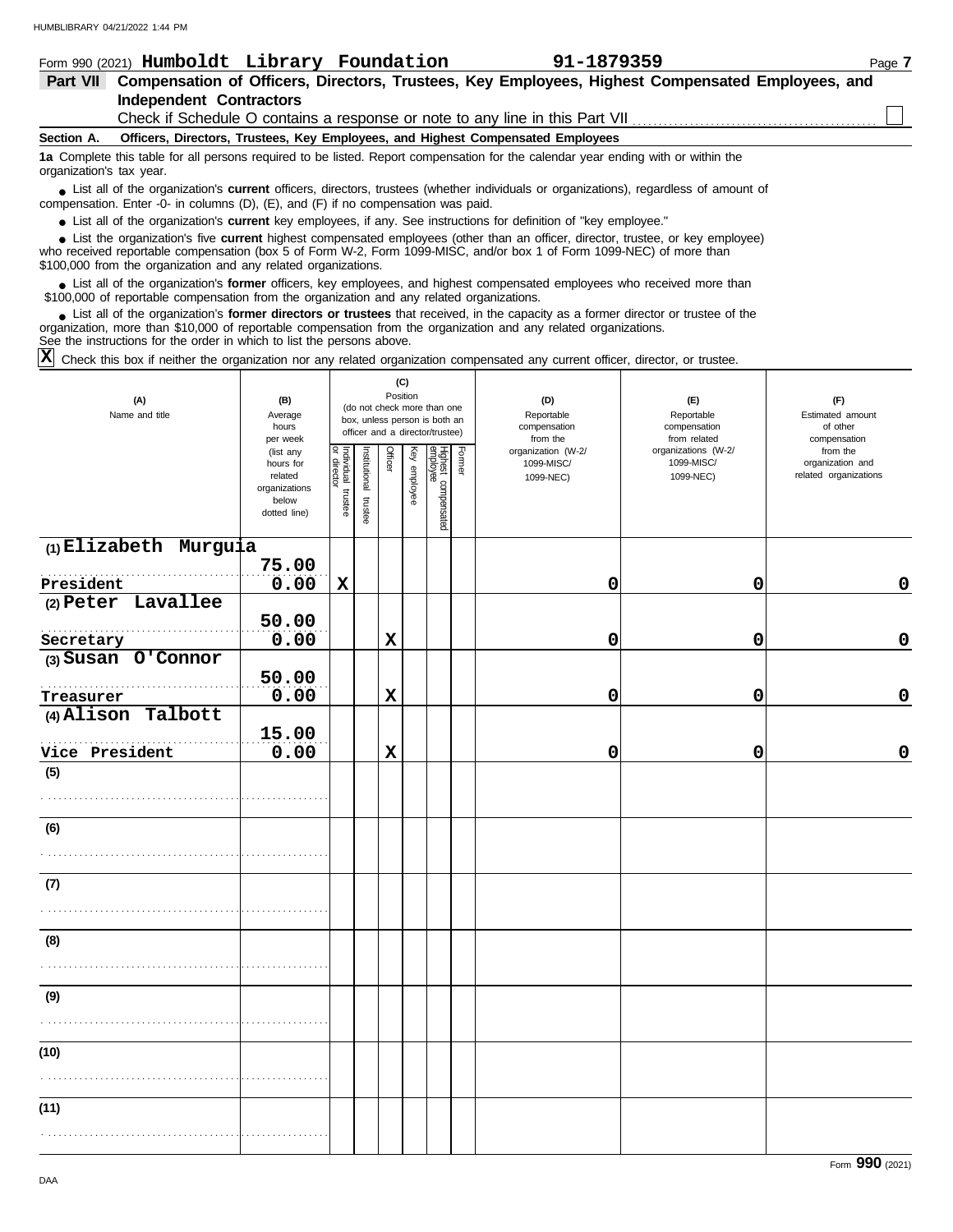|                 | HUMBLIBRARY 04/21/2022 1:44 PM<br>Form 990 (2021) Humboldt Library Foundation                                                                                         |                                                                             |                                               |                          |         |                 |                                                                                                 |        | 91-1879359                                                                                                                                                                                                           |                                                                                                                                                                                                                                |                                                     |                       | Page 8 |
|-----------------|-----------------------------------------------------------------------------------------------------------------------------------------------------------------------|-----------------------------------------------------------------------------|-----------------------------------------------|--------------------------|---------|-----------------|-------------------------------------------------------------------------------------------------|--------|----------------------------------------------------------------------------------------------------------------------------------------------------------------------------------------------------------------------|--------------------------------------------------------------------------------------------------------------------------------------------------------------------------------------------------------------------------------|-----------------------------------------------------|-----------------------|--------|
| <b>Part VII</b> |                                                                                                                                                                       |                                                                             |                                               |                          |         |                 |                                                                                                 |        | Section A. Officers, Directors, Trustees, Key Employees, and Highest Compensated Employees (continued)                                                                                                               |                                                                                                                                                                                                                                |                                                     |                       |        |
|                 | (A)<br>Name and title                                                                                                                                                 | (B)<br>Average<br>hours<br>per week                                         |                                               |                          |         | (C)<br>Position | (do not check more than one<br>box, unless person is both an<br>officer and a director/trustee) |        | (D)<br>Reportable<br>compensation<br>from the                                                                                                                                                                        | (F)<br>Reportable<br>compensation<br>from related                                                                                                                                                                              | (F)<br>Estimated amount<br>of other<br>compensation |                       |        |
|                 |                                                                                                                                                                       | (list any<br>hours for<br>related<br>organizations<br>below<br>dotted line) | Individual trustee<br>or director<br>director | Institutional<br>trustee | Officer | Key<br>enployee | Highest compensated<br>employee                                                                 | Former | organization (W-2/<br>1099-MISC/<br>1099-NEC)                                                                                                                                                                        | organizations (W-2/<br>1099-MISC/<br>1099-NEC)                                                                                                                                                                                 | from the<br>organization and                        | related organizations |        |
|                 |                                                                                                                                                                       |                                                                             |                                               |                          |         |                 |                                                                                                 |        |                                                                                                                                                                                                                      |                                                                                                                                                                                                                                |                                                     |                       |        |
|                 |                                                                                                                                                                       |                                                                             |                                               |                          |         |                 |                                                                                                 |        |                                                                                                                                                                                                                      |                                                                                                                                                                                                                                |                                                     |                       |        |
|                 |                                                                                                                                                                       |                                                                             |                                               |                          |         |                 |                                                                                                 |        |                                                                                                                                                                                                                      |                                                                                                                                                                                                                                |                                                     |                       |        |
|                 |                                                                                                                                                                       |                                                                             |                                               |                          |         |                 |                                                                                                 |        |                                                                                                                                                                                                                      |                                                                                                                                                                                                                                |                                                     |                       |        |
|                 |                                                                                                                                                                       |                                                                             |                                               |                          |         |                 |                                                                                                 |        |                                                                                                                                                                                                                      |                                                                                                                                                                                                                                |                                                     |                       |        |
|                 |                                                                                                                                                                       |                                                                             |                                               |                          |         |                 |                                                                                                 |        |                                                                                                                                                                                                                      |                                                                                                                                                                                                                                |                                                     |                       |        |
|                 |                                                                                                                                                                       |                                                                             |                                               |                          |         |                 |                                                                                                 |        |                                                                                                                                                                                                                      |                                                                                                                                                                                                                                |                                                     |                       |        |
|                 |                                                                                                                                                                       |                                                                             |                                               |                          |         |                 |                                                                                                 |        |                                                                                                                                                                                                                      |                                                                                                                                                                                                                                |                                                     |                       |        |
|                 | c Total from continuation sheets to Part VII. Section A                                                                                                               |                                                                             |                                               |                          |         |                 |                                                                                                 | u<br>u |                                                                                                                                                                                                                      |                                                                                                                                                                                                                                |                                                     |                       |        |
| d               |                                                                                                                                                                       |                                                                             |                                               |                          |         |                 |                                                                                                 |        |                                                                                                                                                                                                                      |                                                                                                                                                                                                                                |                                                     |                       |        |
| 2               | reportable compensation from the organization $\bf{u}$ 0                                                                                                              |                                                                             |                                               |                          |         |                 |                                                                                                 |        | Total number of individuals (including but not limited to those listed above) who received more than \$100,000 of                                                                                                    |                                                                                                                                                                                                                                |                                                     |                       |        |
|                 |                                                                                                                                                                       |                                                                             |                                               |                          |         |                 |                                                                                                 |        | Did the organization list any <b>former</b> officer, director, trustee, key employee, or highest compensated                                                                                                         |                                                                                                                                                                                                                                |                                                     | Yes                   | No     |
| 3               | employee on line 1a? If "Yes," complete Schedule J for such individual                                                                                                |                                                                             |                                               |                          |         |                 |                                                                                                 |        |                                                                                                                                                                                                                      |                                                                                                                                                                                                                                | 3                                                   |                       | x      |
| 4               |                                                                                                                                                                       |                                                                             |                                               |                          |         |                 |                                                                                                 |        | For any individual listed on line 1a, is the sum of reportable compensation and other compensation from the<br>organization and related organizations greater than \$150,000? If "Yes," complete Schedule J for such |                                                                                                                                                                                                                                |                                                     |                       |        |
| 5               |                                                                                                                                                                       |                                                                             |                                               |                          |         |                 |                                                                                                 |        | Did any person listed on line 1a receive or accrue compensation from any unrelated organization or individual                                                                                                        | individual with a construction of the construction of the construction of the construction of the construction of the construction of the construction of the construction of the construction of the construction of the cons | 4                                                   |                       | X      |
|                 |                                                                                                                                                                       |                                                                             |                                               |                          |         |                 |                                                                                                 |        |                                                                                                                                                                                                                      |                                                                                                                                                                                                                                | 5                                                   |                       | x      |
| 1               | Section B. Independent Contractors                                                                                                                                    |                                                                             |                                               |                          |         |                 |                                                                                                 |        | Complete this table for your five highest compensated independent contractors that received more than \$100,000 of                                                                                                   |                                                                                                                                                                                                                                |                                                     |                       |        |
|                 |                                                                                                                                                                       | (A)<br>Name and business address                                            |                                               |                          |         |                 |                                                                                                 |        |                                                                                                                                                                                                                      | compensation from the organization. Report compensation for the calendar year ending with or within the organization's tax year.<br>(B)<br>Description of services                                                             |                                                     | (C)<br>Compensation   |        |
|                 |                                                                                                                                                                       |                                                                             |                                               |                          |         |                 |                                                                                                 |        |                                                                                                                                                                                                                      |                                                                                                                                                                                                                                |                                                     |                       |        |
|                 |                                                                                                                                                                       |                                                                             |                                               |                          |         |                 |                                                                                                 |        |                                                                                                                                                                                                                      |                                                                                                                                                                                                                                |                                                     |                       |        |
|                 |                                                                                                                                                                       |                                                                             |                                               |                          |         |                 |                                                                                                 |        |                                                                                                                                                                                                                      |                                                                                                                                                                                                                                |                                                     |                       |        |
|                 |                                                                                                                                                                       |                                                                             |                                               |                          |         |                 |                                                                                                 |        |                                                                                                                                                                                                                      |                                                                                                                                                                                                                                |                                                     |                       |        |
|                 |                                                                                                                                                                       |                                                                             |                                               |                          |         |                 |                                                                                                 |        |                                                                                                                                                                                                                      |                                                                                                                                                                                                                                |                                                     |                       |        |
| 2               | Total number of independent contractors (including but not limited to those listed above) who<br>received more than \$100,000 of compensation from the organization u |                                                                             |                                               |                          |         |                 |                                                                                                 |        |                                                                                                                                                                                                                      | 0                                                                                                                                                                                                                              |                                                     |                       |        |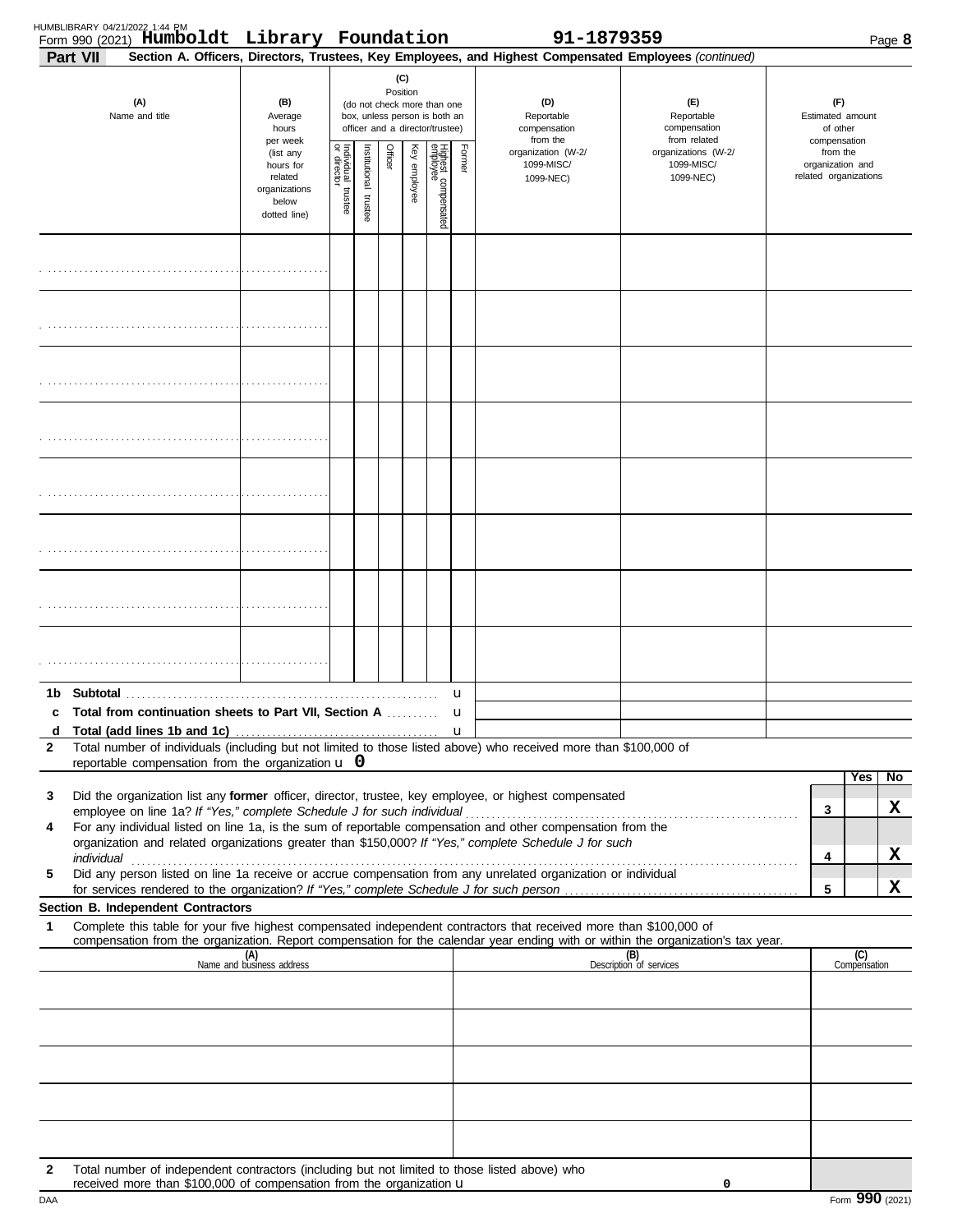**Part VIII Statement of Revenue**

# Form 990 (2021) Page **9 Humboldt Library Foundation 91-1879359**  $\blacksquare$

|                                                           |        |                                                                                  |    |                |                 |                      | (A)<br>Total revenue | (B)<br>Related or exempt<br>function revenue | (C)<br>Unrelated<br>business revenue | (D)<br>Revenue excluded<br>from tax under<br>sections 512-514 |
|-----------------------------------------------------------|--------|----------------------------------------------------------------------------------|----|----------------|-----------------|----------------------|----------------------|----------------------------------------------|--------------------------------------|---------------------------------------------------------------|
|                                                           |        |                                                                                  |    |                |                 |                      |                      |                                              |                                      |                                                               |
| Contributions, Gifts, Grants<br>and Other Similar Amounts |        | 1a Federated campaigns                                                           |    |                | 1a              |                      |                      |                                              |                                      |                                                               |
|                                                           |        | <b>b</b> Membership dues                                                         |    |                | 1 <sub>b</sub>  |                      |                      |                                              |                                      |                                                               |
|                                                           |        | c Fundraising events                                                             |    |                | 1 <sub>c</sub>  |                      |                      |                                              |                                      |                                                               |
|                                                           |        | d Related organizations                                                          |    |                | 1 <sub>d</sub>  |                      |                      |                                              |                                      |                                                               |
|                                                           |        | e Government grants (contributions)<br>f All other contributions, gifts, grants, |    |                | 1e              |                      |                      |                                              |                                      |                                                               |
|                                                           |        | and similar amounts not included above                                           |    |                | 1f              | 200,282              |                      |                                              |                                      |                                                               |
|                                                           |        | g Noncash contributions included in                                              |    |                |                 |                      |                      |                                              |                                      |                                                               |
|                                                           |        |                                                                                  |    |                | 1g  \$          |                      | 200,282              |                                              |                                      |                                                               |
|                                                           |        |                                                                                  |    |                |                 | $\mathbf{u}$         |                      |                                              |                                      |                                                               |
|                                                           |        |                                                                                  |    |                |                 | <b>Business Code</b> |                      |                                              |                                      |                                                               |
|                                                           | 2a     |                                                                                  |    |                |                 |                      |                      |                                              |                                      |                                                               |
|                                                           | b      |                                                                                  |    |                |                 |                      |                      |                                              |                                      |                                                               |
| Program Service<br>Revenue                                | c      |                                                                                  |    |                |                 |                      |                      |                                              |                                      |                                                               |
|                                                           | d      |                                                                                  |    |                |                 |                      |                      |                                              |                                      |                                                               |
|                                                           | е      | f All other program service revenue $\ldots$ $\ldots$ $\ldots$                   |    |                |                 |                      |                      |                                              |                                      |                                                               |
|                                                           |        |                                                                                  |    |                |                 |                      |                      |                                              |                                      |                                                               |
|                                                           | 3      | Investment income (including dividends, interest, and                            |    |                |                 |                      |                      |                                              |                                      |                                                               |
|                                                           |        | other similar amounts)                                                           |    |                |                 |                      | 15,809               | 15,809                                       |                                      |                                                               |
|                                                           |        | Income from investment of tax-exempt bond proceeds                               |    |                |                 | u                    |                      |                                              |                                      |                                                               |
|                                                           | 4<br>5 |                                                                                  |    |                |                 | u                    |                      |                                              |                                      |                                                               |
|                                                           |        |                                                                                  |    | (i) Real       |                 | u<br>(ii) Personal   |                      |                                              |                                      |                                                               |
|                                                           |        |                                                                                  |    |                |                 |                      |                      |                                              |                                      |                                                               |
|                                                           |        | 6a Gross rents                                                                   | 6a |                |                 |                      |                      |                                              |                                      |                                                               |
|                                                           |        | <b>b</b> Less: rental expenses                                                   | 6b |                |                 |                      |                      |                                              |                                      |                                                               |
|                                                           |        | <b>c</b> Rental inc. or (loss)                                                   | 6c |                |                 |                      |                      |                                              |                                      |                                                               |
|                                                           |        | <b>7a</b> Gross amount from                                                      |    | (i) Securities |                 | u<br>(ii) Other      |                      |                                              |                                      |                                                               |
|                                                           |        | sales of assets                                                                  | 7a |                | 24,650          |                      |                      |                                              |                                      |                                                               |
|                                                           |        | other than inventory<br><b>b</b> Less: cost or other                             |    |                |                 |                      |                      |                                              |                                      |                                                               |
|                                                           |        | basis and sales exps.                                                            | 7b |                |                 |                      |                      |                                              |                                      |                                                               |
|                                                           |        | c Gain or (loss)                                                                 | 7c |                | 24,650          |                      |                      |                                              |                                      |                                                               |
| Other Revenue                                             |        |                                                                                  |    |                |                 | u                    | 24,650               | 24,650                                       |                                      |                                                               |
|                                                           |        | 8a Gross income from fundraising events                                          |    |                |                 |                      |                      |                                              |                                      |                                                               |
|                                                           |        |                                                                                  |    |                |                 |                      |                      |                                              |                                      |                                                               |
|                                                           |        | of contributions reported on line                                                |    |                |                 |                      |                      |                                              |                                      |                                                               |
|                                                           |        | 1c). See Part IV, line 18                                                        |    |                | 8а              | 61,800               |                      |                                              |                                      |                                                               |
|                                                           |        | <b>b</b> Less: direct expenses                                                   |    |                | 8b              | 902                  |                      |                                              |                                      |                                                               |
|                                                           |        | c Net income or (loss) from fundraising events                                   |    |                |                 | $\mathbf{u}$         | 60,898               |                                              |                                      | 60,898                                                        |
|                                                           |        | 9a Gross income from gaming                                                      |    |                |                 |                      |                      |                                              |                                      |                                                               |
|                                                           |        | activities. See Part IV, line 19                                                 |    |                | 9а              |                      |                      |                                              |                                      |                                                               |
|                                                           |        | <b>b</b> Less: direct expenses                                                   |    |                | 9 <sub>b</sub>  |                      |                      |                                              |                                      |                                                               |
|                                                           |        |                                                                                  |    |                |                 | u                    |                      |                                              |                                      |                                                               |
|                                                           |        | 10a Gross sales of inventory, less                                               |    |                |                 |                      |                      |                                              |                                      |                                                               |
|                                                           |        | returns and allowances                                                           |    |                | 10a             |                      |                      |                                              |                                      |                                                               |
|                                                           |        | <b>b</b> Less: cost of goods sold                                                |    |                | 10 <sub>b</sub> |                      |                      |                                              |                                      |                                                               |
|                                                           |        |                                                                                  |    |                |                 | $\mathbf{u}$         |                      |                                              |                                      |                                                               |
|                                                           |        |                                                                                  |    |                |                 | <b>Business Code</b> |                      |                                              |                                      |                                                               |
|                                                           | 11a    |                                                                                  |    |                |                 |                      |                      |                                              |                                      |                                                               |
| Miscellaneous<br>Revenue                                  | b      |                                                                                  |    |                |                 |                      |                      |                                              |                                      |                                                               |
|                                                           | c      |                                                                                  |    |                |                 |                      |                      |                                              |                                      |                                                               |
|                                                           | d      |                                                                                  |    |                |                 |                      |                      |                                              |                                      |                                                               |
|                                                           |        |                                                                                  |    |                |                 |                      |                      |                                              |                                      |                                                               |
|                                                           | 12     |                                                                                  |    |                |                 | $\mathbf{u}$         | 301,639              | 40,459                                       | 0                                    | 60,898                                                        |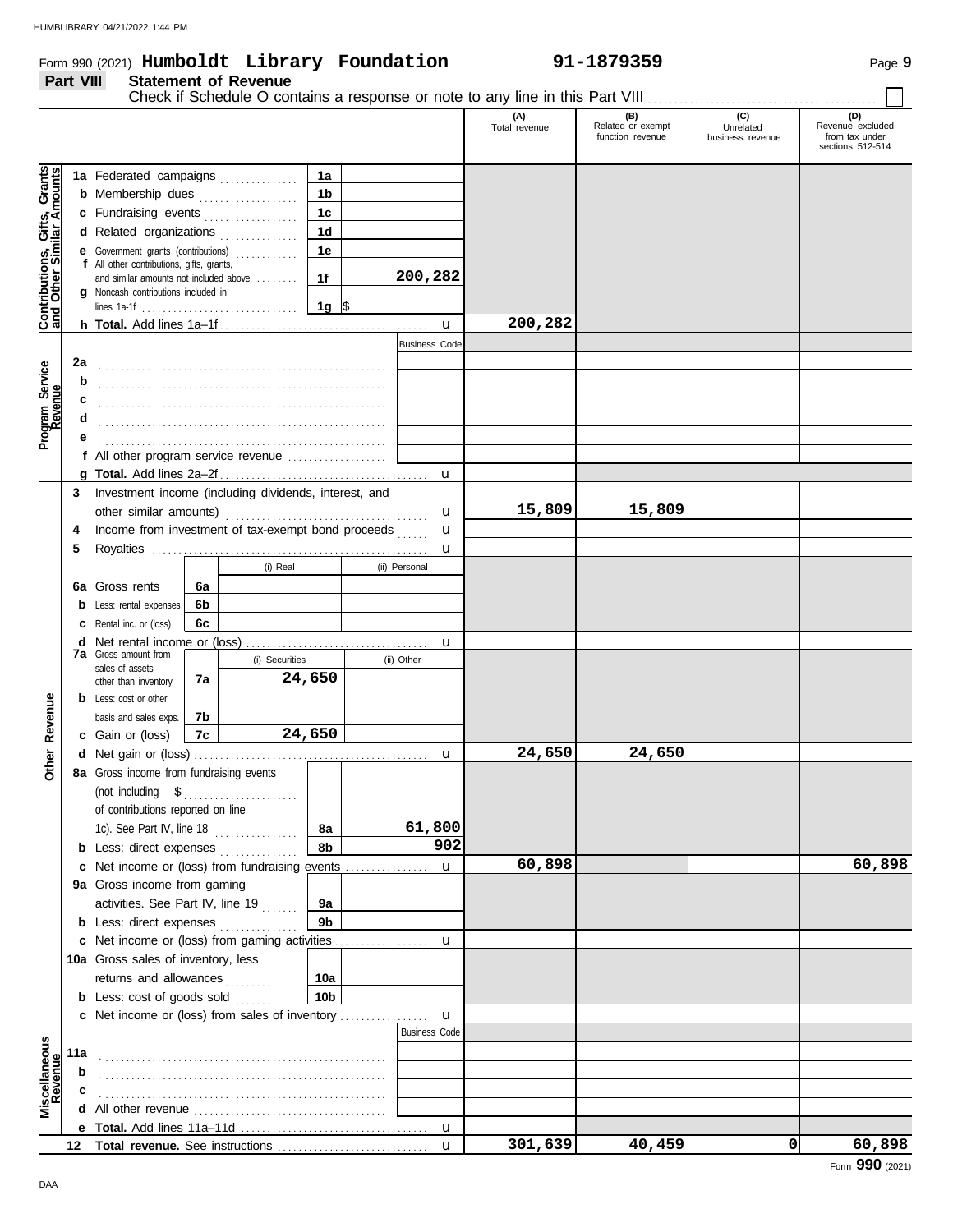# **Part IX Statement of Functional Expenses** Form 990 (2021) Page **10 Humboldt Library Foundation 91-1879359**

|              | Section 501(c)(3) and 501(c)(4) organizations must complete all columns. All other organizations must complete column (A).<br>Check if Schedule O contains a response or note to any line in this Part IX                                                                                                                                                                                                                                                                                                                   |                       |                                    |                                           |                                |
|--------------|-----------------------------------------------------------------------------------------------------------------------------------------------------------------------------------------------------------------------------------------------------------------------------------------------------------------------------------------------------------------------------------------------------------------------------------------------------------------------------------------------------------------------------|-----------------------|------------------------------------|-------------------------------------------|--------------------------------|
|              | Do not include amounts reported on lines 6b, 7b,<br>8b, 9b, and 10b of Part VIII.                                                                                                                                                                                                                                                                                                                                                                                                                                           | (A)<br>Total expenses | (B)<br>Program service<br>expenses | (C)<br>Management and<br>general expenses | (D)<br>Fundraising<br>expenses |
| 1.           | Grants and other assistance to domestic organizations                                                                                                                                                                                                                                                                                                                                                                                                                                                                       |                       |                                    |                                           |                                |
|              | and domestic governments. See Part IV, line 21                                                                                                                                                                                                                                                                                                                                                                                                                                                                              | 101,072               | 101,072                            |                                           |                                |
| $\mathbf{2}$ | Grants and other assistance to domestic                                                                                                                                                                                                                                                                                                                                                                                                                                                                                     |                       |                                    |                                           |                                |
|              | individuals. See Part IV, line 22                                                                                                                                                                                                                                                                                                                                                                                                                                                                                           |                       |                                    |                                           |                                |
| 3            | Grants and other assistance to foreign                                                                                                                                                                                                                                                                                                                                                                                                                                                                                      |                       |                                    |                                           |                                |
|              | organizations, foreign governments, and                                                                                                                                                                                                                                                                                                                                                                                                                                                                                     |                       |                                    |                                           |                                |
|              | foreign individuals. See Part IV, lines 15 and 16                                                                                                                                                                                                                                                                                                                                                                                                                                                                           |                       |                                    |                                           |                                |
| 4            | Benefits paid to or for members                                                                                                                                                                                                                                                                                                                                                                                                                                                                                             |                       |                                    |                                           |                                |
| 5.           | Compensation of current officers, directors,                                                                                                                                                                                                                                                                                                                                                                                                                                                                                |                       |                                    |                                           |                                |
|              | trustees, and key employees                                                                                                                                                                                                                                                                                                                                                                                                                                                                                                 |                       |                                    |                                           |                                |
| 6            | Compensation not included above to disqualified                                                                                                                                                                                                                                                                                                                                                                                                                                                                             |                       |                                    |                                           |                                |
|              | persons (as defined under section 4958(f)(1)) and                                                                                                                                                                                                                                                                                                                                                                                                                                                                           |                       |                                    |                                           |                                |
|              | persons described in section 4958(c)(3)(B)                                                                                                                                                                                                                                                                                                                                                                                                                                                                                  |                       |                                    |                                           |                                |
| 7            | Other salaries and wages                                                                                                                                                                                                                                                                                                                                                                                                                                                                                                    | 21,192                | 21,192                             |                                           |                                |
| 8            | Pension plan accruals and contributions (include                                                                                                                                                                                                                                                                                                                                                                                                                                                                            |                       |                                    |                                           |                                |
|              | section 401(k) and 403(b) employer contributions)                                                                                                                                                                                                                                                                                                                                                                                                                                                                           |                       |                                    |                                           |                                |
| 9            | Other employee benefits                                                                                                                                                                                                                                                                                                                                                                                                                                                                                                     |                       |                                    |                                           |                                |
| 10           |                                                                                                                                                                                                                                                                                                                                                                                                                                                                                                                             | 1,747                 | 1,747                              |                                           |                                |
| 11           | Fees for services (nonemployees):                                                                                                                                                                                                                                                                                                                                                                                                                                                                                           |                       |                                    |                                           |                                |
| а            | Management                                                                                                                                                                                                                                                                                                                                                                                                                                                                                                                  |                       |                                    |                                           |                                |
| b            |                                                                                                                                                                                                                                                                                                                                                                                                                                                                                                                             |                       |                                    |                                           |                                |
| c            |                                                                                                                                                                                                                                                                                                                                                                                                                                                                                                                             | 1,980                 | 1,980                              |                                           |                                |
| d            | Lobbying                                                                                                                                                                                                                                                                                                                                                                                                                                                                                                                    |                       |                                    |                                           |                                |
| е            | Professional fundraising services. See Part IV, line 17                                                                                                                                                                                                                                                                                                                                                                                                                                                                     |                       |                                    |                                           |                                |
| f            | Investment management fees                                                                                                                                                                                                                                                                                                                                                                                                                                                                                                  | 6,634                 | 6,634                              |                                           |                                |
| q            | Other. (If line 11g amount exceeds 10% of line 25, column                                                                                                                                                                                                                                                                                                                                                                                                                                                                   |                       |                                    |                                           |                                |
|              | (A) amount, list line 11g expenses on Schedule O.)                                                                                                                                                                                                                                                                                                                                                                                                                                                                          |                       |                                    |                                           |                                |
|              | 12 Advertising and promotion                                                                                                                                                                                                                                                                                                                                                                                                                                                                                                | 2,012                 | 2,012                              |                                           |                                |
| 13           |                                                                                                                                                                                                                                                                                                                                                                                                                                                                                                                             | 13,646                | 13,646                             |                                           |                                |
| 14           | Information technology                                                                                                                                                                                                                                                                                                                                                                                                                                                                                                      |                       |                                    |                                           |                                |
| 15           |                                                                                                                                                                                                                                                                                                                                                                                                                                                                                                                             |                       |                                    |                                           |                                |
| 16           |                                                                                                                                                                                                                                                                                                                                                                                                                                                                                                                             |                       |                                    |                                           |                                |
| 17           | $\begin{minipage}[c]{0.9\linewidth} \begin{tabular}{l} \textbf{True} \end{tabular} \end{minipage} \begin{minipage}[c]{0.9\linewidth} \begin{tabular}{l} \textbf{True} \end{tabular} \end{minipage} \end{minipage} \begin{minipage}[c]{0.9\linewidth} \begin{tabular}{l} \textbf{True} \end{tabular} \end{minipage} \end{minipage} \begin{minipage}[c]{0.9\linewidth} \begin{tabular}{l} \textbf{True} \end{tabular} \end{minipage} \end{minipage} \begin{minipage}[c]{0.9\linewidth} \begin{tabular}{l} \textbf{True} \end$ |                       |                                    |                                           |                                |
| 18           | Payments of travel or entertainment expenses                                                                                                                                                                                                                                                                                                                                                                                                                                                                                |                       |                                    |                                           |                                |
|              | for any federal, state, or local public officials                                                                                                                                                                                                                                                                                                                                                                                                                                                                           |                       |                                    |                                           |                                |
| 19           | Conferences, conventions, and meetings                                                                                                                                                                                                                                                                                                                                                                                                                                                                                      |                       |                                    |                                           |                                |
| 20           | $Interest \n\begin{array}{ccc}\n &  &  &  &  &  &  &  &  &  & \n\end{array}$                                                                                                                                                                                                                                                                                                                                                                                                                                                |                       |                                    |                                           |                                |
| 21           | Payments to affiliates                                                                                                                                                                                                                                                                                                                                                                                                                                                                                                      |                       |                                    |                                           |                                |
| 22<br>23     | Depreciation, depletion, and amortization                                                                                                                                                                                                                                                                                                                                                                                                                                                                                   | 2,957                 | 2,957                              |                                           |                                |
| 24           | $In surface \begin{equation} \begin{minipage}{0.5\textwidth} \begin{tabular}{@{}l@{}} \hline \multicolumn{1}{@{}l@{}} \multicolumn{1}{@{}l@{}} \multicolumn{1}{@{}l@{}} \multicolumn{1}{@{}l@{}} \multicolumn{1}{@{}l@{}} \multicolumn{1}{@{}l@{}} \multicolumn{1}{@{}l@{}} \multicolumn{1}{@{}l@{}} \multicolumn{1}{@{}l@{}} \multicolumn{1}{@{}l@{}} \multicolumn{1}{@{}l@{}} \multicolumn{1}{@{}l@{}} \multicolumn{1}{@{}l@{}} \multicolumn{1}{@{}l@{}} \$<br>Other expenses. Itemize expenses not covered               |                       |                                    |                                           |                                |
|              | above (List miscellaneous expenses on line 24e. If                                                                                                                                                                                                                                                                                                                                                                                                                                                                          |                       |                                    |                                           |                                |
|              | line 24e amount exceeds 10% of line 25, column                                                                                                                                                                                                                                                                                                                                                                                                                                                                              |                       |                                    |                                           |                                |
|              | (A) amount, list line 24e expenses on Schedule O.)                                                                                                                                                                                                                                                                                                                                                                                                                                                                          |                       |                                    |                                           |                                |
| а            |                                                                                                                                                                                                                                                                                                                                                                                                                                                                                                                             |                       |                                    |                                           |                                |
| b            |                                                                                                                                                                                                                                                                                                                                                                                                                                                                                                                             |                       |                                    |                                           |                                |
| c            |                                                                                                                                                                                                                                                                                                                                                                                                                                                                                                                             |                       |                                    |                                           |                                |
| d            |                                                                                                                                                                                                                                                                                                                                                                                                                                                                                                                             |                       |                                    |                                           |                                |
|              |                                                                                                                                                                                                                                                                                                                                                                                                                                                                                                                             |                       |                                    |                                           |                                |
| 25           | Total functional expenses. Add lines 1 through 24e                                                                                                                                                                                                                                                                                                                                                                                                                                                                          | 151,240               | 151,240                            | 0                                         | $\mathbf 0$                    |
| 26           | Joint costs. Complete this line only if the<br>organization reported in column (B) joint costs<br>from a combined educational campaign and<br>fundraising solicitation. Check here $\mathbf{u}$<br>if<br>following SOP 98-2 (ASC 958-720).                                                                                                                                                                                                                                                                                  |                       |                                    |                                           |                                |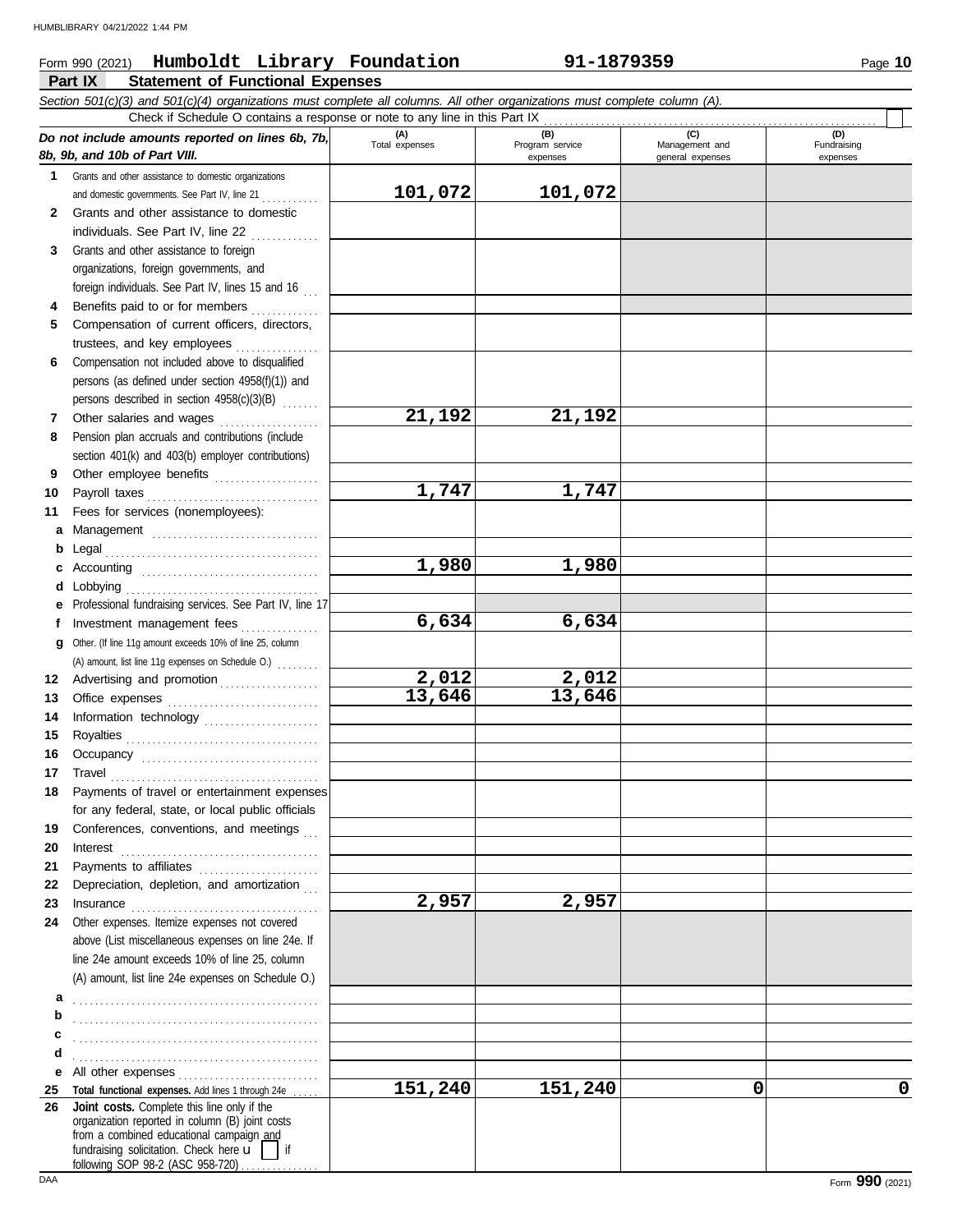| ane, |  |
|------|--|
|      |  |

|                      |        | Form 990 (2021) Humboldt Library Foundation                                                                                                                                                                                         |  | 91-1879359               |                | Page 11            |
|----------------------|--------|-------------------------------------------------------------------------------------------------------------------------------------------------------------------------------------------------------------------------------------|--|--------------------------|----------------|--------------------|
|                      | Part X | <b>Balance Sheet</b>                                                                                                                                                                                                                |  |                          |                |                    |
|                      |        |                                                                                                                                                                                                                                     |  |                          |                |                    |
|                      |        |                                                                                                                                                                                                                                     |  | (A)<br>Beginning of year |                | (B)<br>End of year |
|                      | 1      | Cash-non-interest-bearing                                                                                                                                                                                                           |  | 927,943                  | $\mathbf{1}$   | 1,139,943          |
|                      | 2      |                                                                                                                                                                                                                                     |  |                          | $\mathbf{2}$   |                    |
|                      | 3      |                                                                                                                                                                                                                                     |  | 3                        |                |                    |
|                      | 4      |                                                                                                                                                                                                                                     |  | 4                        |                |                    |
|                      | 5      | Loans and other receivables from any current or former officer, director,                                                                                                                                                           |  |                          |                |                    |
|                      |        | trustee, key employee, creator or founder, substantial contributor, or 35%                                                                                                                                                          |  |                          |                |                    |
|                      |        |                                                                                                                                                                                                                                     |  | 5                        |                |                    |
|                      | 6      | Loans and other receivables from other disqualified persons (as defined                                                                                                                                                             |  |                          |                |                    |
|                      |        | under section 4958(f)(1)), and persons described in section 4958(c)(3)(B)                                                                                                                                                           |  |                          | 6              |                    |
| Assets               | 7      |                                                                                                                                                                                                                                     |  |                          | $\overline{7}$ |                    |
|                      | 8      | Inventories for sale or use <i>communication</i> and the state of the state of the state of the state of the state of the state of the state of the state of the state of the state of the state of the state of the state of the s |  |                          | 8              |                    |
|                      | 9      |                                                                                                                                                                                                                                     |  |                          | 9              |                    |
|                      |        | 10a Land, buildings, and equipment: cost or other                                                                                                                                                                                   |  |                          |                |                    |
|                      |        |                                                                                                                                                                                                                                     |  |                          |                |                    |
|                      |        |                                                                                                                                                                                                                                     |  |                          | 10c            |                    |
|                      | 11     |                                                                                                                                                                                                                                     |  |                          | 11             |                    |
|                      | 12     |                                                                                                                                                                                                                                     |  |                          | 12             |                    |
|                      | 13     |                                                                                                                                                                                                                                     |  |                          | 13             |                    |
|                      | 14     |                                                                                                                                                                                                                                     |  | 14                       |                |                    |
|                      | 15     |                                                                                                                                                                                                                                     |  |                          | 15             |                    |
|                      | 16     |                                                                                                                                                                                                                                     |  | 927,943                  | 16             | 1,139,943          |
|                      | 17     |                                                                                                                                                                                                                                     |  |                          | 17             |                    |
|                      | 18     |                                                                                                                                                                                                                                     |  |                          | 18             |                    |
|                      | 19     |                                                                                                                                                                                                                                     |  |                          | 19             |                    |
|                      | 20     |                                                                                                                                                                                                                                     |  |                          | 20             |                    |
|                      | 21     | Escrow or custodial account liability. Complete Part IV of Schedule D                                                                                                                                                               |  |                          | 21             |                    |
|                      | 22     | Loans and other payables to any current or former officer, director,                                                                                                                                                                |  |                          |                |                    |
| Liabilities          |        | trustee, key employee, creator or founder, substantial contributor, or 35%                                                                                                                                                          |  |                          |                |                    |
|                      |        | controlled entity or family member of any of these persons [1] [1] [1] controlled entity or family member of any of these persons                                                                                                   |  |                          | 22             |                    |
|                      | 23     | Secured mortgages and notes payable to unrelated third parties                                                                                                                                                                      |  |                          | 23             |                    |
|                      | 24     | Unsecured notes and loans payable to unrelated third parties                                                                                                                                                                        |  |                          | 24             |                    |
|                      | 25     | Other liabilities (including federal income tax, payables to related third                                                                                                                                                          |  |                          |                |                    |
|                      |        | parties, and other liabilities not included on lines 17-24). Complete Part X                                                                                                                                                        |  |                          |                |                    |
|                      |        | of Schedule D                                                                                                                                                                                                                       |  |                          | 25             |                    |
|                      | 26     |                                                                                                                                                                                                                                     |  | $\mathbf 0$              | 26             | 0                  |
|                      |        | Organizations that follow FASB ASC 958, check here $\mathbf{u} \overline{X}$                                                                                                                                                        |  |                          |                |                    |
| <b>Fund Balances</b> |        | and complete lines 27, 28, 32, and 33.                                                                                                                                                                                              |  |                          |                |                    |
|                      | 27     |                                                                                                                                                                                                                                     |  | 927,943                  | 27             | 1,139,943          |
|                      | 28     | Net assets with donor restrictions                                                                                                                                                                                                  |  |                          | 28             |                    |
|                      |        | Organizations that do not follow FASB ASC 958, check here u                                                                                                                                                                         |  |                          |                |                    |
|                      |        | and complete lines 29 through 33.                                                                                                                                                                                                   |  |                          |                |                    |
| Assets or            | 29     |                                                                                                                                                                                                                                     |  |                          | 29             |                    |
|                      | 30     |                                                                                                                                                                                                                                     |  |                          | 30             |                    |
|                      | 31     |                                                                                                                                                                                                                                     |  |                          | 31             |                    |
| <b>Met</b>           | 32     |                                                                                                                                                                                                                                     |  | 927,943                  | 32             | 1,139,943          |
|                      | 33     |                                                                                                                                                                                                                                     |  | $927, 943$ 33            |                | 1,139,943          |

Form **990** (2021)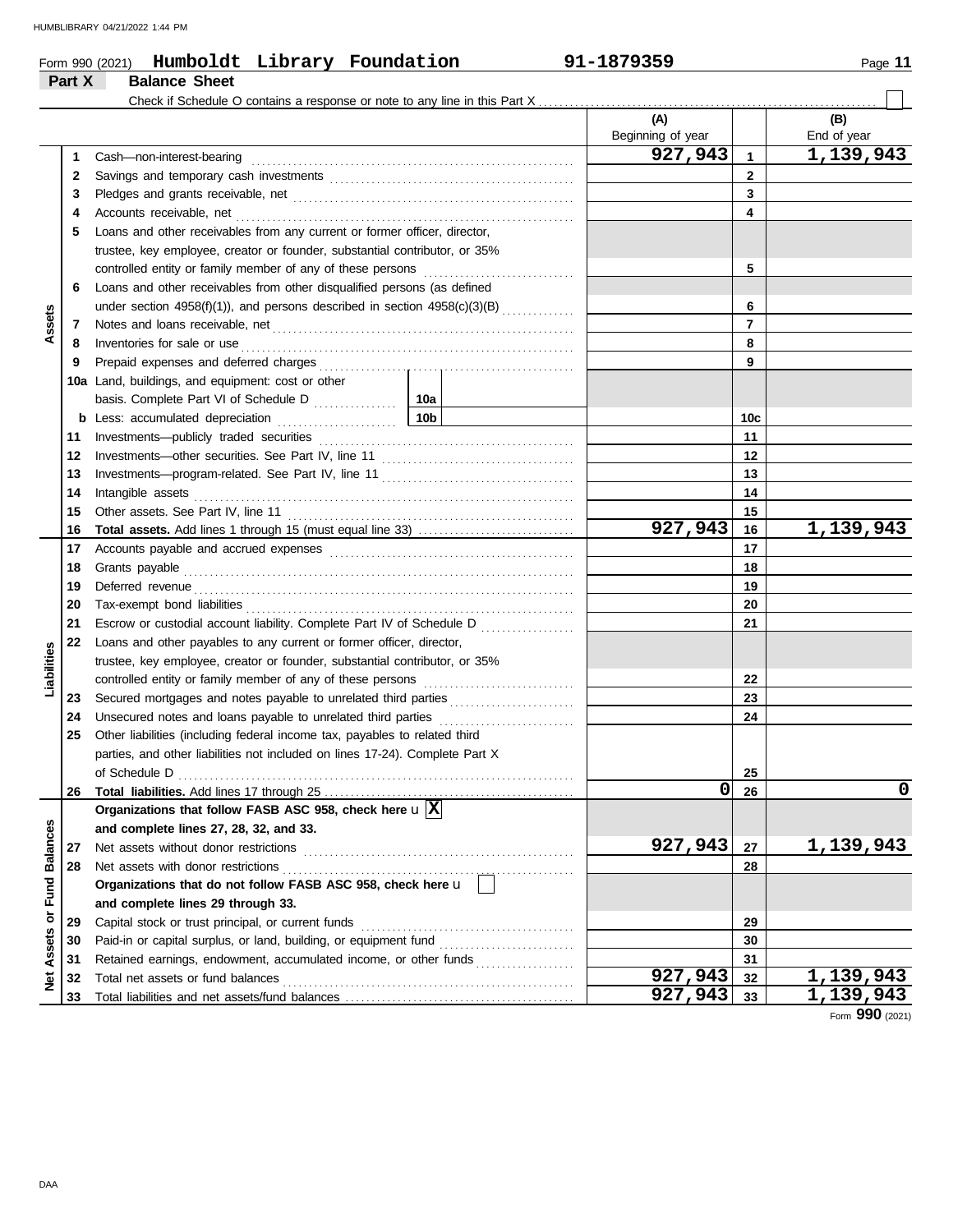|    | 91-1879359<br>Form 990 (2021) Humboldt Library Foundation                                                                                                                                                                                                                                                                                                                                                                                                                               |                         |                |          | Page 12   |
|----|-----------------------------------------------------------------------------------------------------------------------------------------------------------------------------------------------------------------------------------------------------------------------------------------------------------------------------------------------------------------------------------------------------------------------------------------------------------------------------------------|-------------------------|----------------|----------|-----------|
|    | <b>Reconciliation of Net Assets</b><br>Part XI                                                                                                                                                                                                                                                                                                                                                                                                                                          |                         |                |          |           |
|    |                                                                                                                                                                                                                                                                                                                                                                                                                                                                                         |                         |                |          |           |
| 1  |                                                                                                                                                                                                                                                                                                                                                                                                                                                                                         | $\mathbf{1}$            |                | 301, 639 |           |
| 2  |                                                                                                                                                                                                                                                                                                                                                                                                                                                                                         | $\mathbf{2}$            |                | 151,240  |           |
| 3  |                                                                                                                                                                                                                                                                                                                                                                                                                                                                                         | $\overline{3}$          |                |          | 150,399   |
| 4  |                                                                                                                                                                                                                                                                                                                                                                                                                                                                                         | $\overline{\mathbf{4}}$ |                | 927,943  |           |
| 5  |                                                                                                                                                                                                                                                                                                                                                                                                                                                                                         | 5                       |                | 61,601   |           |
| 6  |                                                                                                                                                                                                                                                                                                                                                                                                                                                                                         | 6                       |                |          |           |
| 7  | $Investment \textit{ expenses} \textit{________} \label{ex:ex:ex:1} \begin{minipage}[c]{0.9\linewidth} \textit{Investment} \textit{expenses} \end{minipage} \begin{minipage}[c]{0.9\linewidth} \textit{ex:1} & \textit{if} \textit{if} \textit{if} \textit{if} \textit{if} \textit{if} \textit{if} \textit{if} \textit{if} \textit{if} \textit{if} \textit{if} \textit{if} \textit{if} \textit{if} \textit{if} \textit{if} \textit{if} \textit{if} \textit{if} \textit{if} \textit{if}$ | $\overline{7}$          |                |          |           |
| 8  | Prior period adjustments [11] production and contact the contact of the contact of the contact of the contact of the contact of the contact of the contact of the contact of the contact of the contact of the contact of the                                                                                                                                                                                                                                                           | $\bf{8}$                |                |          |           |
| 9  |                                                                                                                                                                                                                                                                                                                                                                                                                                                                                         | $\mathbf{9}$            |                |          |           |
| 10 | Net assets or fund balances at end of year. Combine lines 3 through 9 (must equal Part X, line                                                                                                                                                                                                                                                                                                                                                                                          |                         |                |          |           |
|    |                                                                                                                                                                                                                                                                                                                                                                                                                                                                                         | 10                      | 1,139,943      |          |           |
|    | <b>Financial Statements and Reporting</b><br>Part XII                                                                                                                                                                                                                                                                                                                                                                                                                                   |                         |                |          |           |
|    |                                                                                                                                                                                                                                                                                                                                                                                                                                                                                         |                         |                |          |           |
|    |                                                                                                                                                                                                                                                                                                                                                                                                                                                                                         |                         |                | Yes      | <b>No</b> |
| 1  | $ \mathbf{X} $ Accrual<br>Accounting method used to prepare the Form 990:<br>Cash<br>Other                                                                                                                                                                                                                                                                                                                                                                                              |                         |                |          |           |
|    | If the organization changed its method of accounting from a prior year or checked "Other," explain on                                                                                                                                                                                                                                                                                                                                                                                   |                         |                |          |           |
|    | Schedule O.                                                                                                                                                                                                                                                                                                                                                                                                                                                                             |                         |                |          |           |
|    | 2a Were the organization's financial statements compiled or reviewed by an independent accountant?                                                                                                                                                                                                                                                                                                                                                                                      |                         | 2a             |          | x         |
|    | If "Yes," check a box below to indicate whether the financial statements for the year were compiled or                                                                                                                                                                                                                                                                                                                                                                                  |                         |                |          |           |
|    | reviewed on a separate basis, consolidated basis, or both:                                                                                                                                                                                                                                                                                                                                                                                                                              |                         |                |          |           |
|    | Consolidated basis<br>Separate basis<br>Both consolidated and separate basis                                                                                                                                                                                                                                                                                                                                                                                                            |                         |                |          |           |
|    |                                                                                                                                                                                                                                                                                                                                                                                                                                                                                         |                         | 2 <sub>b</sub> |          | x         |
|    | If "Yes," check a box below to indicate whether the financial statements for the year were audited on a                                                                                                                                                                                                                                                                                                                                                                                 |                         |                |          |           |
|    | separate basis, consolidated basis, or both:                                                                                                                                                                                                                                                                                                                                                                                                                                            |                         |                |          |           |
|    | Separate basis<br>  Consolidated basis<br>Both consolidated and separate basis                                                                                                                                                                                                                                                                                                                                                                                                          |                         |                |          |           |
|    | c If "Yes" to line 2a or 2b, does the organization have a committee that assumes responsibility for oversight of                                                                                                                                                                                                                                                                                                                                                                        |                         |                |          |           |
|    | the audit, review, or compilation of its financial statements and selection of an independent accountant?                                                                                                                                                                                                                                                                                                                                                                               |                         | 2c             |          |           |
|    | If the organization changed either its oversight process or selection process during the tax year, explain on                                                                                                                                                                                                                                                                                                                                                                           |                         |                |          |           |
|    | Schedule O.                                                                                                                                                                                                                                                                                                                                                                                                                                                                             |                         |                |          |           |
|    | 3a As a result of a federal award, was the organization required to undergo an audit or audits as set forth in the                                                                                                                                                                                                                                                                                                                                                                      |                         |                |          |           |
|    | Single Audit Act and OMB Circular A-133?                                                                                                                                                                                                                                                                                                                                                                                                                                                |                         | За             |          |           |
|    | <b>b</b> If "Yes," did the organization undergo the required audit or audits? If the organization did not undergo the                                                                                                                                                                                                                                                                                                                                                                   |                         |                |          |           |
|    | required audit or audits, explain why on Schedule O and describe any steps taken to undergo such audits                                                                                                                                                                                                                                                                                                                                                                                 |                         | 3b             |          |           |

Form **990** (2021)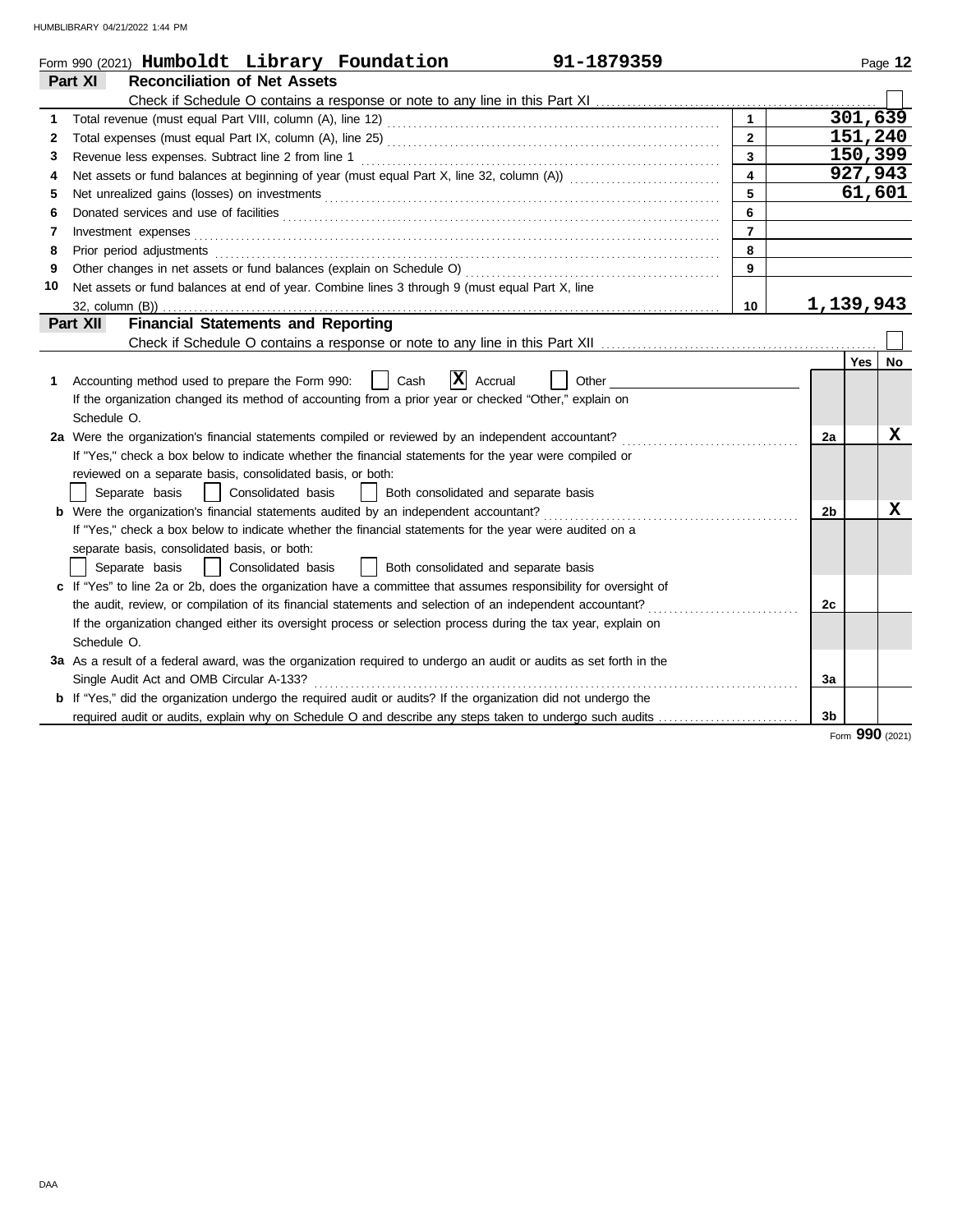| <b>SCHEDULE A</b>          |                                                            | <b>Public Charity Status and Public Support</b>                                                                                                                                       |                                       |                                                                                                                                                                                                                                                                       | OMB No. 1545-0047                   |
|----------------------------|------------------------------------------------------------|---------------------------------------------------------------------------------------------------------------------------------------------------------------------------------------|---------------------------------------|-----------------------------------------------------------------------------------------------------------------------------------------------------------------------------------------------------------------------------------------------------------------------|-------------------------------------|
| (Form 990)                 |                                                            | Complete if the organization is a section $501(c)(3)$ organization or a section $4947(a)(1)$ nonexempt charitable trust.                                                              |                                       |                                                                                                                                                                                                                                                                       |                                     |
| Department of the Treasury |                                                            | u Attach to Form 990 or Form 990-EZ.                                                                                                                                                  |                                       |                                                                                                                                                                                                                                                                       | Open to Public                      |
| Internal Revenue Service   |                                                            | <b>u</b> Go to <i>www.irs.gov/Form990</i> for instructions and the latest information.                                                                                                |                                       |                                                                                                                                                                                                                                                                       | Inspection                          |
| Name of the organization   |                                                            |                                                                                                                                                                                       |                                       | Employer identification number                                                                                                                                                                                                                                        |                                     |
|                            |                                                            | Humboldt Library Foundation                                                                                                                                                           |                                       | 91-1879359                                                                                                                                                                                                                                                            |                                     |
| Part I                     |                                                            |                                                                                                                                                                                       |                                       | Reason for Public Charity Status. (All organizations must complete this part.) See instructions.                                                                                                                                                                      |                                     |
|                            |                                                            | The organization is not a private foundation because it is: (For lines 1 through 12, check only one box.)                                                                             |                                       |                                                                                                                                                                                                                                                                       |                                     |
| 1<br>2                     |                                                            | A church, convention of churches, or association of churches described in section 170(b)(1)(A)(i).<br>A school described in section 170(b)(1)(A)(ii). (Attach Schedule E (Form 990).) |                                       |                                                                                                                                                                                                                                                                       |                                     |
| 3                          |                                                            | A hospital or a cooperative hospital service organization described in section 170(b)(1)(A)(iii).                                                                                     |                                       |                                                                                                                                                                                                                                                                       |                                     |
| 4                          |                                                            |                                                                                                                                                                                       |                                       | A medical research organization operated in conjunction with a hospital described in section 170(b)(1)(A)(iii). Enter the hospital's name,                                                                                                                            |                                     |
| city, and state:           |                                                            |                                                                                                                                                                                       |                                       |                                                                                                                                                                                                                                                                       |                                     |
| 5                          |                                                            |                                                                                                                                                                                       |                                       | An organization operated for the benefit of a college or university owned or operated by a governmental unit described in                                                                                                                                             |                                     |
|                            | section 170(b)(1)(A)(iv). (Complete Part II.)              |                                                                                                                                                                                       |                                       |                                                                                                                                                                                                                                                                       |                                     |
| 6                          |                                                            | A federal, state, or local government or governmental unit described in section 170(b)(1)(A)(v).                                                                                      |                                       |                                                                                                                                                                                                                                                                       |                                     |
| $\overline{7}$             | described in section 170(b)(1)(A)(vi). (Complete Part II.) |                                                                                                                                                                                       |                                       | An organization that normally receives a substantial part of its support from a governmental unit or from the general public                                                                                                                                          |                                     |
| 8                          |                                                            | A community trust described in section 170(b)(1)(A)(vi). (Complete Part II.)                                                                                                          |                                       |                                                                                                                                                                                                                                                                       |                                     |
| 9                          |                                                            |                                                                                                                                                                                       |                                       | An agricultural research organization described in section 170(b)(1)(A)(ix) operated in conjunction with a land-grant college                                                                                                                                         |                                     |
|                            |                                                            |                                                                                                                                                                                       |                                       | or university or a non-land-grant college of agriculture (see instructions). Enter the name, city, and state of the college or                                                                                                                                        |                                     |
| university:                |                                                            |                                                                                                                                                                                       |                                       |                                                                                                                                                                                                                                                                       |                                     |
| $ {\bf x} $<br>10          |                                                            |                                                                                                                                                                                       |                                       | An organization that normally receives (1) more than 33 1/3% of its support from contributions, membership fees, and gross<br>receipts from activities related to its exempt functions, subject to certain exceptions; and (2) no more than 331/3% of its             |                                     |
|                            |                                                            | support from gross investment income and unrelated business taxable income (less section 511 tax) from businesses                                                                     |                                       |                                                                                                                                                                                                                                                                       |                                     |
|                            |                                                            | acquired by the organization after June 30, 1975. See section 509(a)(2). (Complete Part III.)                                                                                         |                                       |                                                                                                                                                                                                                                                                       |                                     |
| 11                         |                                                            | An organization organized and operated exclusively to test for public safety. See section 509(a)(4).                                                                                  |                                       |                                                                                                                                                                                                                                                                       |                                     |
| 12                         |                                                            |                                                                                                                                                                                       |                                       | An organization organized and operated exclusively for the benefit of, to perform the functions of, or to carry out the purposes of<br>one or more publicly supported organizations described in section 509(a)(1) or section 509(a)(2). See section 509(a)(3). Check |                                     |
|                            |                                                            |                                                                                                                                                                                       |                                       | the box on lines 12a through 12d that describes the type of supporting organization and complete lines 12e, 12f, and 12g.                                                                                                                                             |                                     |
| a                          |                                                            |                                                                                                                                                                                       |                                       | Type I. A supporting organization operated, supervised, or controlled by its supported organization(s), typically by giving                                                                                                                                           |                                     |
|                            |                                                            | the supported organization(s) the power to regularly appoint or elect a majority of the directors or trustees of the                                                                  |                                       |                                                                                                                                                                                                                                                                       |                                     |
| b                          |                                                            | supporting organization. You must complete Part IV, Sections A and B.                                                                                                                 |                                       | Type II. A supporting organization supervised or controlled in connection with its supported organization(s), by having                                                                                                                                               |                                     |
|                            |                                                            |                                                                                                                                                                                       |                                       | control or management of the supporting organization vested in the same persons that control or manage the supported                                                                                                                                                  |                                     |
|                            |                                                            | organization(s). You must complete Part IV, Sections A and C.                                                                                                                         |                                       |                                                                                                                                                                                                                                                                       |                                     |
|                            |                                                            |                                                                                                                                                                                       |                                       | Type III functionally integrated. A supporting organization operated in connection with, and functionally integrated with,                                                                                                                                            |                                     |
| d                          |                                                            | its supported organization(s) (see instructions). You must complete Part IV, Sections A, D, and E.                                                                                    |                                       | Type III non-functionally integrated. A supporting organization operated in connection with its supported organization(s)                                                                                                                                             |                                     |
|                            |                                                            |                                                                                                                                                                                       |                                       | that is not functionally integrated. The organization generally must satisfy a distribution requirement and an attentiveness                                                                                                                                          |                                     |
|                            |                                                            | requirement (see instructions). You must complete Part IV, Sections A and D, and Part V.                                                                                              |                                       |                                                                                                                                                                                                                                                                       |                                     |
| е                          |                                                            | Check this box if the organization received a written determination from the IRS that it is a Type I, Type II, Type III                                                               |                                       |                                                                                                                                                                                                                                                                       |                                     |
| f                          | Enter the number of supported organizations                | functionally integrated, or Type III non-functionally integrated supporting organization.                                                                                             |                                       |                                                                                                                                                                                                                                                                       |                                     |
| g                          |                                                            | Provide the following information about the supported organization(s).                                                                                                                |                                       |                                                                                                                                                                                                                                                                       |                                     |
| (i) Name of supported      | (ii) EIN                                                   | (iii) Type of organization                                                                                                                                                            | (iv) Is the organization              | (v) Amount of monetary                                                                                                                                                                                                                                                | (vi) Amount of                      |
| organization               |                                                            | (described on lines 1-10<br>above (see instructions))                                                                                                                                 | listed in your governing<br>document? | support (see<br>instructions)                                                                                                                                                                                                                                         | other support (see<br>instructions) |
|                            |                                                            |                                                                                                                                                                                       | Yes<br>No                             |                                                                                                                                                                                                                                                                       |                                     |
| (A)                        |                                                            |                                                                                                                                                                                       |                                       |                                                                                                                                                                                                                                                                       |                                     |
|                            |                                                            |                                                                                                                                                                                       |                                       |                                                                                                                                                                                                                                                                       |                                     |
| (B)                        |                                                            |                                                                                                                                                                                       |                                       |                                                                                                                                                                                                                                                                       |                                     |
|                            |                                                            |                                                                                                                                                                                       |                                       |                                                                                                                                                                                                                                                                       |                                     |
| (C)                        |                                                            |                                                                                                                                                                                       |                                       |                                                                                                                                                                                                                                                                       |                                     |
| (D)                        |                                                            |                                                                                                                                                                                       |                                       |                                                                                                                                                                                                                                                                       |                                     |
|                            |                                                            |                                                                                                                                                                                       |                                       |                                                                                                                                                                                                                                                                       |                                     |
| (E)                        |                                                            |                                                                                                                                                                                       |                                       |                                                                                                                                                                                                                                                                       |                                     |
| <b>Total</b>               |                                                            |                                                                                                                                                                                       |                                       |                                                                                                                                                                                                                                                                       |                                     |

**For Paperwork Reduction Act Notice, see the Instructions for Form 990 or 990-EZ.**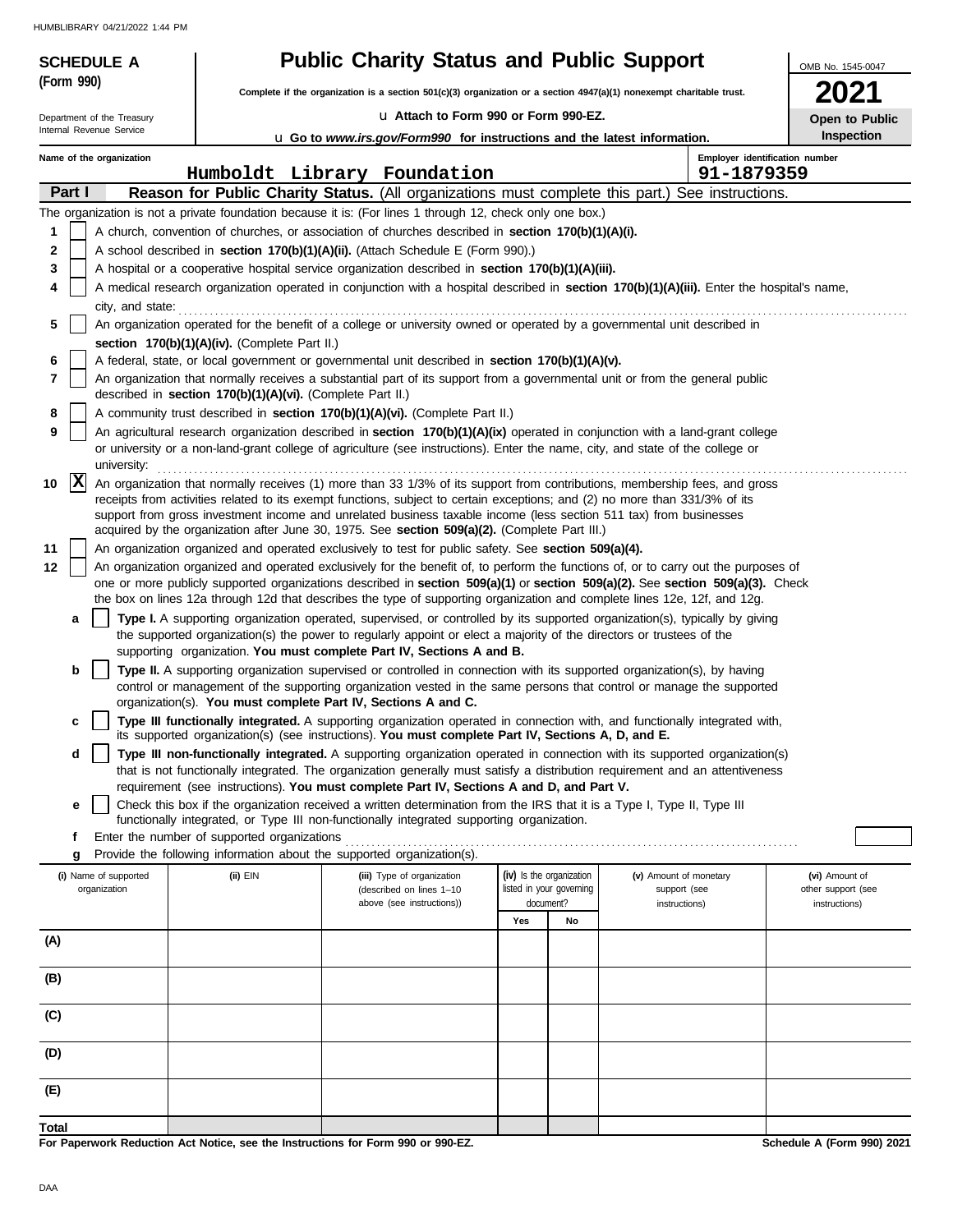|     | Schedule A (Form 990) 2021                                                                                                                                                                                                                                                                                                                | Humboldt Library Foundation |          |            |            | 91-1879359 | Page 2    |
|-----|-------------------------------------------------------------------------------------------------------------------------------------------------------------------------------------------------------------------------------------------------------------------------------------------------------------------------------------------|-----------------------------|----------|------------|------------|------------|-----------|
|     | Part II<br>Support Schedule for Organizations Described in Sections 170(b)(1)(A)(iv) and 170(b)(1)(A)(vi)<br>(Complete only if you checked the box on line 5, 7, or 8 of Part I or if the organization failed to qualify under<br>Part III. If the organization fails to qualify under the tests listed below, please complete Part III.) |                             |          |            |            |            |           |
|     | <b>Section A. Public Support</b>                                                                                                                                                                                                                                                                                                          |                             |          |            |            |            |           |
|     | Calendar year (or fiscal year beginning in)<br>$\mathbf{u}$                                                                                                                                                                                                                                                                               | (a) 2017                    | (b) 2018 | $(c)$ 2019 | (d) $2020$ | (e) $2021$ | (f) Total |
| 1   | Gifts, grants, contributions, and<br>membership fees received. (Do not<br>include any "unusual grants.")                                                                                                                                                                                                                                  |                             |          |            |            |            |           |
| 2   | Tax revenues levied for the<br>organization's benefit and either paid<br>to or expended on its behalf                                                                                                                                                                                                                                     |                             |          |            |            |            |           |
| 3   | The value of services or facilities<br>furnished by a governmental unit to the<br>organization without charge                                                                                                                                                                                                                             |                             |          |            |            |            |           |
| 4   | Total. Add lines 1 through 3                                                                                                                                                                                                                                                                                                              |                             |          |            |            |            |           |
| 5   | The portion of total contributions by<br>each person (other than a                                                                                                                                                                                                                                                                        |                             |          |            |            |            |           |
|     | governmental unit or publicly<br>supported organization) included on<br>line 1 that exceeds 2% of the amount                                                                                                                                                                                                                              |                             |          |            |            |            |           |
|     | shown on line 11, column (f) $\ldots$                                                                                                                                                                                                                                                                                                     |                             |          |            |            |            |           |
| 6   | Public support. Subtract line 5 from line 4                                                                                                                                                                                                                                                                                               |                             |          |            |            |            |           |
|     | <b>Section B. Total Support</b>                                                                                                                                                                                                                                                                                                           |                             |          |            |            |            |           |
|     | Calendar year (or fiscal year beginning in)<br>$\mathbf{u}$                                                                                                                                                                                                                                                                               | (a) $2017$                  | (b) 2018 | $(c)$ 2019 | $(d)$ 2020 | (e) $2021$ | (f) Total |
| 7   | Amounts from line 4                                                                                                                                                                                                                                                                                                                       |                             |          |            |            |            |           |
| 8   | Gross income from interest, dividends,<br>payments received on securities loans,<br>rents, royalties, and income from<br>similar sources                                                                                                                                                                                                  |                             |          |            |            |            |           |
| 9   | Net income from unrelated business<br>activities, whether or not the business<br>is regularly carried on                                                                                                                                                                                                                                  |                             |          |            |            |            |           |
| 10  | Other income. Do not include gain or<br>loss from the sale of capital assets<br>(Explain in Part VI.)                                                                                                                                                                                                                                     |                             |          |            |            |            |           |
| 11  | Total support. Add lines 7 through 10                                                                                                                                                                                                                                                                                                     |                             |          |            |            |            |           |
| 12  | Gross receipts from related activities, etc. (see instructions)                                                                                                                                                                                                                                                                           |                             |          |            |            | 12         |           |
| 13  | First 5 years. If the Form 990 is for the organization's first, second, third, fourth, or fifth tax year as a section 501(c)(3)                                                                                                                                                                                                           |                             |          |            |            |            |           |
|     | Section C. Computation of Public Support Percentage                                                                                                                                                                                                                                                                                       |                             |          |            |            |            |           |
| 14  |                                                                                                                                                                                                                                                                                                                                           |                             |          |            |            | 14         | %         |
| 15  |                                                                                                                                                                                                                                                                                                                                           |                             |          |            |            | 15         | %         |
| 16a | 33 1/3% support test-2021. If the organization did not check the box on line 13, and line 14 is 33 1/3% or more, check this                                                                                                                                                                                                               |                             |          |            |            |            |           |
|     |                                                                                                                                                                                                                                                                                                                                           |                             |          |            |            |            |           |
| b   | 33 1/3% support test-2020. If the organization did not check a box on line 13 or 16a, and line 15 is 33 1/3% or more, check                                                                                                                                                                                                               |                             |          |            |            |            |           |
|     |                                                                                                                                                                                                                                                                                                                                           |                             |          |            |            |            |           |
| 17a | 10%-facts-and-circumstances test-2021. If the organization did not check a box on line 13, 16a, or 16b, and line 14 is                                                                                                                                                                                                                    |                             |          |            |            |            |           |
|     | 10% or more, and if the organization meets the facts-and-circumstances test, check this box and stop here. Explain in                                                                                                                                                                                                                     |                             |          |            |            |            |           |
|     | Part VI how the organization meets the facts-and-circumstances test. The organization qualifies as a publicly supported<br>organization www.commutation.commutation.com/www.commutation.com/www.commutation.com/www.commutation.com/www.com                                                                                               |                             |          |            |            |            |           |
| b   | 10%-facts-and-circumstances test-2020. If the organization did not check a box on line 13, 16a, 16b, or 17a, and line                                                                                                                                                                                                                     |                             |          |            |            |            |           |
|     | 15 is 10% or more, and if the organization meets the facts-and-circumstances test, check this box and stop here. Explain<br>in Part VI how the organization meets the facts-and-circumstances test. The organization qualifies as a publicly supported                                                                                    |                             |          |            |            |            |           |
|     | organization www.commutation.commutation.com/www.commutation.com/www.commutation.com/www.commutation.com/www.com                                                                                                                                                                                                                          |                             |          |            |            |            |           |
| 18  | Private foundation. If the organization did not check a box on line 13, 16a, 16b, 17a, or 17b, check this box and see                                                                                                                                                                                                                     |                             |          |            |            |            |           |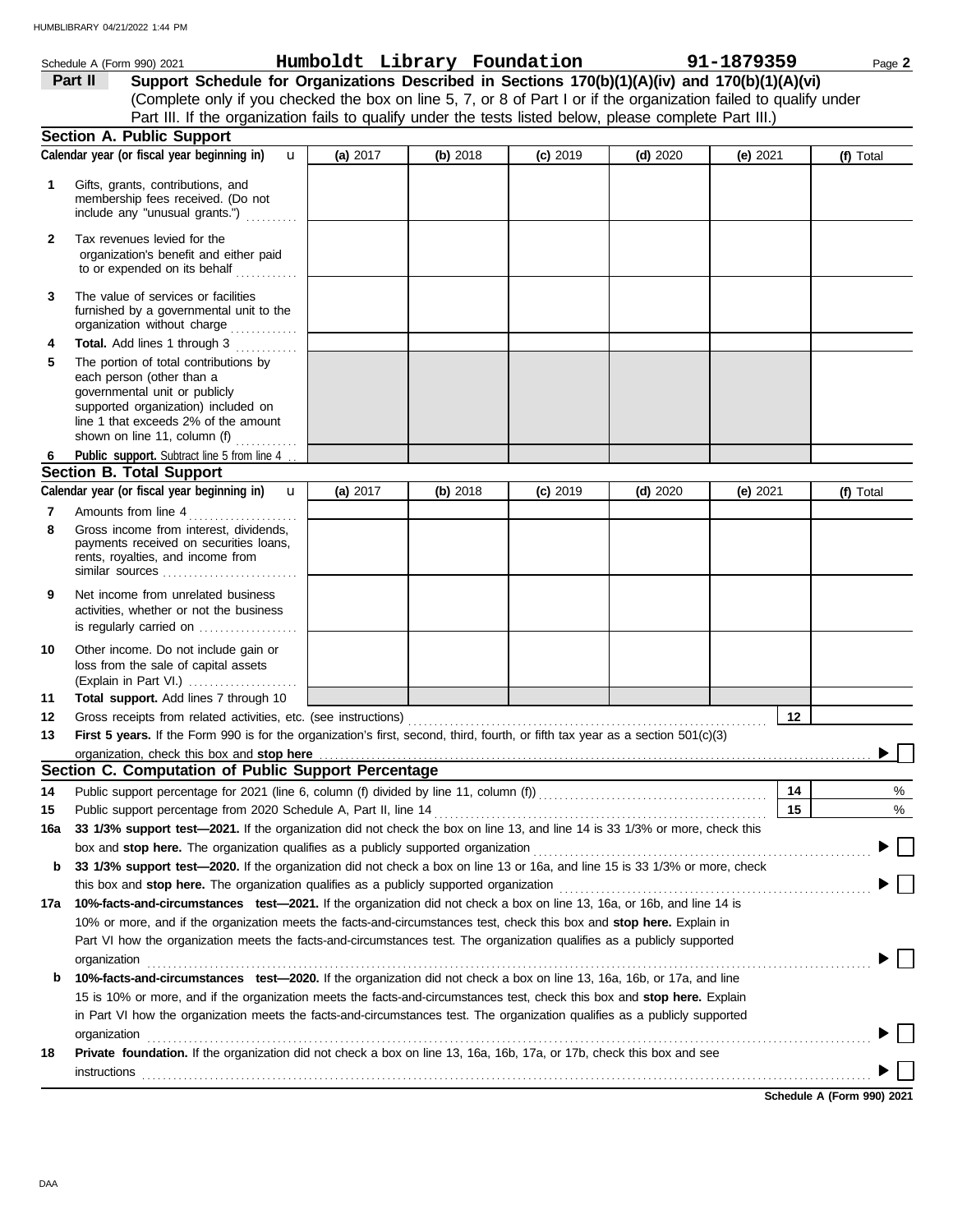|              | Schedule A (Form 990) 2021                                                                                                            | Humboldt Library Foundation |          |            |            | 91-1879359 | Page 3          |
|--------------|---------------------------------------------------------------------------------------------------------------------------------------|-----------------------------|----------|------------|------------|------------|-----------------|
|              | Part III<br>Support Schedule for Organizations Described in Section 509(a)(2)                                                         |                             |          |            |            |            |                 |
|              | (Complete only if you checked the box on line 10 of Part I or if the organization failed to qualify under Part II.                    |                             |          |            |            |            |                 |
|              | If the organization fails to qualify under the tests listed below, please complete Part II.)                                          |                             |          |            |            |            |                 |
|              | <b>Section A. Public Support</b>                                                                                                      |                             |          |            |            |            |                 |
|              | Calendar year (or fiscal year beginning in)<br>$\mathbf{u}$                                                                           | (a) 2017                    | (b) 2018 | $(c)$ 2019 | $(d)$ 2020 | (e) $2021$ | (f) Total       |
| 1            | Gifts, grants, contributions, and membership fees                                                                                     |                             |          |            |            |            |                 |
|              | received. (Do not include any "unusual grants.")                                                                                      | 70,216                      | 82,490   | 174,049    | 121,262    | 200,282    | 648,299         |
| $\mathbf{2}$ | Gross receipts from admissions, merchandise                                                                                           |                             |          |            |            |            |                 |
|              | sold or services performed, or facilities                                                                                             |                             |          |            |            |            |                 |
|              | furnished in any activity that is related to the<br>organization's tax-exempt purpose                                                 | 15,530                      | 17,751   | 11,955     | 7,885      | 15,809     | 68,930          |
| 3            | Gross receipts from activities that are not an<br>unrelated trade or business under section 513                                       |                             |          |            |            |            |                 |
| 4            | Tax revenues levied for the                                                                                                           |                             |          |            |            |            |                 |
|              | organization's benefit and either paid                                                                                                |                             |          |            |            |            |                 |
|              | to or expended on its behalf                                                                                                          |                             |          |            |            |            |                 |
| 5            | The value of services or facilities                                                                                                   |                             |          |            |            |            |                 |
|              | furnished by a governmental unit to the<br>organization without charge                                                                |                             |          |            |            |            |                 |
| 6            | Total. Add lines 1 through 5                                                                                                          | 85,746                      | 100,241  | 186,004    | 129,147    | 216,091    | 717,229         |
|              |                                                                                                                                       |                             |          |            |            |            |                 |
|              | <b>7a</b> Amounts included on lines 1, 2, and 3<br>received from disqualified persons                                                 |                             |          |            |            |            |                 |
| b            | Amounts included on lines 2 and 3                                                                                                     |                             |          |            |            |            |                 |
|              | received from other than disqualified<br>persons that exceed the greater of \$5,000                                                   |                             |          |            |            |            |                 |
|              | or 1% of the amount on line 13 for the year                                                                                           |                             |          |            |            |            |                 |
| c            | Add lines 7a and 7b                                                                                                                   |                             |          |            |            |            |                 |
| 8            | Public support. (Subtract line 7c from                                                                                                |                             |          |            |            |            |                 |
|              | line $6.$ )                                                                                                                           |                             |          |            |            |            | 717,229         |
|              | <b>Section B. Total Support</b>                                                                                                       |                             |          |            |            |            |                 |
|              | Calendar year (or fiscal year beginning in)<br>$\mathbf{u}$                                                                           | (a) 2017                    | (b) 2018 | $(c)$ 2019 | $(d)$ 2020 | (e) 2021   | (f) Total       |
| 9            | Amounts from line 6                                                                                                                   | 85,746                      | 100,241  | 186,004    | 129,147    | 216,091    | 717,229         |
|              |                                                                                                                                       |                             |          |            |            |            |                 |
| 10a          | Gross income from interest, dividends,<br>payments received on securities loans, rents,<br>royalties, and income from similar sources |                             |          |            |            |            |                 |
| b            | Unrelated business taxable income (less                                                                                               |                             |          |            |            |            |                 |
|              | section 511 taxes) from businesses<br>acquired after June 30, 1975                                                                    |                             |          |            |            |            |                 |
| c            | Add lines 10a and 10b                                                                                                                 |                             |          |            |            |            |                 |
| 11           | Net income from unrelated business                                                                                                    |                             |          |            |            |            |                 |
|              | activities not included on line 10b, whether<br>or not the business is regularly carried on                                           | 52,707                      | 55,171   | 57,236     | 63,882     | 59,898     | 288,894         |
|              |                                                                                                                                       |                             |          |            |            |            |                 |
| 12           | Other income. Do not include gain or<br>loss from the sale of capital assets<br>(Explain in Part VI.)                                 |                             |          |            |            |            |                 |
| 13           | Total support. (Add lines 9, 10c, 11,                                                                                                 |                             |          |            |            |            |                 |
|              |                                                                                                                                       | 138,453                     | 155,412  | 243,240    | 193,029    | 275,989    | 1,006,123       |
| 14           | First 5 years. If the Form 990 is for the organization's first, second, third, fourth, or fifth tax year as a section 501(c)(3)       |                             |          |            |            |            |                 |
|              | organization, check this box and stop here                                                                                            |                             |          |            |            |            |                 |
|              | Section C. Computation of Public Support Percentage                                                                                   |                             |          |            |            |            |                 |
| 15           |                                                                                                                                       |                             |          |            |            | 15         | 71.29%          |
| 16           |                                                                                                                                       |                             |          |            |            | 16         | 66.09%          |
|              | Section D. Computation of Investment Income Percentage                                                                                |                             |          |            |            |            |                 |
| 17           |                                                                                                                                       |                             |          |            |            | 17         | %               |
| 18           |                                                                                                                                       |                             |          |            |            | 18         | %               |
| 19a          | 33 1/3% support tests-2021. If the organization did not check the box on line 14, and line 15 is more than 33 1/3%, and line          |                             |          |            |            |            |                 |
|              |                                                                                                                                       |                             |          |            |            |            | $\vert x \vert$ |
| b            | 33 1/3% support tests-2020. If the organization did not check a box on line 14 or line 19a, and line 16 is more than 33 1/3%, and     |                             |          |            |            |            |                 |
|              | line 18 is not more than 33 1/3%, check this box and stop here. The organization qualifies as a publicly supported organization       |                             |          |            |            |            |                 |
| 20           |                                                                                                                                       |                             |          |            |            |            |                 |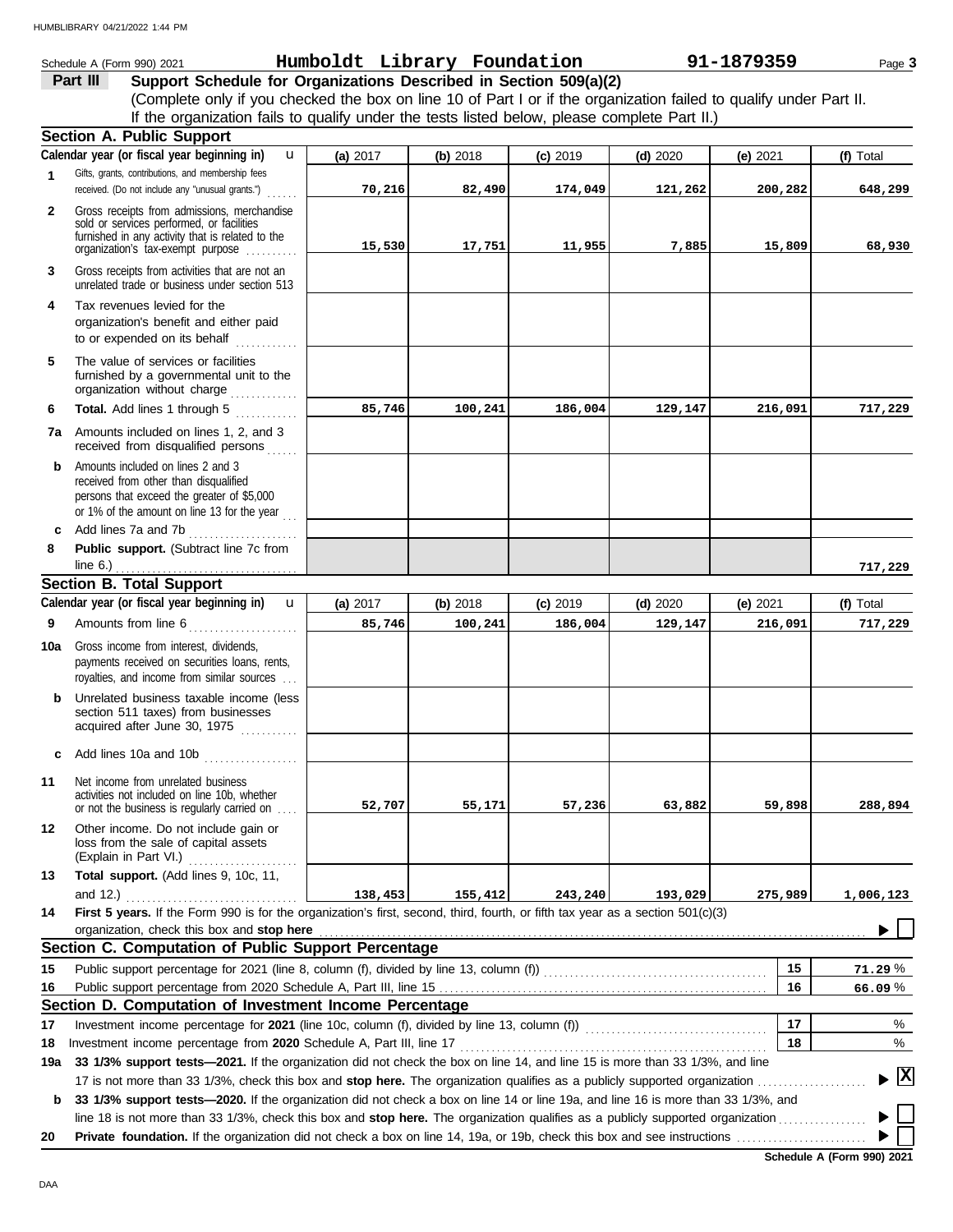|     | Humboldt Library Foundation<br>91-1879359<br>Schedule A (Form 990) 2021                                                                                                                                                                                                   |     |     | Page 4 |
|-----|---------------------------------------------------------------------------------------------------------------------------------------------------------------------------------------------------------------------------------------------------------------------------|-----|-----|--------|
|     | Part IV<br><b>Supporting Organizations</b><br>(Complete only if you checked a box in line 12 on Part I. If you checked box 12a, Part I, complete Sections A<br>and B. If you checked box 12b, Part I, complete Sections A and C. If you checked box 12c, Part I, complete |     |     |        |
|     | Sections A, D, and E. If you checked box 12d, Part I, complete Sections A and D, and complete Part V.)                                                                                                                                                                    |     |     |        |
|     | Section A. All Supporting Organizations                                                                                                                                                                                                                                   |     |     |        |
|     |                                                                                                                                                                                                                                                                           |     | Yes | No     |
| 1   | Are all of the organization's supported organizations listed by name in the organization's governing                                                                                                                                                                      |     |     |        |
|     | documents? If "No," describe in Part VI how the supported organizations are designated. If designated by                                                                                                                                                                  |     |     |        |
|     | class or purpose, describe the designation. If historic and continuing relationship, explain.                                                                                                                                                                             | 1   |     |        |
| 2   | Did the organization have any supported organization that does not have an IRS determination of status                                                                                                                                                                    |     |     |        |
|     | under section 509(a)(1) or (2)? If "Yes," explain in Part VI how the organization determined that the supported                                                                                                                                                           |     |     |        |
|     | organization was described in section 509(a)(1) or (2).                                                                                                                                                                                                                   | 2   |     |        |
| За  | Did the organization have a supported organization described in section $501(c)(4)$ , (5), or (6)? If "Yes," answer                                                                                                                                                       |     |     |        |
|     | lines 3b and 3c below.                                                                                                                                                                                                                                                    | 3a  |     |        |
| b   | Did the organization confirm that each supported organization qualified under section $501(c)(4)$ , $(5)$ , or $(6)$ and<br>satisfied the public support tests under section 509(a)(2)? If "Yes," describe in Part VI when and how the                                    |     |     |        |
|     | organization made the determination.                                                                                                                                                                                                                                      | 3b  |     |        |
| c   | Did the organization ensure that all support to such organizations was used exclusively for section $170(c)(2)(B)$                                                                                                                                                        |     |     |        |
|     | purposes? If "Yes," explain in Part VI what controls the organization put in place to ensure such use.                                                                                                                                                                    | 3c  |     |        |
| 4a  | Was any supported organization not organized in the United States ("foreign supported organization")? If                                                                                                                                                                  |     |     |        |
|     | "Yes," and if you checked box 12a or 12b in Part I, answer lines 4b and 4c below.                                                                                                                                                                                         | 4a  |     |        |
| b   | Did the organization have ultimate control and discretion in deciding whether to make grants to the foreign                                                                                                                                                               |     |     |        |
|     | supported organization? If "Yes," describe in Part VI how the organization had such control and discretion                                                                                                                                                                |     |     |        |
|     | despite being controlled or supervised by or in connection with its supported organizations.                                                                                                                                                                              | 4b  |     |        |
| c   | Did the organization support any foreign supported organization that does not have an IRS determination                                                                                                                                                                   |     |     |        |
|     | under sections $501(c)(3)$ and $509(a)(1)$ or (2)? If "Yes," explain in Part VI what controls the organization used                                                                                                                                                       |     |     |        |
|     | to ensure that all support to the foreign supported organization was used exclusively for section $170(c)(2)(B)$                                                                                                                                                          |     |     |        |
|     | purposes.                                                                                                                                                                                                                                                                 | 4c  |     |        |
| 5a  | Did the organization add, substitute, or remove any supported organizations during the tax year? If "Yes,"                                                                                                                                                                |     |     |        |
|     | answer lines 5b and 5c below (if applicable). Also, provide detail in Part VI, including (i) the names and EIN                                                                                                                                                            |     |     |        |
|     | numbers of the supported organizations added, substituted, or removed; (ii) the reasons for each such action;                                                                                                                                                             |     |     |        |
|     | (iii) the authority under the organization's organizing document authorizing such action; and (iv) how the action                                                                                                                                                         |     |     |        |
|     | was accomplished (such as by amendment to the organizing document).                                                                                                                                                                                                       | 5a  |     |        |
| b   | Type I or Type II only. Was any added or substituted supported organization part of a class already                                                                                                                                                                       |     |     |        |
|     | designated in the organization's organizing document?                                                                                                                                                                                                                     | 5b  |     |        |
| c   | <b>Substitutions only.</b> Was the substitution the result of an event beyond the organization's control?                                                                                                                                                                 | 5c  |     |        |
| 6   | Did the organization provide support (whether in the form of grants or the provision of services or facilities) to                                                                                                                                                        |     |     |        |
|     | anyone other than (i) its supported organizations, (ii) individuals that are part of the charitable class benefited                                                                                                                                                       |     |     |        |
|     | by one or more of its supported organizations, or (iii) other supporting organizations that also support or                                                                                                                                                               |     |     |        |
|     | benefit one or more of the filing organization's supported organizations? If "Yes," provide detail in Part VI.                                                                                                                                                            | 6   |     |        |
| 7   | Did the organization provide a grant, loan, compensation, or other similar payment to a substantial contributor                                                                                                                                                           |     |     |        |
|     | (as defined in section $4958(c)(3)(C)$ ), a family member of a substantial contributor, or a 35% controlled entity                                                                                                                                                        |     |     |        |
| 8   | with regard to a substantial contributor? If "Yes," complete Part I of Schedule L (Form 990).<br>Did the organization make a loan to a disqualified person (as defined in section 4958) not described on line                                                             | 7   |     |        |
|     | 7? If "Yes," complete Part I of Schedule L (Form 990).                                                                                                                                                                                                                    | 8   |     |        |
| 9а  | Was the organization controlled directly or indirectly at any time during the tax year by one or more                                                                                                                                                                     |     |     |        |
|     | disqualified persons, as defined in section 4946 (other than foundation managers and organizations                                                                                                                                                                        |     |     |        |
|     | described in section 509(a)(1) or (2))? If "Yes," provide detail in Part VI.                                                                                                                                                                                              | 9а  |     |        |
| b   | Did one or more disqualified persons (as defined on line 9a) hold a controlling interest in any entity in which                                                                                                                                                           |     |     |        |
|     | the supporting organization had an interest? If "Yes," provide detail in Part VI.                                                                                                                                                                                         | 9b  |     |        |
| c   | Did a disqualified person (as defined on line 9a) have an ownership interest in, or derive any personal benefit                                                                                                                                                           |     |     |        |
|     | from, assets in which the supporting organization also had an interest? If "Yes," provide detail in Part VI.                                                                                                                                                              | 9c  |     |        |
| 10a | Was the organization subject to the excess business holdings rules of section 4943 because of section                                                                                                                                                                     |     |     |        |
|     | 4943(f) (regarding certain Type II supporting organizations, and all Type III non-functionally integrated                                                                                                                                                                 |     |     |        |
|     | supporting organizations)? If "Yes," answer line 10b below.                                                                                                                                                                                                               | 10a |     |        |
| b   | Did the organization have any excess business holdings in the tax year? (Use Schedule C, Form 4720, to                                                                                                                                                                    |     |     |        |
|     | determine whether the organization had excess business holdings.)                                                                                                                                                                                                         | 10b |     |        |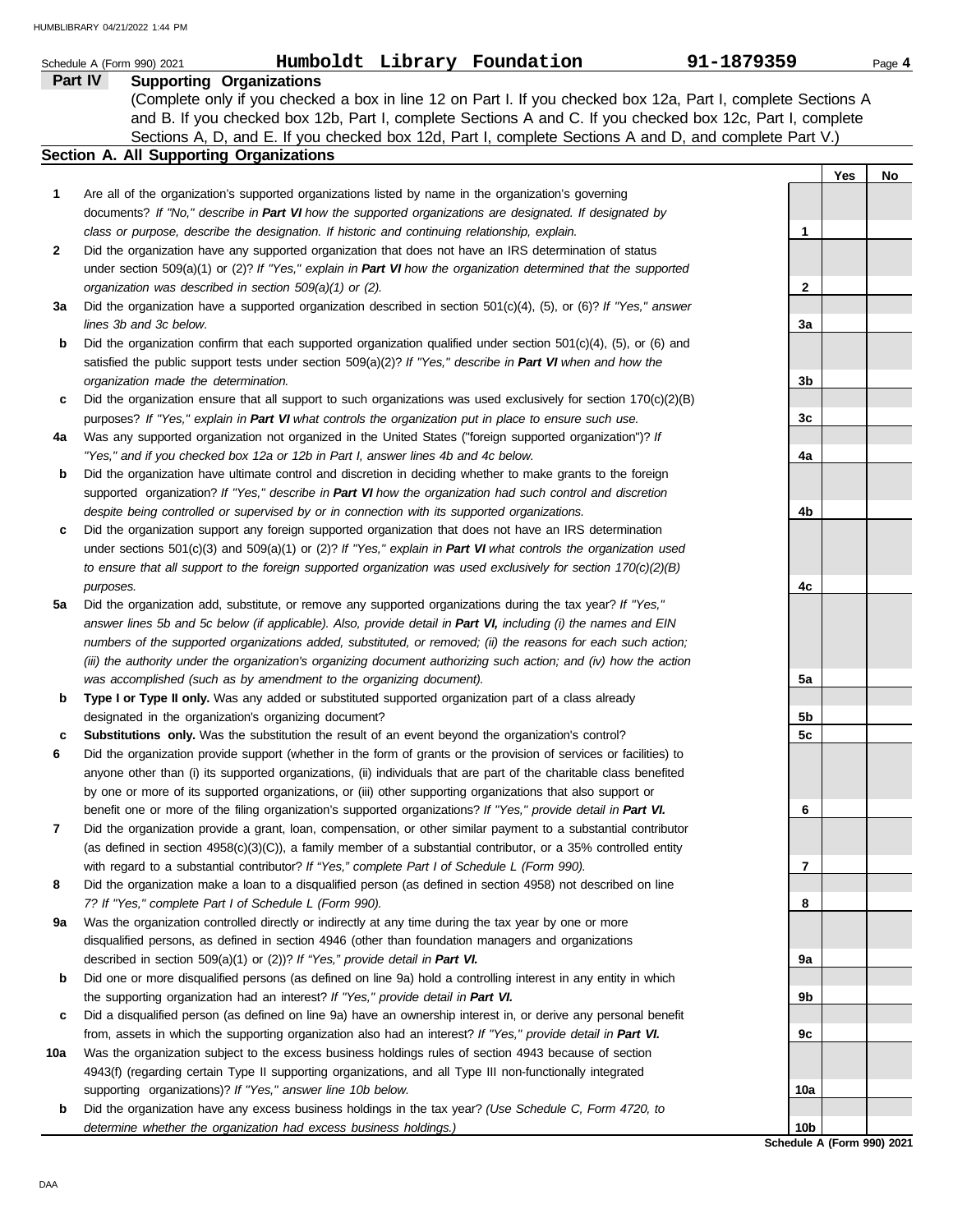|    | Humboldt Library Foundation<br>91-1879359<br>Schedule A (Form 990) 2021<br><b>Supporting Organizations (continued)</b><br><b>Part IV</b> |              |     | Page 5 |
|----|------------------------------------------------------------------------------------------------------------------------------------------|--------------|-----|--------|
|    |                                                                                                                                          |              | Yes | No     |
| 11 | Has the organization accepted a gift or contribution from any of the following persons?                                                  |              |     |        |
| а  | A person who directly or indirectly controls, either alone or together with persons described on lines 11b and                           |              |     |        |
|    | 11c below, the governing body of a supported organization?                                                                               | 11a          |     |        |
| b  | A family member of a person described on line 11a above?                                                                                 | 11b          |     |        |
| c  | A 35% controlled entity of a person described on line 11a or 11b above? If "Yes" to line 11a, 11b, or 11c,                               |              |     |        |
|    | provide detail in Part VI.                                                                                                               | 11c          |     |        |
|    | <b>Section B. Type I Supporting Organizations</b>                                                                                        |              |     |        |
|    |                                                                                                                                          |              | Yes | No     |
|    | Did the governing body, members of the governing body, officers acting in their official capacity, or membership of one or               |              |     |        |
|    | more supported organizations have the power to regularly appoint or elect at least a majority of the organization's officers,            |              |     |        |
|    | directors, or trustees at all times during the tax year? If "No," describe in Part VI how the supported organization(s)                  |              |     |        |
|    | effectively operated, supervised, or controlled the organization's activities. If the organization had more than one supported           |              |     |        |
|    | organization, describe how the powers to appoint and/or remove officers, directors, or trustees were allocated among the                 |              |     |        |
|    | supported organizations and what conditions or restrictions, if any, applied to such powers during the tax year.                         | 1            |     |        |
|    | Did the organization operate for the benefit of any supported organization other than the supported                                      |              |     |        |
|    | organization(s) that operated, supervised, or controlled the supporting organization? If "Yes," explain in Part                          |              |     |        |
|    | VI how providing such benefit carried out the purposes of the supported organization(s) that operated,                                   | $\mathbf{2}$ |     |        |
|    | supervised, or controlled the supporting organization.<br>Section C. Type II Supporting Organizations                                    |              |     |        |
|    |                                                                                                                                          |              | Yes | No     |
|    | Were a majority of the organization's directors or trustees during the tax year also a majority of the directors                         |              |     |        |
|    | or trustees of each of the organization's supported organization(s)? If "No," describe in Part VI how control                            |              |     |        |
|    | or management of the supporting organization was vested in the same persons that controlled or managed                                   |              |     |        |
|    | the supported organization(s).                                                                                                           | 1            |     |        |
|    | Section D. All Type III Supporting Organizations                                                                                         |              |     |        |
|    |                                                                                                                                          |              | Yes | No     |
|    | Did the organization provide to each of its supported organizations, by the last day of the fifth month of the                           |              |     |        |
|    | organization's tax year, (i) a written notice describing the type and amount of support provided during the prior tax                    |              |     |        |
|    | year, (ii) a copy of the Form 990 that was most recently filed as of the date of notification, and (iii) copies of the                   |              |     |        |
|    | organization's governing documents in effect on the date of notification, to the extent not previously provided?                         | 1            |     |        |
|    | Were any of the organization's officers, directors, or trustees either (i) appointed or elected by the supported                         |              |     |        |
|    | organization(s) or (ii) serving on the governing body of a supported organization? If "No," explain in Part VI how                       |              |     |        |
|    | the organization maintained a close and continuous working relationship with the supported organization(s).                              | $\mathbf{2}$ |     |        |
|    | By reason of the relationship described on line 2, above, did the organization's supported organizations have                            |              |     |        |
|    | a significant voice in the organization's investment policies and in directing the use of the organization's                             |              |     |        |
|    | income or assets at all times during the tax year? If "Yes," describe in Part VI the role the organization's                             |              |     |        |
|    | supported organizations played in this regard.                                                                                           | 3            |     |        |
|    | Section E. Type III Functionally Integrated Supporting Organizations                                                                     |              |     |        |
| 1  | Check the box next to the method that the organization used to satisfy the Integral Part Test during the year (see instructions).        |              |     |        |
| а  | The organization satisfied the Activities Test. Complete line 2 below.                                                                   |              |     |        |
| b  | The organization is the parent of each of its supported organizations. Complete line 3 below.                                            |              |     |        |
| c  | The organization supported a governmental entity. Describe in Part VI how you supported a governmental entity (see instructions).        |              |     |        |
|    | Activities Test. Answer lines 2a and 2b below.                                                                                           |              | Yes | No     |
| а  | Did substantially all of the organization's activities during the tax year directly further the exempt purposes of                       |              |     |        |
|    | the supported organization(s) to which the organization was responsive? If "Yes," then in Part VI identify                               |              |     |        |
|    | those supported organizations and explain how these activities directly furthered their exempt purposes,                                 |              |     |        |
|    | how the organization was responsive to those supported organizations, and how the organization determined                                |              |     |        |

|  | $\sim$ $\sim$ $\sim$ |                                                                        |  |  |  |
|--|----------------------|------------------------------------------------------------------------|--|--|--|
|  |                      | that these activities constituted substantially all of its activities. |  |  |  |

| <b>b</b> Did the activities described on line 2a, above, constitute activities that, but for the organization's |
|-----------------------------------------------------------------------------------------------------------------|
| involvement, one or more of the organization's supported organization(s) would have been engaged in? If         |
| "Yes," explain in Part VI the reasons for the organization's position that its supported organization(s) would  |
| have engaged in these activities but for the organization's involvement.                                        |

- **3** Parent of Supported Organizations. *Answer lines 3a and 3b below.*
	- **a** Did the organization have the power to regularly appoint or elect a majority of the officers, directors, or trustees of each of the supported organizations? *If "Yes" or "No," provide details in Part VI.*
- DAA **Schedule A (Form 990) 2021 b** Did the organization exercise a substantial degree of direction over the policies, programs, and activities of each of its supported organizations? *If "Yes," describe in Part VI the role played by the organization in this regard.*

**2a**

**2b**

**3a**

**3b**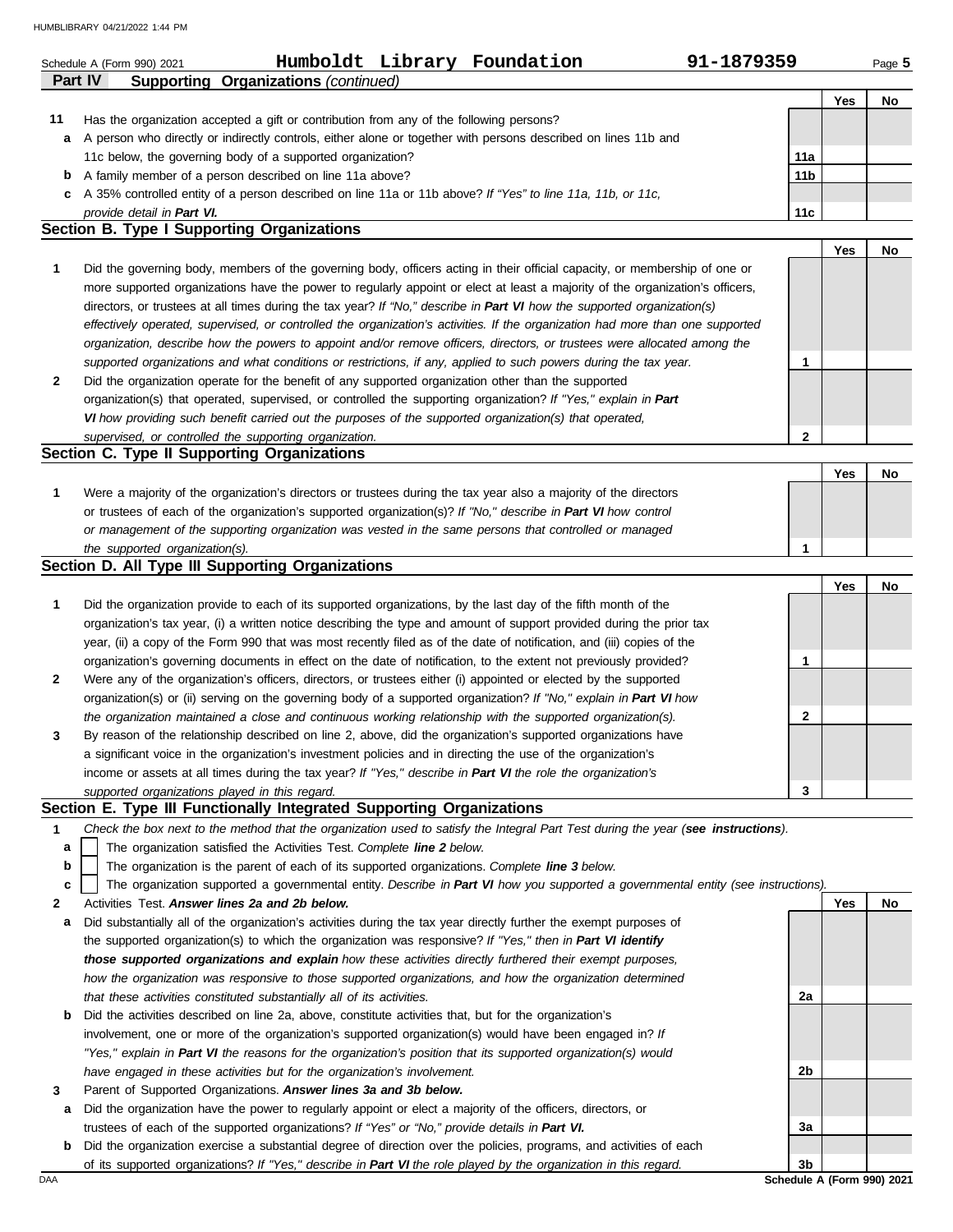|              | Humboldt Library Foundation<br>Schedule A (Form 990) 2021                                                                        |              | 91-1879359     | Page $6$                       |
|--------------|----------------------------------------------------------------------------------------------------------------------------------|--------------|----------------|--------------------------------|
|              | Part V<br>Type III Non-Functionally Integrated 509(a)(3) Supporting Organizations                                                |              |                |                                |
| $\mathbf{1}$ | Check here if the organization satisfied the Integral Part Test as a qualifying trust on Nov. 20, 1970 (explain in Part VI). See |              |                |                                |
|              | instructions. All other Type III non-functionally integrated supporting organizations must complete Sections A through E.        |              |                |                                |
|              | Section A - Adjusted Net Income                                                                                                  |              | (A) Prior Year | (B) Current Year<br>(optional) |
| 1            | Net short-term capital gain                                                                                                      | 1            |                |                                |
| 2            | Recoveries of prior-year distributions                                                                                           | $\mathbf{2}$ |                |                                |
| 3            | Other gross income (see instructions)                                                                                            | 3            |                |                                |
| 4            | Add lines 1 through 3.                                                                                                           | 4            |                |                                |
| 5            | Depreciation and depletion                                                                                                       | 5            |                |                                |
| 6            | Portion of operating expenses paid or incurred for production or collection                                                      |              |                |                                |
|              | of gross income or for management, conservation, or maintenance of                                                               |              |                |                                |
|              | property held for production of income (see instructions)                                                                        | 6            |                |                                |
| 7            | Other expenses (see instructions)                                                                                                | 7            |                |                                |
| 8            | Adjusted Net Income (subtract lines 5, 6, and 7 from line 4)                                                                     | 8            |                |                                |
|              | Section B - Minimum Asset Amount                                                                                                 |              | (A) Prior Year | (B) Current Year<br>(optional) |
| 1            | Aggregate fair market value of all non-exempt-use assets (see                                                                    |              |                |                                |
|              | instructions for short tax year or assets held for part of year):                                                                |              |                |                                |
|              | a Average monthly value of securities                                                                                            | 1a           |                |                                |
|              | <b>b</b> Average monthly cash balances                                                                                           | 1b           |                |                                |
|              | c Fair market value of other non-exempt-use assets                                                                               | 1c           |                |                                |
|              | <b>d Total</b> (add lines 1a, 1b, and 1c)                                                                                        | 1d           |                |                                |
|              | <b>e</b> Discount claimed for blockage or other factors                                                                          |              |                |                                |
|              | (explain in detail in Part VI):                                                                                                  |              |                |                                |
| $\mathbf{2}$ | Acquisition indebtedness applicable to non-exempt-use assets                                                                     | $\mathbf{2}$ |                |                                |
| 3            | Subtract line 2 from line 1d.                                                                                                    | 3            |                |                                |
| 4            | Cash deemed held for exempt use. Enter 0.015 of line 3 (for greater amount,                                                      |              |                |                                |
|              | see instructions).                                                                                                               | 4            |                |                                |
| 5.           | Net value of non-exempt-use assets (subtract line 4 from line 3)                                                                 | 5            |                |                                |
| 6            | Multiply line 5 by 0.035.                                                                                                        | 6            |                |                                |
| 7            | Recoveries of prior-year distributions                                                                                           | 7            |                |                                |
| 8            | <b>Minimum Asset Amount</b> (add line 7 to line 6)                                                                               | 8            |                |                                |
|              | Section C - Distributable Amount                                                                                                 |              |                | Current Year                   |
| 1.           | Adjusted net income for prior year (from Section A, line 8, column A)                                                            | 1            |                |                                |
| 2            | Enter 0.85 of line 1.                                                                                                            | 2            |                |                                |
| 3            | Minimum asset amount for prior year (from Section B, line 8, column A)                                                           | 3            |                |                                |
| 4            | Enter greater of line 2 or line 3.                                                                                               | 4            |                |                                |
| 5            | Income tax imposed in prior year                                                                                                 | 5            |                |                                |
| 6            | <b>Distributable Amount.</b> Subtract line 5 from line 4, unless subject to                                                      |              |                |                                |
|              | emergency temporary reduction (see instructions).                                                                                | 6            |                |                                |
|              |                                                                                                                                  |              |                |                                |

**7** | Check here if the current year is the organization's first as a non-functionally integrated Type III supporting organization (see instructions).

**Schedule A (Form 990) 2021**

DAA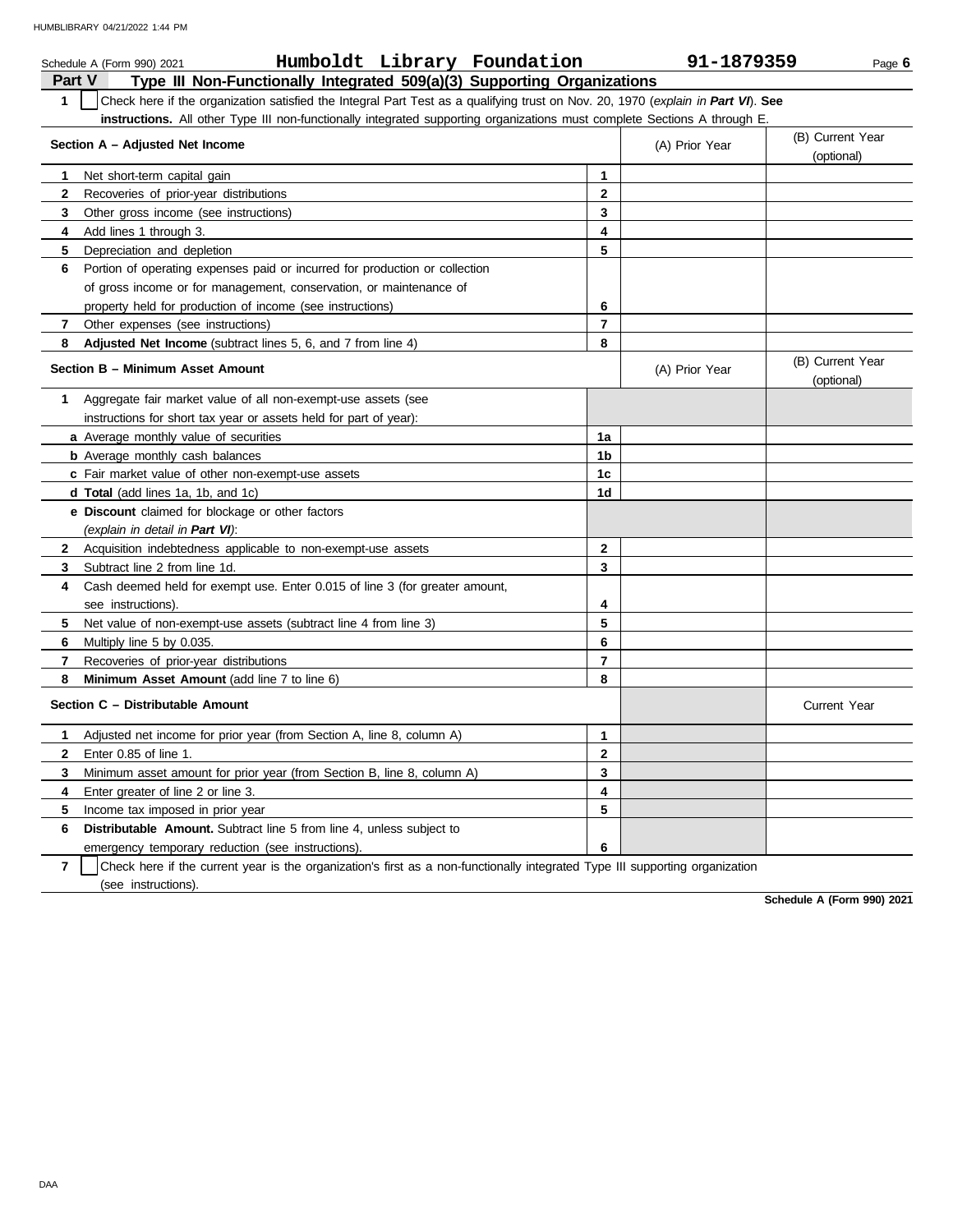|              | Humboldt Library Foundation<br>Schedule A (Form 990) 2021                                            |                             | 91-1879359                            | Page 7                                  |
|--------------|------------------------------------------------------------------------------------------------------|-----------------------------|---------------------------------------|-----------------------------------------|
|              | Type III Non-Functionally Integrated 509(a)(3) Supporting Organizations (continued)<br><b>Part V</b> |                             |                                       |                                         |
|              | Section D - Distributions                                                                            |                             |                                       | <b>Current Year</b>                     |
| 1.           | Amounts paid to supported organizations to accomplish exempt purposes                                |                             |                                       |                                         |
| $\mathbf{2}$ | Amounts paid to perform activity that directly furthers exempt purposes of supported                 |                             |                                       |                                         |
|              | organizations, in excess of income from activity                                                     |                             |                                       |                                         |
| 3            | Administrative expenses paid to accomplish exempt purposes of supported organizations                |                             |                                       |                                         |
| 4            | Amounts paid to acquire exempt-use assets                                                            |                             |                                       |                                         |
| 5            | Qualified set-aside amounts (prior IRS approval required-provide details in Part VI)                 |                             |                                       |                                         |
| 6            | Other distributions ( <i>describe in Part VI</i> ). See instructions.                                |                             |                                       |                                         |
| 7            | <b>Total annual distributions.</b> Add lines 1 through 6.                                            |                             |                                       |                                         |
| 8            | Distributions to attentive supported organizations to which the organization is responsive           |                             |                                       |                                         |
|              | (provide details in Part VI). See instructions.                                                      |                             |                                       |                                         |
| 9            | Distributable amount for 2021 from Section C, line 6                                                 |                             |                                       |                                         |
| 10           | Line 8 amount divided by line 9 amount                                                               |                             |                                       |                                         |
|              |                                                                                                      | (i)                         | (i)                                   | (iii)                                   |
|              | <b>Section E - Distribution Allocations (see instructions)</b>                                       | <b>Excess Distributions</b> | <b>Underdistributions</b><br>Pre-2021 | <b>Distributable</b><br>Amount for 2021 |
| 1.           | Distributable amount for 2021 from Section C, line 6                                                 |                             |                                       |                                         |
| $\mathbf{2}$ | Underdistributions, if any, for years prior to 2021                                                  |                             |                                       |                                         |
|              | (reasonable cause required-explain in Part VI). See                                                  |                             |                                       |                                         |
|              | instructions.                                                                                        |                             |                                       |                                         |
| 3            | Excess distributions carryover, if any, to 2021                                                      |                             |                                       |                                         |
|              |                                                                                                      |                             |                                       |                                         |
|              |                                                                                                      |                             |                                       |                                         |
|              |                                                                                                      |                             |                                       |                                         |
|              |                                                                                                      |                             |                                       |                                         |
|              |                                                                                                      |                             |                                       |                                         |
|              | f Total of lines 3a through 3e                                                                       |                             |                                       |                                         |
|              | g Applied to underdistributions of prior years                                                       |                             |                                       |                                         |
|              | h Applied to 2021 distributable amount                                                               |                             |                                       |                                         |
|              | <i>i</i> Carryover from 2016 not applied (see instructions)                                          |                             |                                       |                                         |
|              | Remainder. Subtract lines 3g, 3h, and 3i from line 3f.                                               |                             |                                       |                                         |
| 4            | Distributions for 2021 from                                                                          |                             |                                       |                                         |
|              | Section D, line 7:<br>\$                                                                             |                             |                                       |                                         |
|              | a Applied to underdistributions of prior years                                                       |                             |                                       |                                         |
|              | <b>b</b> Applied to 2021 distributable amount                                                        |                             |                                       |                                         |
|              | <b>c</b> Remainder. Subtract lines 4a and 4b from line 4.                                            |                             |                                       |                                         |
| 5            | Remaining underdistributions for years prior to 2021, if                                             |                             |                                       |                                         |
|              | any. Subtract lines 3g and 4a from line 2. For result                                                |                             |                                       |                                         |
|              | greater than zero, explain in Part VI. See instructions.                                             |                             |                                       |                                         |
| 6            | Remaining underdistributions for 2021 Subtract lines 3h                                              |                             |                                       |                                         |
|              | and 4b from line 1. For result greater than zero, explain in                                         |                             |                                       |                                         |
|              | Part VI. See instructions.                                                                           |                             |                                       |                                         |
| 7            | Excess distributions carryover to 2022. Add lines 3j                                                 |                             |                                       |                                         |
|              | and 4c.                                                                                              |                             |                                       |                                         |
| 8            | Breakdown of line 7:                                                                                 |                             |                                       |                                         |
|              |                                                                                                      |                             |                                       |                                         |
|              |                                                                                                      |                             |                                       |                                         |
|              |                                                                                                      |                             |                                       |                                         |
|              | d Excess from 2020                                                                                   |                             |                                       |                                         |
|              |                                                                                                      |                             |                                       |                                         |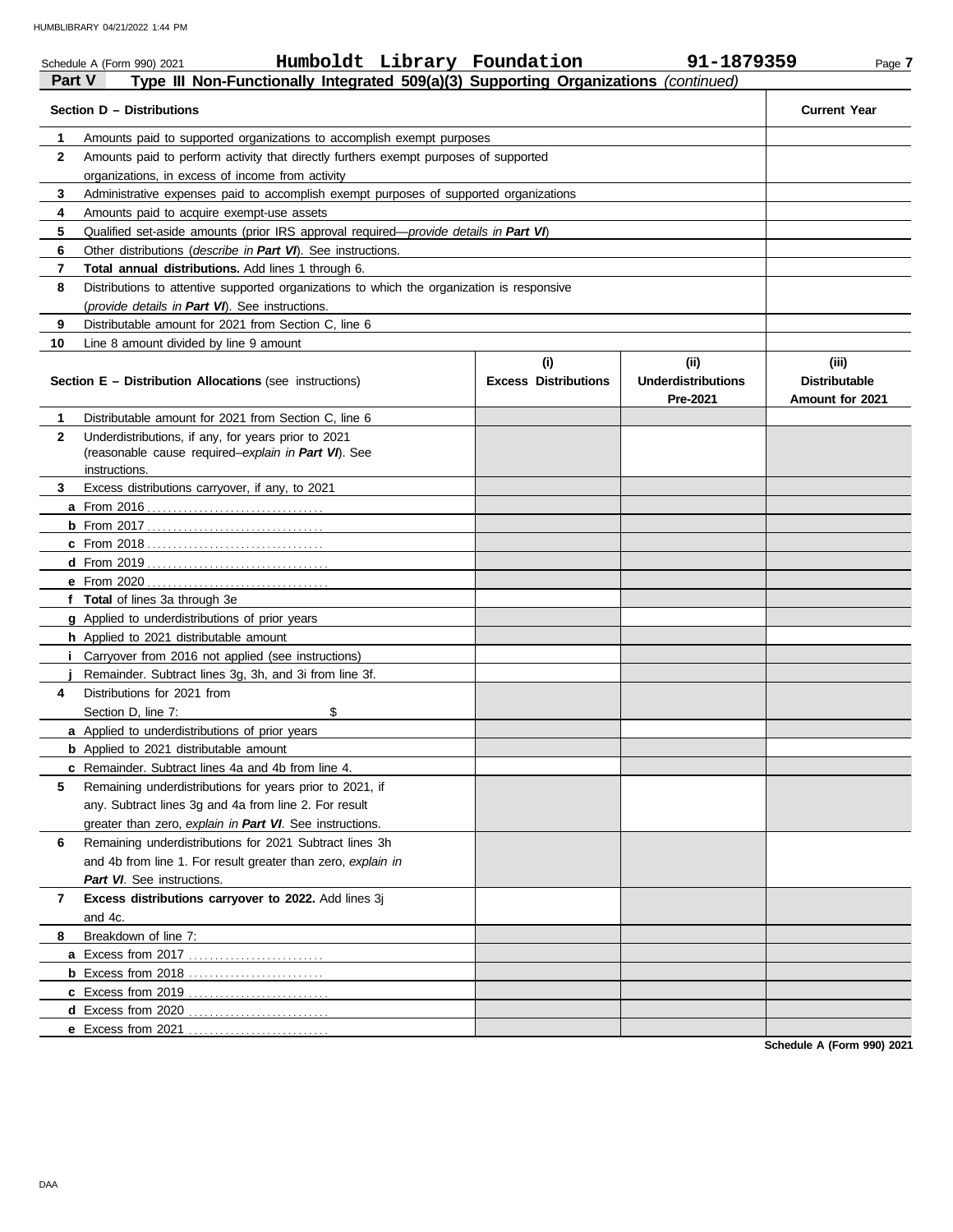| Schedule A (Form 990) 2021 |                                                                                                                                                                                                                                                                                                                                                                                                                                                                                           | Humboldt Library Foundation | 91-1879359 | Page 8 |
|----------------------------|-------------------------------------------------------------------------------------------------------------------------------------------------------------------------------------------------------------------------------------------------------------------------------------------------------------------------------------------------------------------------------------------------------------------------------------------------------------------------------------------|-----------------------------|------------|--------|
| Part VI                    | Supplemental Information. Provide the explanations required by Part II, line 10; Part II, line 17a or 17b; Part<br>III, line 12; Part IV, Section A, lines 1, 2, 3b, 3c, 4b, 4c, 5a, 6, 9a, 9b, 9c, 11a, 11b, and 11c; Part IV, Section<br>B, lines 1 and 2; Part IV, Section C, line 1; Part IV, Section D, lines 2 and 3; Part IV, Section E, lines 1c, 2a, 2b,<br>3a, and 3b; Part V, line 1; Part V, Section B, line 1e; Part V, Section D, lines 5, 6, and 8; and Part V, Section E, |                             |            |        |
|                            | lines 2, 5, and 6. Also complete this part for any additional information. (See instructions.)                                                                                                                                                                                                                                                                                                                                                                                            |                             |            |        |
|                            |                                                                                                                                                                                                                                                                                                                                                                                                                                                                                           |                             |            |        |
|                            |                                                                                                                                                                                                                                                                                                                                                                                                                                                                                           |                             |            |        |
|                            |                                                                                                                                                                                                                                                                                                                                                                                                                                                                                           |                             |            |        |
|                            |                                                                                                                                                                                                                                                                                                                                                                                                                                                                                           |                             |            |        |
|                            |                                                                                                                                                                                                                                                                                                                                                                                                                                                                                           |                             |            |        |
|                            |                                                                                                                                                                                                                                                                                                                                                                                                                                                                                           |                             |            |        |
|                            |                                                                                                                                                                                                                                                                                                                                                                                                                                                                                           |                             |            |        |
|                            |                                                                                                                                                                                                                                                                                                                                                                                                                                                                                           |                             |            |        |
|                            |                                                                                                                                                                                                                                                                                                                                                                                                                                                                                           |                             |            |        |
|                            |                                                                                                                                                                                                                                                                                                                                                                                                                                                                                           |                             |            |        |
|                            |                                                                                                                                                                                                                                                                                                                                                                                                                                                                                           |                             |            |        |
|                            |                                                                                                                                                                                                                                                                                                                                                                                                                                                                                           |                             |            |        |
|                            |                                                                                                                                                                                                                                                                                                                                                                                                                                                                                           |                             |            |        |
|                            |                                                                                                                                                                                                                                                                                                                                                                                                                                                                                           |                             |            |        |
|                            |                                                                                                                                                                                                                                                                                                                                                                                                                                                                                           |                             |            |        |
|                            |                                                                                                                                                                                                                                                                                                                                                                                                                                                                                           |                             |            |        |
|                            |                                                                                                                                                                                                                                                                                                                                                                                                                                                                                           |                             |            |        |
|                            |                                                                                                                                                                                                                                                                                                                                                                                                                                                                                           |                             |            |        |
|                            |                                                                                                                                                                                                                                                                                                                                                                                                                                                                                           |                             |            |        |
|                            |                                                                                                                                                                                                                                                                                                                                                                                                                                                                                           |                             |            |        |
|                            |                                                                                                                                                                                                                                                                                                                                                                                                                                                                                           |                             |            |        |
|                            |                                                                                                                                                                                                                                                                                                                                                                                                                                                                                           |                             |            |        |
|                            |                                                                                                                                                                                                                                                                                                                                                                                                                                                                                           |                             |            |        |
|                            |                                                                                                                                                                                                                                                                                                                                                                                                                                                                                           |                             |            |        |
|                            |                                                                                                                                                                                                                                                                                                                                                                                                                                                                                           |                             |            |        |
|                            |                                                                                                                                                                                                                                                                                                                                                                                                                                                                                           |                             |            |        |
|                            |                                                                                                                                                                                                                                                                                                                                                                                                                                                                                           |                             |            |        |
|                            |                                                                                                                                                                                                                                                                                                                                                                                                                                                                                           |                             |            |        |
|                            |                                                                                                                                                                                                                                                                                                                                                                                                                                                                                           |                             |            |        |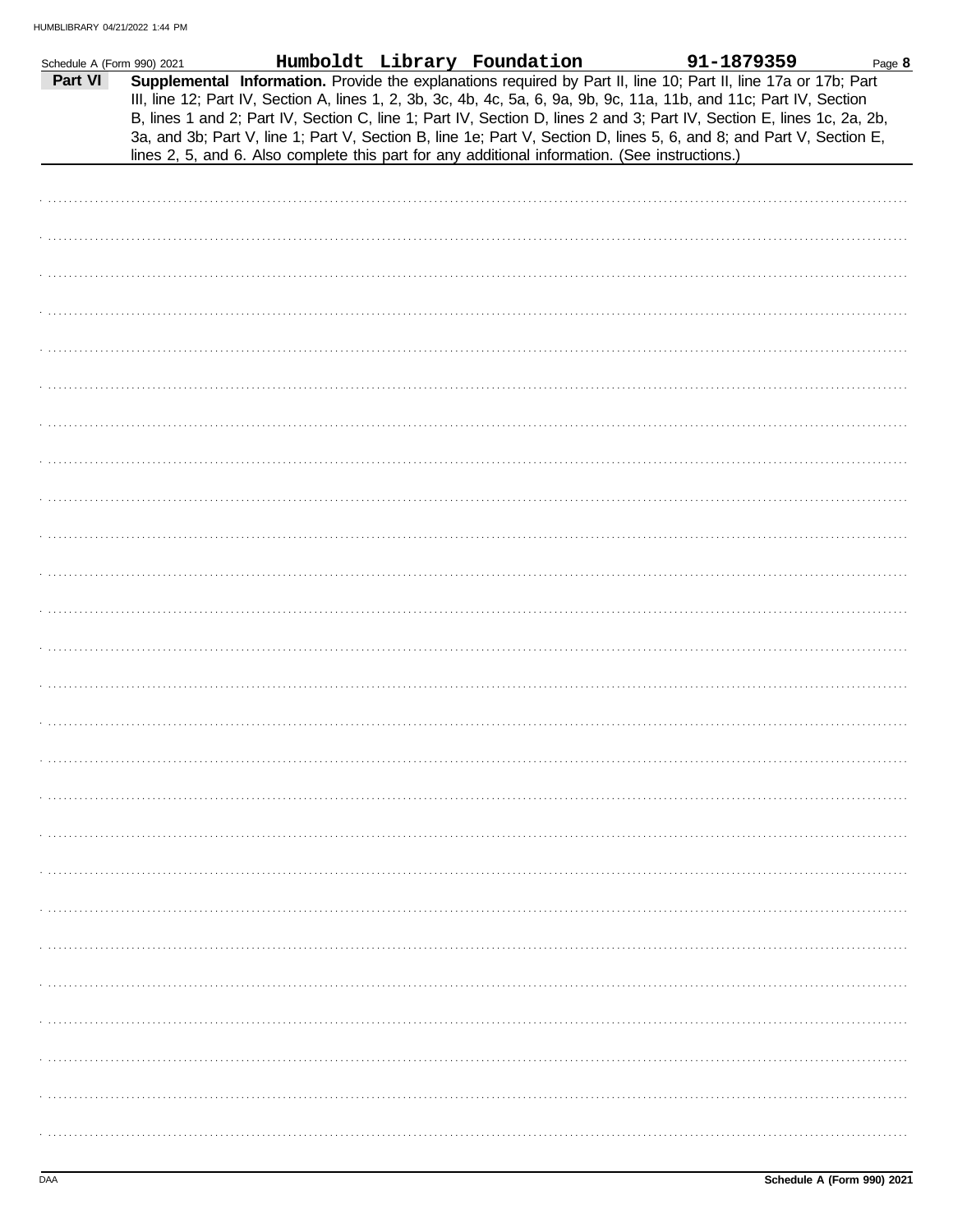| <b>SCHEDULE G</b>                                      | Supplemental Information Regarding Fundraising or Gaming Activities                                                                                                                                                                      |                                 |     |                                |                                       |                                          | OMB No. 1545-0047                |
|--------------------------------------------------------|------------------------------------------------------------------------------------------------------------------------------------------------------------------------------------------------------------------------------------------|---------------------------------|-----|--------------------------------|---------------------------------------|------------------------------------------|----------------------------------|
| (Form 990)                                             | Complete if the organization answered "Yes" on Form 990, Part IV, line 17, 18, or 19, or if the<br>organization entered more than \$15,000 on Form 990-EZ, line 6a.                                                                      |                                 |     |                                |                                       |                                          |                                  |
| Department of the Treasury<br>Internal Revenue Service | La Attach to Form 990 or Form 990-EZ.<br>Open to Public<br><b>u</b> Go to www.irs.gov/Form990 for instructions and the latest information.<br>Inspection                                                                                 |                                 |     |                                |                                       |                                          |                                  |
| Name of the organization                               |                                                                                                                                                                                                                                          |                                 |     |                                |                                       | Employer identification number           |                                  |
| Part I                                                 | Humboldt Library Foundation<br>Fundraising Activities. Complete if the organization answered "Yes" on Form 990, Part IV, line 17.                                                                                                        |                                 |     |                                |                                       | 91-1879359                               |                                  |
|                                                        | Form 990-EZ filers are not required to complete this part.                                                                                                                                                                               |                                 |     |                                |                                       |                                          |                                  |
| 1.                                                     | Indicate whether the organization raised funds through any of the following activities. Check all that apply.                                                                                                                            |                                 |     |                                |                                       |                                          |                                  |
| Mail solicitations<br>a                                |                                                                                                                                                                                                                                          | е                               |     |                                | Solicitation of non-government grants |                                          |                                  |
| Internet and email solicitations<br>b                  |                                                                                                                                                                                                                                          | f                               |     |                                | Solicitation of government grants     |                                          |                                  |
| Phone solicitations<br>c                               |                                                                                                                                                                                                                                          | Special fundraising events<br>g |     |                                |                                       |                                          |                                  |
| In-person solicitations<br>d                           |                                                                                                                                                                                                                                          |                                 |     |                                |                                       |                                          |                                  |
|                                                        | 2a Did the organization have a written or oral agreement with any individual (including officers, directors, trustees,<br>or key employees listed in Form 990, Part VII) or entity in connection with professional fundraising services? |                                 |     |                                |                                       |                                          | Yes<br><b>No</b>                 |
|                                                        | b If "Yes," list the 10 highest paid individuals or entities (fundraisers) pursuant to agreements under which the fundraiser is to be<br>compensated at least \$5,000 by the organization.                                               |                                 |     |                                |                                       |                                          |                                  |
|                                                        |                                                                                                                                                                                                                                          |                                 |     | (iii) Did fund-<br>raiser have |                                       | (v) Amount paid to                       | (vi) Amount paid to              |
|                                                        | (i) Name and address of individual<br>or entity (fundraiser)                                                                                                                                                                             | (ii) Activity                   |     | custody or<br>control of       | (iv) Gross receipts<br>from activity  | (or retained by)<br>fundraiser listed in | (or retained by)<br>organization |
|                                                        |                                                                                                                                                                                                                                          |                                 |     | contributions?                 |                                       | col. (i)                                 |                                  |
|                                                        |                                                                                                                                                                                                                                          |                                 | Yes | No                             |                                       |                                          |                                  |
| 1                                                      |                                                                                                                                                                                                                                          |                                 |     |                                |                                       |                                          |                                  |
| $\mathbf{2}$                                           |                                                                                                                                                                                                                                          |                                 |     |                                |                                       |                                          |                                  |
|                                                        |                                                                                                                                                                                                                                          |                                 |     |                                |                                       |                                          |                                  |
| 3                                                      |                                                                                                                                                                                                                                          |                                 |     |                                |                                       |                                          |                                  |
|                                                        |                                                                                                                                                                                                                                          |                                 |     |                                |                                       |                                          |                                  |
| 4                                                      |                                                                                                                                                                                                                                          |                                 |     |                                |                                       |                                          |                                  |
|                                                        |                                                                                                                                                                                                                                          |                                 |     |                                |                                       |                                          |                                  |
|                                                        |                                                                                                                                                                                                                                          |                                 |     |                                |                                       |                                          |                                  |
| 5                                                      |                                                                                                                                                                                                                                          |                                 |     |                                |                                       |                                          |                                  |
|                                                        |                                                                                                                                                                                                                                          |                                 |     |                                |                                       |                                          |                                  |
| 6                                                      |                                                                                                                                                                                                                                          |                                 |     |                                |                                       |                                          |                                  |
|                                                        |                                                                                                                                                                                                                                          |                                 |     |                                |                                       |                                          |                                  |
| 7                                                      |                                                                                                                                                                                                                                          |                                 |     |                                |                                       |                                          |                                  |
|                                                        |                                                                                                                                                                                                                                          |                                 |     |                                |                                       |                                          |                                  |
| 8                                                      |                                                                                                                                                                                                                                          |                                 |     |                                |                                       |                                          |                                  |
|                                                        |                                                                                                                                                                                                                                          |                                 |     |                                |                                       |                                          |                                  |
|                                                        |                                                                                                                                                                                                                                          |                                 |     |                                |                                       |                                          |                                  |
| 9                                                      |                                                                                                                                                                                                                                          |                                 |     |                                |                                       |                                          |                                  |
|                                                        |                                                                                                                                                                                                                                          |                                 |     |                                |                                       |                                          |                                  |
| 10                                                     |                                                                                                                                                                                                                                          |                                 |     |                                |                                       |                                          |                                  |
|                                                        |                                                                                                                                                                                                                                          |                                 |     |                                |                                       |                                          |                                  |
| Total                                                  |                                                                                                                                                                                                                                          |                                 |     |                                |                                       |                                          |                                  |
| 3<br>registration or licensing.                        | List all states in which the organization is registered or licensed to solicit contributions or has been notified it is exempt from                                                                                                      |                                 |     |                                |                                       |                                          |                                  |
|                                                        |                                                                                                                                                                                                                                          |                                 |     |                                |                                       |                                          |                                  |
|                                                        |                                                                                                                                                                                                                                          |                                 |     |                                |                                       |                                          |                                  |
|                                                        |                                                                                                                                                                                                                                          |                                 |     |                                |                                       |                                          |                                  |
|                                                        |                                                                                                                                                                                                                                          |                                 |     |                                |                                       |                                          |                                  |
|                                                        |                                                                                                                                                                                                                                          |                                 |     |                                |                                       |                                          |                                  |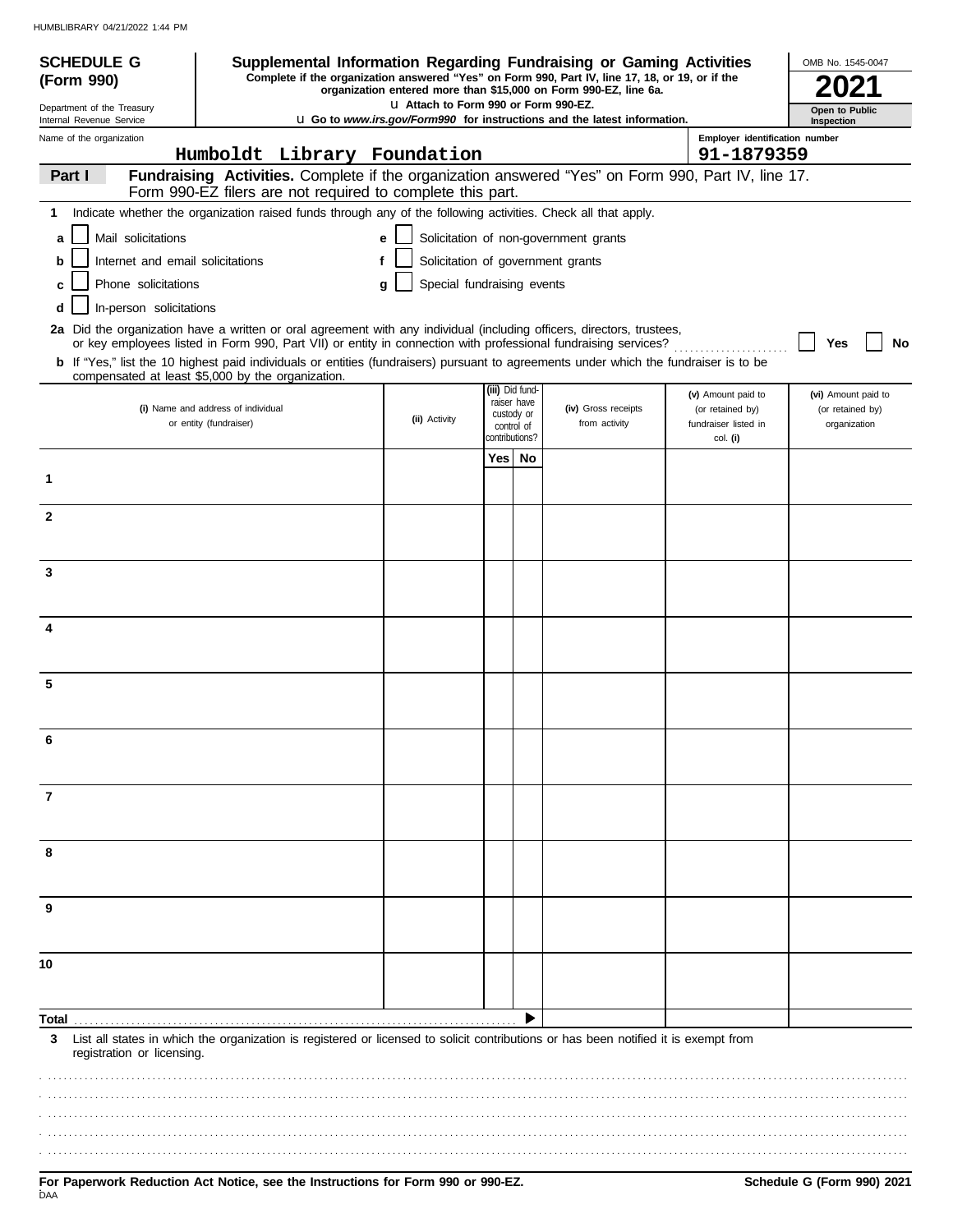|                        |          | Schedule G (Form 990) 2021   |                                                                                                                    | Humboldt Library Foundation | 91-1879359                                                                                               | Page 2                             |
|------------------------|----------|------------------------------|--------------------------------------------------------------------------------------------------------------------|-----------------------------|----------------------------------------------------------------------------------------------------------|------------------------------------|
|                        | Part II  |                              | Fundraising Events. Complete if the organization answered "Yes" on Form 990, Part IV, line 18, or reported more    |                             |                                                                                                          |                                    |
|                        |          |                              | than \$15,000 of fundraising event contributions and gross income on Form 990-EZ, lines 1 and 6b. List events with |                             |                                                                                                          |                                    |
|                        |          |                              | gross receipts greater than \$5,000.                                                                               |                             |                                                                                                          |                                    |
|                        |          |                              | (a) Event #1                                                                                                       | (b) Event $#2$              | (c) Other events                                                                                         |                                    |
|                        |          |                              |                                                                                                                    |                             |                                                                                                          | (d) Total events                   |
|                        |          |                              | Gala Fundraiser                                                                                                    |                             | None                                                                                                     | (add col. (a) through              |
|                        |          |                              | (event type)                                                                                                       | (event type)                | (total number)                                                                                           | col. (c)                           |
| Revenue                |          |                              |                                                                                                                    |                             |                                                                                                          |                                    |
|                        |          | 1 Gross receipts             | 61,800                                                                                                             |                             |                                                                                                          | 61,800                             |
|                        |          |                              |                                                                                                                    |                             |                                                                                                          |                                    |
|                        |          | 2 Less: Contributions        |                                                                                                                    |                             |                                                                                                          |                                    |
|                        |          | 3 Gross income (line 1 minus |                                                                                                                    |                             |                                                                                                          |                                    |
|                        |          |                              | 61,800                                                                                                             |                             |                                                                                                          | 61,800                             |
|                        |          |                              |                                                                                                                    |                             |                                                                                                          |                                    |
|                        |          | 4 Cash prizes                |                                                                                                                    |                             |                                                                                                          |                                    |
|                        |          |                              |                                                                                                                    |                             |                                                                                                          |                                    |
|                        |          |                              |                                                                                                                    |                             |                                                                                                          |                                    |
|                        |          |                              |                                                                                                                    |                             |                                                                                                          |                                    |
|                        |          |                              |                                                                                                                    |                             |                                                                                                          |                                    |
| <b>Direct Expenses</b> |          |                              |                                                                                                                    |                             |                                                                                                          |                                    |
|                        |          | 7 Food and beverages [11]    |                                                                                                                    |                             |                                                                                                          |                                    |
|                        |          |                              |                                                                                                                    |                             |                                                                                                          |                                    |
|                        |          | 8 Entertainment              |                                                                                                                    |                             |                                                                                                          |                                    |
|                        |          |                              |                                                                                                                    |                             |                                                                                                          |                                    |
|                        |          | 9 Other direct expenses      | 902                                                                                                                |                             |                                                                                                          | 902                                |
|                        |          |                              |                                                                                                                    |                             |                                                                                                          |                                    |
|                        |          |                              |                                                                                                                    |                             |                                                                                                          | 902                                |
|                        |          |                              |                                                                                                                    |                             |                                                                                                          | 60,898                             |
|                        |          |                              |                                                                                                                    |                             |                                                                                                          |                                    |
|                        | Part III |                              |                                                                                                                    |                             | Gaming. Complete if the organization answered "Yes" on Form 990, Part IV, line 19, or reported more than |                                    |
|                        |          |                              | \$15,000 on Form 990-EZ, line 6a.                                                                                  |                             |                                                                                                          |                                    |
|                        |          |                              | (a) Bingo                                                                                                          | (b) Pull tabs/instant       | (c) Other gaming                                                                                         | (d) Total gaming (add              |
|                        |          |                              |                                                                                                                    | bingo/progressive bingo     |                                                                                                          | col. (a) through col. (c))         |
| Revenue                |          |                              |                                                                                                                    |                             |                                                                                                          |                                    |
|                        |          | Gross revenue                |                                                                                                                    |                             |                                                                                                          |                                    |
|                        |          |                              |                                                                                                                    |                             |                                                                                                          |                                    |
|                        |          | 2 Cash prizes                |                                                                                                                    |                             |                                                                                                          |                                    |
| ses                    |          |                              |                                                                                                                    |                             |                                                                                                          |                                    |
| Expen                  |          | 3 Noncash prizes             |                                                                                                                    |                             |                                                                                                          |                                    |
|                        |          |                              |                                                                                                                    |                             |                                                                                                          |                                    |
| Direct                 |          | 4 Rent/facility costs        |                                                                                                                    |                             |                                                                                                          |                                    |
|                        |          |                              |                                                                                                                    |                             |                                                                                                          |                                    |
|                        |          | 5 Other direct expenses      |                                                                                                                    |                             |                                                                                                          |                                    |
|                        |          |                              | Yes %                                                                                                              | Yes  %                      | Yes <b>Market</b><br>%                                                                                   |                                    |
|                        |          | 6 Volunteer labor            | No                                                                                                                 | No.                         | No                                                                                                       |                                    |
|                        |          |                              |                                                                                                                    |                             |                                                                                                          |                                    |
|                        |          |                              |                                                                                                                    |                             |                                                                                                          |                                    |
|                        |          |                              |                                                                                                                    |                             |                                                                                                          |                                    |
|                        |          |                              |                                                                                                                    |                             |                                                                                                          |                                    |
|                        |          |                              |                                                                                                                    |                             |                                                                                                          |                                    |
| 9                      |          |                              |                                                                                                                    |                             |                                                                                                          |                                    |
|                        |          |                              |                                                                                                                    |                             |                                                                                                          | $\vert$   Yes $\vert$<br><b>No</b> |
|                        |          |                              |                                                                                                                    |                             |                                                                                                          |                                    |
|                        |          |                              |                                                                                                                    |                             |                                                                                                          |                                    |
|                        |          |                              |                                                                                                                    |                             |                                                                                                          |                                    |
|                        |          | <b>b</b> If "Yes," explain:  | 10a Were any of the organization's gaming licenses revoked, suspended, or terminated during the tax year?<br>L     |                             |                                                                                                          | Yes  <br><b>No</b>                 |

. . . . . . . . . . . . . . . . . . . . . . . . . . . . . . . . . . . . . . . . . . . . . . . . . . . . . . . . . . . . . . . . . . . . . . . . . . . . . . . . . . . . . . . . . . . . . . . . . . . . . . . . . . . . . . . . . . . . . . . . . . . . . . . . . . . . . . . . . . . . . . . . . . . . . . . . . . . . . . . . . . . . . . . . . . . . . . . . . . . . . . . . . . . . . . . . . . . . . . . . . . . . . . . . . . . . . . . . . . . . . . . . . . . . . . . . . . . . . . . . . . . . . . . . . . . . . . . . . . . . . . . . . . . . . . . . . . . . . . . . . . . . . . . . . . . . . . . . . . . . . . . . . . . . . . . . . . . . . . . .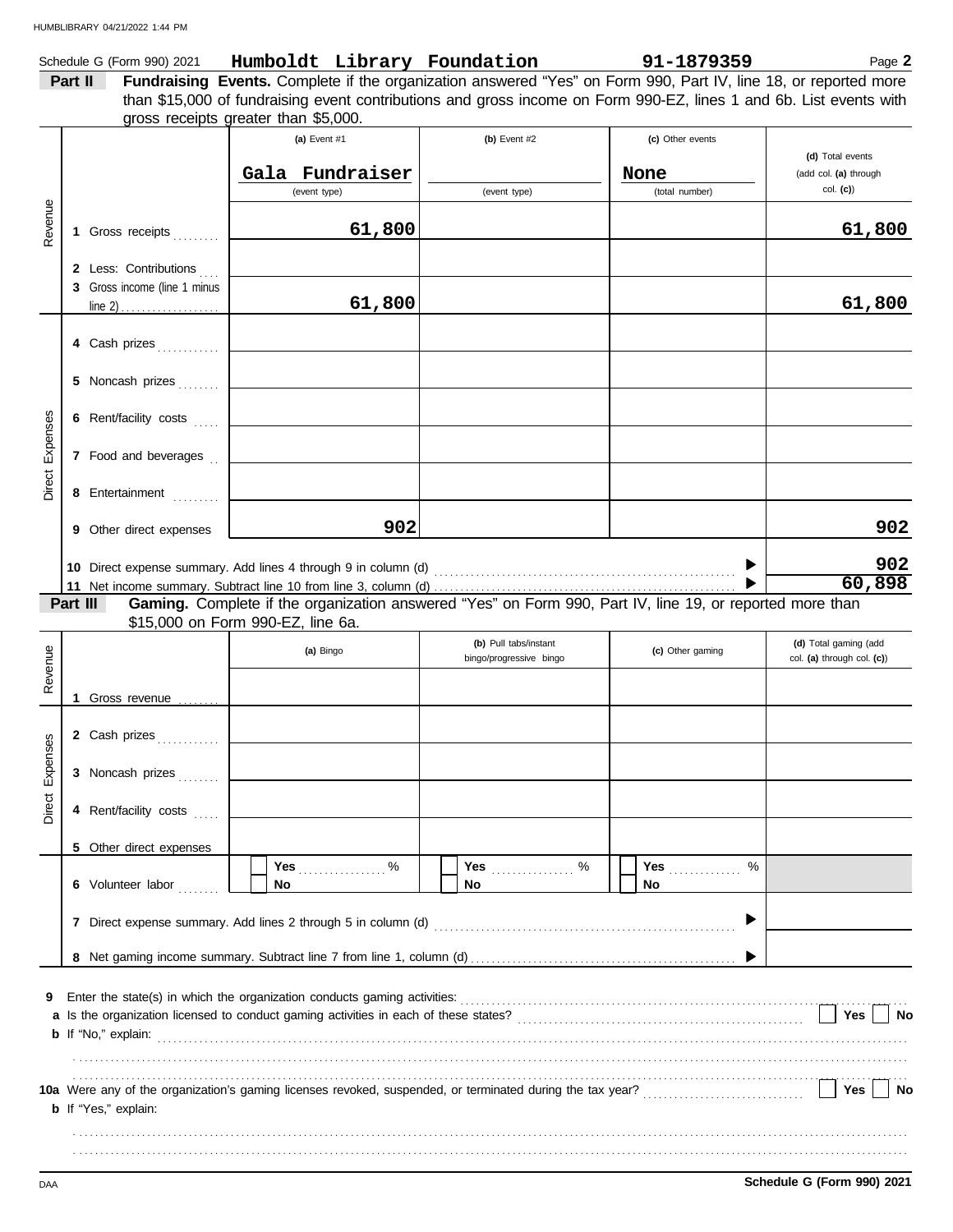|    |                                  |                   |                                                                                       |                        | Schedule G (Form 990) 2021 Humboldt Library Foundation                                                                                                                                                                               | 91-1879359 |                            |            | Page 3 |           |
|----|----------------------------------|-------------------|---------------------------------------------------------------------------------------|------------------------|--------------------------------------------------------------------------------------------------------------------------------------------------------------------------------------------------------------------------------------|------------|----------------------------|------------|--------|-----------|
| 11 |                                  |                   |                                                                                       |                        |                                                                                                                                                                                                                                      |            |                            | <b>Yes</b> |        | <b>No</b> |
| 12 |                                  |                   |                                                                                       |                        | Is the organization a grantor, beneficiary or trustee of a trust, or a member of a partnership or other entity                                                                                                                       |            |                            |            |        |           |
|    |                                  |                   |                                                                                       |                        |                                                                                                                                                                                                                                      |            |                            | Yes        |        | <b>No</b> |
| 13 |                                  |                   | Indicate the percentage of gaming activity conducted in:                              |                        |                                                                                                                                                                                                                                      |            |                            |            |        |           |
| a  |                                  |                   |                                                                                       |                        |                                                                                                                                                                                                                                      |            | 13а                        |            |        | %         |
| b  |                                  |                   |                                                                                       |                        | An outside facility <b>contained a set of a set of a set of a set of a set of a set of a set of a set of a set of a set of a set of a set of a set of a set of a set of a set of a set of a set of a set of a set of a set of a </b> |            | 13 <sub>b</sub>            |            |        | %         |
| 14 | records:                         |                   |                                                                                       |                        | Enter the name and address of the person who prepares the organization's gaming/special events books and                                                                                                                             |            |                            |            |        |           |
|    |                                  |                   |                                                                                       |                        |                                                                                                                                                                                                                                      |            |                            |            |        |           |
|    |                                  |                   |                                                                                       |                        |                                                                                                                                                                                                                                      |            |                            |            |        |           |
|    |                                  |                   |                                                                                       |                        | 15a Does the organization have a contract with a third party from whom the organization receives gaming                                                                                                                              |            |                            | <b>Yes</b> |        | No        |
| b  |                                  |                   |                                                                                       |                        |                                                                                                                                                                                                                                      |            |                            |            |        |           |
|    |                                  |                   |                                                                                       |                        |                                                                                                                                                                                                                                      |            |                            |            |        |           |
| c  |                                  |                   | If "Yes," enter name and address of the third party:                                  |                        |                                                                                                                                                                                                                                      |            |                            |            |        |           |
|    |                                  |                   |                                                                                       |                        |                                                                                                                                                                                                                                      |            |                            |            |        |           |
|    |                                  |                   |                                                                                       |                        |                                                                                                                                                                                                                                      |            |                            |            |        |           |
|    |                                  |                   |                                                                                       |                        | Address <b>u</b>                                                                                                                                                                                                                     |            |                            |            |        |           |
| 16 | Gaming manager information:      |                   |                                                                                       |                        |                                                                                                                                                                                                                                      |            |                            |            |        |           |
|    |                                  |                   |                                                                                       |                        |                                                                                                                                                                                                                                      |            |                            |            |        |           |
|    |                                  |                   |                                                                                       |                        |                                                                                                                                                                                                                                      |            |                            |            |        |           |
|    |                                  |                   |                                                                                       |                        | Description of services provided <b>u</b> electron contract that the contract of the contract of the contract of the contract of the contract of the contract of the contract of the contract of the contract of the contract of th  |            |                            |            |        |           |
|    | Director/officer                 |                   | Employee                                                                              | Independent contractor |                                                                                                                                                                                                                                      |            |                            |            |        |           |
| 17 | Mandatory distributions:         |                   |                                                                                       |                        |                                                                                                                                                                                                                                      |            |                            |            |        |           |
| a  |                                  |                   |                                                                                       |                        | Is the organization required under state law to make charitable distributions from the gaming proceeds to                                                                                                                            |            |                            |            |        |           |
|    | retain the state gaming license? |                   |                                                                                       |                        |                                                                                                                                                                                                                                      |            |                            | Yes        |        | No        |
| b  |                                  |                   |                                                                                       |                        | Enter the amount of distributions required under state law to be distributed to other exempt organizations or                                                                                                                        |            |                            |            |        |           |
|    |                                  |                   | spent in the organization's own exempt activities during the tax year $\mathbf{u}$ \$ |                        |                                                                                                                                                                                                                                      |            |                            |            |        |           |
|    | Part IV                          | See instructions. |                                                                                       |                        | Supplemental Information. Provide the explanations required by Part I, line 2b, columns (iii) and (v); and<br>Part III, lines 9, 9b, 10b, 15b, 15c, 16, and 17b, as applicable. Also provide any additional information.             |            |                            |            |        |           |
|    |                                  |                   |                                                                                       |                        |                                                                                                                                                                                                                                      |            |                            |            |        |           |
|    |                                  |                   |                                                                                       |                        |                                                                                                                                                                                                                                      |            |                            |            |        |           |
|    |                                  |                   |                                                                                       |                        |                                                                                                                                                                                                                                      |            |                            |            |        |           |
|    |                                  |                   |                                                                                       |                        |                                                                                                                                                                                                                                      |            |                            |            |        |           |
|    |                                  |                   |                                                                                       |                        |                                                                                                                                                                                                                                      |            |                            |            |        |           |
|    |                                  |                   |                                                                                       |                        |                                                                                                                                                                                                                                      |            |                            |            |        |           |
|    |                                  |                   |                                                                                       |                        |                                                                                                                                                                                                                                      |            |                            |            |        |           |
|    |                                  |                   |                                                                                       |                        |                                                                                                                                                                                                                                      |            |                            |            |        |           |
|    |                                  |                   |                                                                                       |                        |                                                                                                                                                                                                                                      |            |                            |            |        |           |
|    |                                  |                   |                                                                                       |                        |                                                                                                                                                                                                                                      |            |                            |            |        |           |
|    |                                  |                   |                                                                                       |                        |                                                                                                                                                                                                                                      |            |                            |            |        |           |
|    |                                  |                   |                                                                                       |                        |                                                                                                                                                                                                                                      |            |                            |            |        |           |
|    |                                  |                   |                                                                                       |                        |                                                                                                                                                                                                                                      |            | Schedule G (Form 990) 2021 |            |        |           |

DAA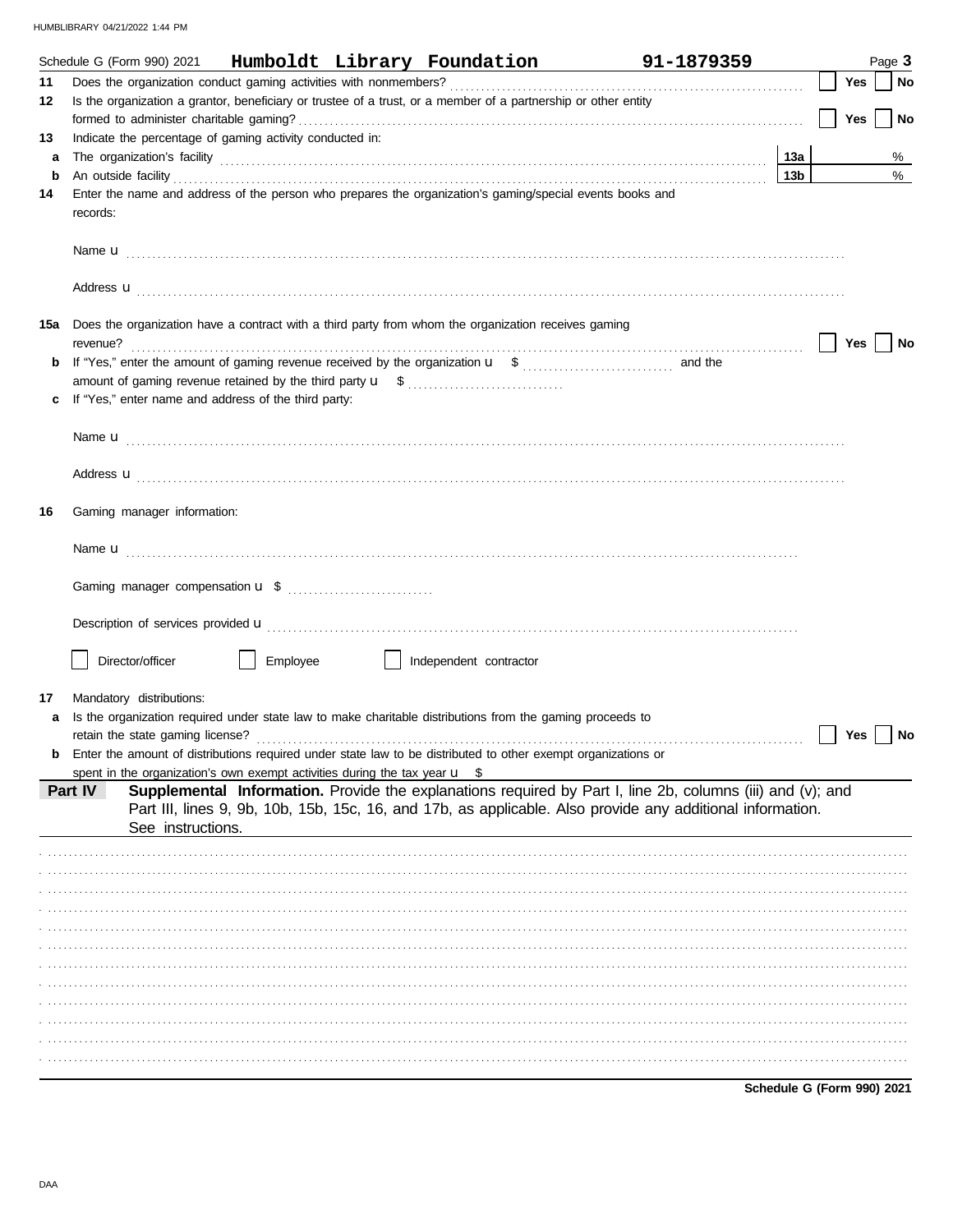| <b>SCHEDULE I</b>                                      |                                                                                                                                                                                                                                                                               |                                                                                                                                       |                      | Grants and Other Assistance to Organizations, |                                     |                                                   |                                          |                              | OMB No. 1545-0047                     |
|--------------------------------------------------------|-------------------------------------------------------------------------------------------------------------------------------------------------------------------------------------------------------------------------------------------------------------------------------|---------------------------------------------------------------------------------------------------------------------------------------|----------------------|-----------------------------------------------|-------------------------------------|---------------------------------------------------|------------------------------------------|------------------------------|---------------------------------------|
| (Form 990)                                             |                                                                                                                                                                                                                                                                               | Governments, and Individuals in the United States<br>Complete if the organization answered "Yes" on Form 990, Part IV, line 21 or 22. |                      |                                               |                                     |                                                   |                                          |                              |                                       |
| Department of the Treasury<br>Internal Revenue Service | La Attach to Form 990.<br>u Go to www.irs.gov/Form990 for the latest information.                                                                                                                                                                                             |                                                                                                                                       |                      |                                               |                                     |                                                   |                                          | Open to Public<br>Inspection |                                       |
| Name of the organization                               |                                                                                                                                                                                                                                                                               |                                                                                                                                       |                      |                                               | Employer identification number      |                                                   |                                          |                              |                                       |
|                                                        | Humboldt Library Foundation                                                                                                                                                                                                                                                   |                                                                                                                                       |                      |                                               |                                     |                                                   |                                          | 91-1879359                   |                                       |
| Part I                                                 | <b>General Information on Grants and Assistance</b>                                                                                                                                                                                                                           |                                                                                                                                       |                      |                                               |                                     |                                                   |                                          |                              |                                       |
| 1                                                      | Does the organization maintain records to substantiate the amount of the grants or assistance, the grantees' eligibility for the grants or assistance, and<br>2 Describe in Part IV the organization's procedures for monitoring the use of grant funds in the United States. |                                                                                                                                       |                      |                                               |                                     |                                                   |                                          |                              | $ \overline{X} $ No<br>│ Yes          |
| Part II                                                | Grants and Other Assistance to Domestic Organizations and Domestic Governments. Complete if the organization answered "Yes" on Form 990,                                                                                                                                      |                                                                                                                                       |                      |                                               |                                     |                                                   |                                          |                              |                                       |
|                                                        | Part IV, line 21, for any recipient that received more than \$5,000. Part II can be duplicated if additional space is needed.                                                                                                                                                 |                                                                                                                                       |                      |                                               |                                     |                                                   |                                          |                              |                                       |
| -1                                                     | (a) Name and address of organization<br>or government                                                                                                                                                                                                                         | $(b)$ EIN                                                                                                                             | $(c)$ IRC<br>section | (d) Amount of cash<br>grant                   | (e) Amount of<br>noncash assistance | (f) Method of valuation<br>(book, FMV, appraisal, | (q) Description of<br>noncash assistance |                              | (h) Purpose of grant<br>or assistance |
| (1) Humboldt County Library                            |                                                                                                                                                                                                                                                                               |                                                                                                                                       | (if applicable)      |                                               |                                     | other)                                            |                                          |                              |                                       |
| 1313 3rd Street                                        |                                                                                                                                                                                                                                                                               |                                                                                                                                       |                      |                                               |                                     |                                                   |                                          |                              | <b>Renew Book Collectio</b>           |
| Eureka                                                 | CA 95501                                                                                                                                                                                                                                                                      |                                                                                                                                       | GOV                  | 101,072                                       |                                     |                                                   |                                          |                              |                                       |
| (2)                                                    |                                                                                                                                                                                                                                                                               |                                                                                                                                       |                      |                                               |                                     |                                                   |                                          |                              |                                       |
|                                                        |                                                                                                                                                                                                                                                                               |                                                                                                                                       |                      |                                               |                                     |                                                   |                                          |                              |                                       |
|                                                        |                                                                                                                                                                                                                                                                               |                                                                                                                                       |                      |                                               |                                     |                                                   |                                          |                              |                                       |
| (3)                                                    |                                                                                                                                                                                                                                                                               |                                                                                                                                       |                      |                                               |                                     |                                                   |                                          |                              |                                       |
|                                                        |                                                                                                                                                                                                                                                                               |                                                                                                                                       |                      |                                               |                                     |                                                   |                                          |                              |                                       |
| (4)                                                    |                                                                                                                                                                                                                                                                               |                                                                                                                                       |                      |                                               |                                     |                                                   |                                          |                              |                                       |
|                                                        |                                                                                                                                                                                                                                                                               |                                                                                                                                       |                      |                                               |                                     |                                                   |                                          |                              |                                       |
| (5)                                                    |                                                                                                                                                                                                                                                                               |                                                                                                                                       |                      |                                               |                                     |                                                   |                                          |                              |                                       |
|                                                        |                                                                                                                                                                                                                                                                               |                                                                                                                                       |                      |                                               |                                     |                                                   |                                          |                              |                                       |
| (6)                                                    |                                                                                                                                                                                                                                                                               |                                                                                                                                       |                      |                                               |                                     |                                                   |                                          |                              |                                       |
|                                                        |                                                                                                                                                                                                                                                                               |                                                                                                                                       |                      |                                               |                                     |                                                   |                                          |                              |                                       |
| (7)                                                    |                                                                                                                                                                                                                                                                               |                                                                                                                                       |                      |                                               |                                     |                                                   |                                          |                              |                                       |
|                                                        |                                                                                                                                                                                                                                                                               |                                                                                                                                       |                      |                                               |                                     |                                                   |                                          |                              |                                       |
| (8)                                                    |                                                                                                                                                                                                                                                                               |                                                                                                                                       |                      |                                               |                                     |                                                   |                                          |                              |                                       |
|                                                        |                                                                                                                                                                                                                                                                               |                                                                                                                                       |                      |                                               |                                     |                                                   |                                          |                              |                                       |
| (9)                                                    |                                                                                                                                                                                                                                                                               |                                                                                                                                       |                      |                                               |                                     |                                                   |                                          |                              |                                       |
|                                                        |                                                                                                                                                                                                                                                                               |                                                                                                                                       |                      |                                               |                                     |                                                   |                                          |                              |                                       |
| 2<br>3                                                 | Enter total number of section $501(c)(3)$ and government organizations listed in the line 1 table<br>Enter total number of other organizations listed in the line 1 table                                                                                                     |                                                                                                                                       |                      |                                               |                                     |                                                   |                                          | u<br>u                       |                                       |
|                                                        | For Paperwork Reduction Act Notice, see the Instructions for Form 990.                                                                                                                                                                                                        |                                                                                                                                       |                      |                                               |                                     |                                                   |                                          |                              | Schedule I (Form 990) (2021)          |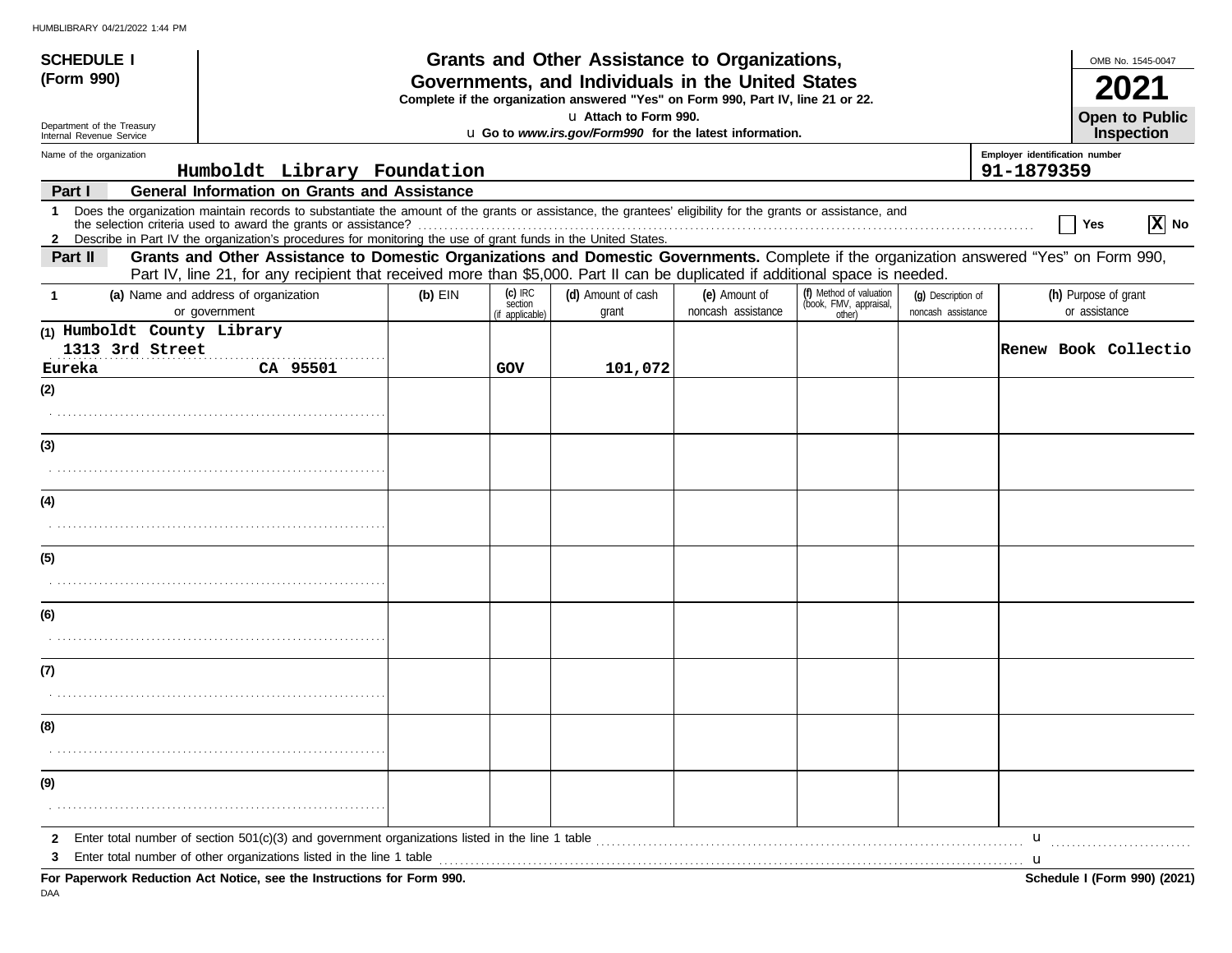| Schedule I (Form 990) (2021) Humboldt Library Foundation                                                                                             |                             |                             | 91-1879359                          |                                                          | Page 2                                |
|------------------------------------------------------------------------------------------------------------------------------------------------------|-----------------------------|-----------------------------|-------------------------------------|----------------------------------------------------------|---------------------------------------|
| Grants and Other Assistance to Domestic Individuals. Complete if the organization answered "Yes" on Form 990, Part IV, line 22.<br>Part III          |                             |                             |                                     |                                                          |                                       |
| Part III can be duplicated if additional space is needed.                                                                                            |                             |                             |                                     |                                                          |                                       |
| (a) Type of grant or assistance                                                                                                                      | (b) Number of<br>recipients | (c) Amount of<br>cash grant | (d) Amount of<br>noncash assistance | (e) Method of valuation (book,<br>FMV, appraisal, other) | (f) Description of noncash assistance |
|                                                                                                                                                      |                             |                             |                                     |                                                          |                                       |
| $\mathbf 1$                                                                                                                                          |                             |                             |                                     |                                                          |                                       |
|                                                                                                                                                      |                             |                             |                                     |                                                          |                                       |
| $\overline{2}$                                                                                                                                       |                             |                             |                                     |                                                          |                                       |
|                                                                                                                                                      |                             |                             |                                     |                                                          |                                       |
| $\mathbf{3}$                                                                                                                                         |                             |                             |                                     |                                                          |                                       |
|                                                                                                                                                      |                             |                             |                                     |                                                          |                                       |
|                                                                                                                                                      |                             |                             |                                     |                                                          |                                       |
| 5                                                                                                                                                    |                             |                             |                                     |                                                          |                                       |
|                                                                                                                                                      |                             |                             |                                     |                                                          |                                       |
| 6                                                                                                                                                    |                             |                             |                                     |                                                          |                                       |
|                                                                                                                                                      |                             |                             |                                     |                                                          |                                       |
| $\overline{7}$                                                                                                                                       |                             |                             |                                     |                                                          |                                       |
| Supplemental Information. Provide the information required in Part I, line 2; Part III, column (b); and any other additional information.<br>Part IV |                             |                             |                                     |                                                          |                                       |
|                                                                                                                                                      |                             |                             |                                     |                                                          |                                       |
|                                                                                                                                                      |                             |                             |                                     |                                                          |                                       |
|                                                                                                                                                      |                             |                             |                                     |                                                          |                                       |
|                                                                                                                                                      |                             |                             |                                     |                                                          |                                       |
|                                                                                                                                                      |                             |                             |                                     |                                                          |                                       |
|                                                                                                                                                      |                             |                             |                                     |                                                          |                                       |
|                                                                                                                                                      |                             |                             |                                     |                                                          |                                       |
|                                                                                                                                                      |                             |                             |                                     |                                                          |                                       |
|                                                                                                                                                      |                             |                             |                                     |                                                          |                                       |
|                                                                                                                                                      |                             |                             |                                     |                                                          |                                       |
|                                                                                                                                                      |                             |                             |                                     |                                                          |                                       |
|                                                                                                                                                      |                             |                             |                                     |                                                          |                                       |
|                                                                                                                                                      |                             |                             |                                     |                                                          |                                       |
|                                                                                                                                                      |                             |                             |                                     |                                                          |                                       |
|                                                                                                                                                      |                             |                             |                                     |                                                          |                                       |
|                                                                                                                                                      |                             |                             |                                     |                                                          |                                       |
|                                                                                                                                                      |                             |                             |                                     |                                                          |                                       |
|                                                                                                                                                      |                             |                             |                                     |                                                          |                                       |
|                                                                                                                                                      |                             |                             |                                     |                                                          |                                       |
|                                                                                                                                                      |                             |                             |                                     |                                                          |                                       |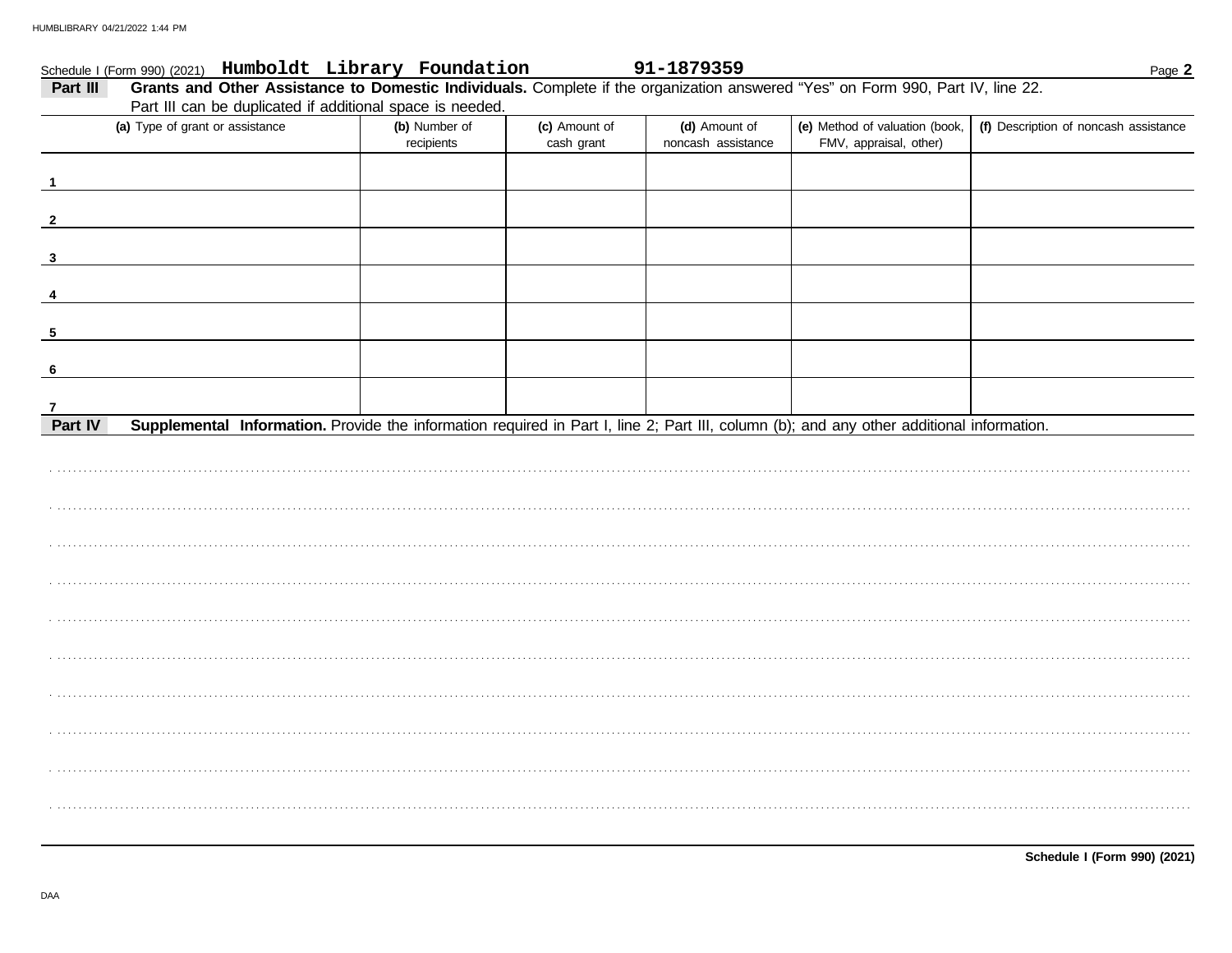| <b>SCHEDULE O</b>                                      | Supplemental Information to Form 990 or 990-EZ                                                                                         |                                | OMB No. 1545-0047                   |
|--------------------------------------------------------|----------------------------------------------------------------------------------------------------------------------------------------|--------------------------------|-------------------------------------|
| (Form 990)                                             | Complete to provide information for responses to specific questions on<br>Form 990 or 990-EZ or to provide any additional information. |                                | 2021                                |
| Department of the Treasury<br>Internal Revenue Service | La Attach to Form 990 or Form 990-EZ.<br>u Go to www.irs.gov/Form990 for the latest information.                                       |                                | Open to Public<br><b>Inspection</b> |
| Name of the organization                               |                                                                                                                                        | Employer identification number |                                     |
|                                                        | Humboldt Library Foundation                                                                                                            | 91-1879359                     |                                     |
|                                                        | Form 990 - Organization's Mission                                                                                                      |                                |                                     |
|                                                        | A strong public library system is the foundation upon which a community                                                                |                                |                                     |
|                                                        | builds for the future. The Humboldt Library Foundation rallies support                                                                 |                                |                                     |
|                                                        | across our diverse county to enhance programs and learning opportunities in                                                            |                                |                                     |
|                                                        | the Humboldt County Library system. The foundation's vision is to open the                                                             |                                |                                     |
|                                                        | world of possibilities that can be found at the local library, so that                                                                 |                                |                                     |
|                                                        | every person builds a relationship with learning and libraries that lasts a                                                            |                                |                                     |
| lifetime.                                              |                                                                                                                                        |                                |                                     |
|                                                        | Our mission is to raise funds and make grants to the library that are used                                                             |                                |                                     |
| to:                                                    |                                                                                                                                        |                                |                                     |
|                                                        | Improve the quality of library services countywide;                                                                                    |                                |                                     |
|                                                        | Expand the use of technology;                                                                                                          |                                |                                     |
|                                                        | Sponsor cultural and educational offerings.                                                                                            |                                |                                     |
|                                                        | The Humboldt Library Foundation has also established the HLF Endowment Fund                                                            |                                |                                     |
|                                                        | to realize this vision and make sure that enhanced access to public library                                                            |                                |                                     |
|                                                        | materials and services are provided for in the future. See how you can                                                                 |                                |                                     |
|                                                        | become a member of the HLF Legacy Circle and provide library funding in                                                                |                                |                                     |
|                                                        | perpetuity.                                                                                                                            |                                |                                     |
|                                                        |                                                                                                                                        |                                |                                     |
|                                                        | Form 990, Part III, Line 4d - All Other Accomplishments                                                                                |                                |                                     |
|                                                        | To Support the Humboldt County Public Library.                                                                                         |                                |                                     |
|                                                        | Form 990, Part VI, Line 11b - Organization's Process to Review Form 990                                                                |                                |                                     |
|                                                        | No review was or will be conducted.                                                                                                    |                                |                                     |
|                                                        |                                                                                                                                        |                                |                                     |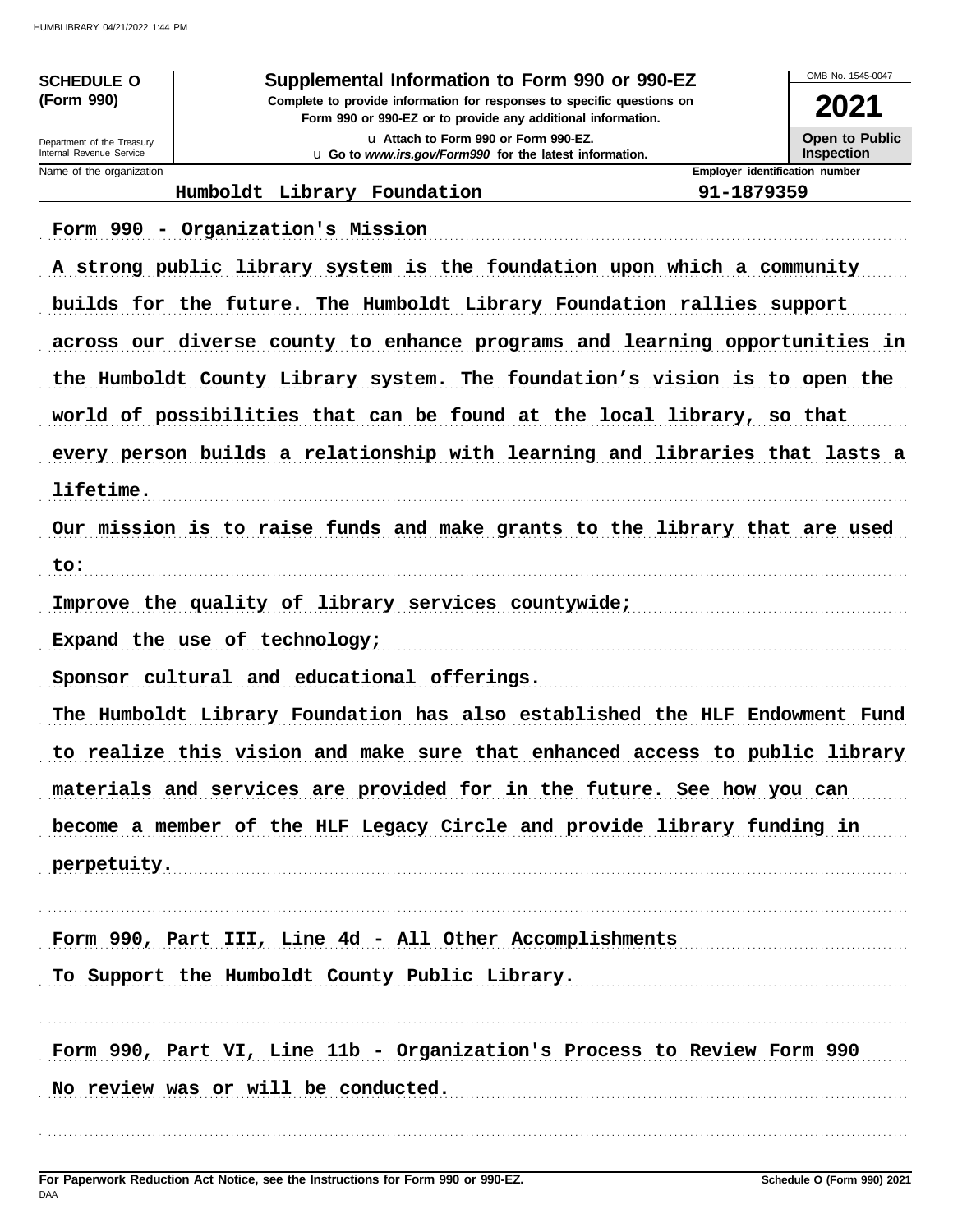| Schedule O (Form 990) 2021                                              | Page 2                         |
|-------------------------------------------------------------------------|--------------------------------|
| Name of the organization                                                | Employer identification number |
| Humboldt Library Foundation                                             | 91-1879359                     |
| Form 990, Part VI, Line 19 - Governing Documents Disclosure Explanation |                                |
| No documents available to the public                                    |                                |
|                                                                         |                                |
|                                                                         |                                |
|                                                                         |                                |
|                                                                         |                                |
|                                                                         |                                |
|                                                                         |                                |
|                                                                         |                                |
|                                                                         |                                |
|                                                                         |                                |
|                                                                         |                                |
|                                                                         |                                |
|                                                                         |                                |
|                                                                         |                                |
|                                                                         |                                |
|                                                                         |                                |
|                                                                         |                                |
|                                                                         |                                |
|                                                                         |                                |
|                                                                         |                                |
|                                                                         |                                |
|                                                                         |                                |
|                                                                         |                                |
|                                                                         |                                |
|                                                                         |                                |
|                                                                         |                                |